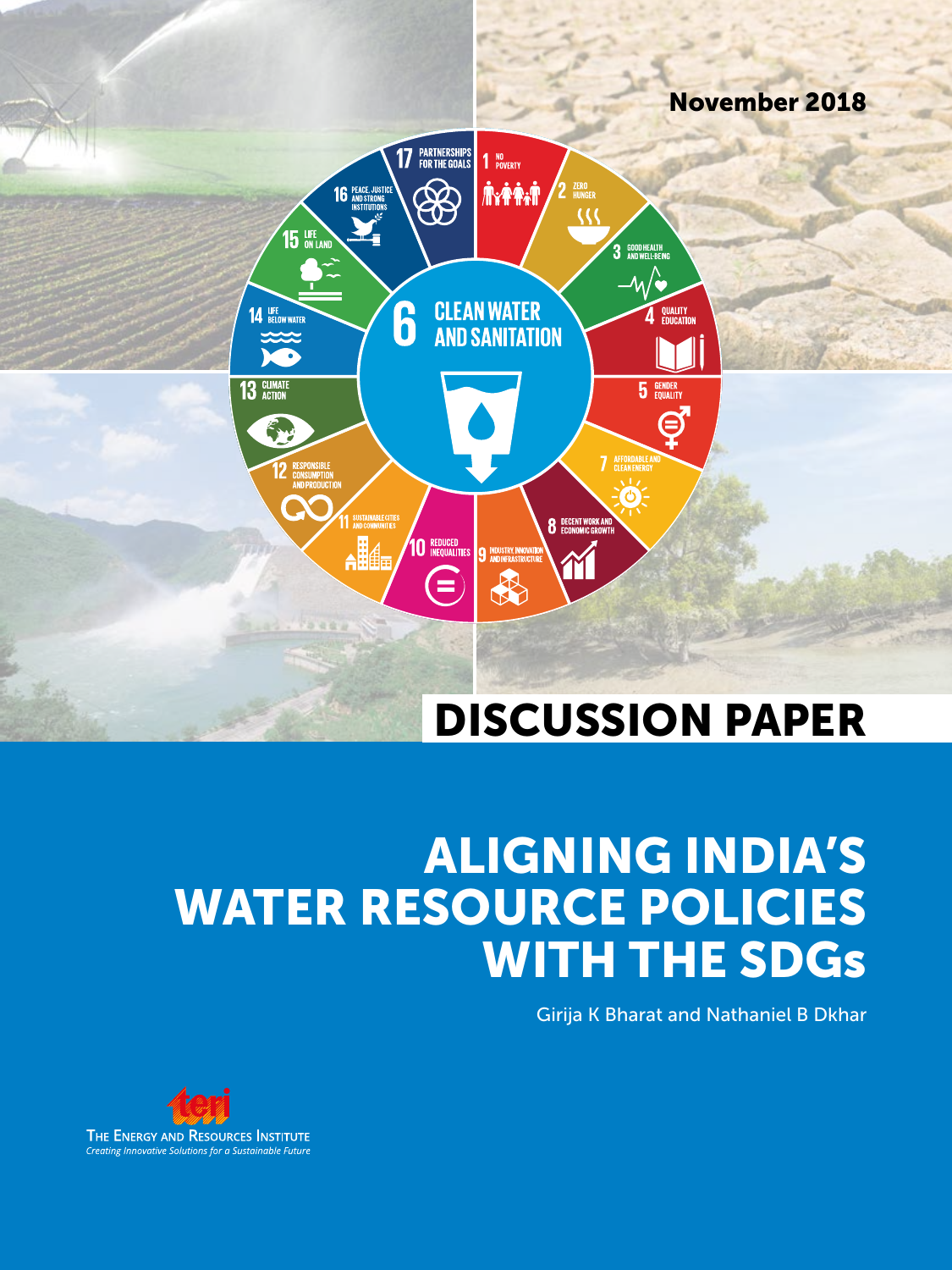## **© COPYRIGHT**

The material in this publication is copyrighted. Content from this discussion paper may be used for non-commercial purposes, provided it is attributed to the source. Enquiries concerning reproduction should be sent to the address:

The Energy and Resources Institute, Darbari Seth Block, India Habitat Centre, Lodhi Road, New Delhi – 110 003, India

*Authors*

**Girija K Bharat**, Sr Consultant, TERI | **Nathaniel B Dkhar**, Associate Fellow, TERI

*Advisors*

**S Vijay Kumar**, Distinguished Fellow, TERI | **Dr S K Sarkar**, Sr Director and Distinguished Fellow, TERI

*Internal Review*

Mr S Vijay Kumar, Dr S K Sarkar, Mr Ajay Shankar, Mr Shri Prakash and Dr Divya Datt

*External Review*

Prof Arun Kansal (TERI-SAS), Dr Baby Kurian (OPM), Dr Srinivas Chokkakula (CPR), Mr D K Manavalan (AFPRO) as well as stakeholder consultation on August 10, 2018.

#### **ABOUT THE AUTHORS**

**Dr Girija K Bharat**, Former Fellow and Area Convenor, Water Resources Division, TERI and presently Sr Consultant with TERI. She works in the areas of Sustainable Development, Environmental Management, Water and Sanitation.

**Nathaniel B Dkhar** is an Associate Fellow with the Water Resources Division, TERI. He works on issues related to Water and Wastewater Management, Integrated Water Resources Management (IWRM) and analysing the impacts of Climate Change on water resources.

#### **SUGGESTED FORMAT FOR CITATION**

Bharat, Girija and Dkhar, Nathaniel B. 2018. *Aligning India's Water Resource Policies with the SDGs*, TERI Discussion Paper. New Delhi: The Energy and Resources Institute

*Editorial and design*

Anushree Tiwari Sharma, Rajiv Sharma, and Vijay Nipane, TERI Press

#### **PUBLISHED BY**

The Energy and Resources Institute (TERI)

#### **FOR MORE INFORMATION**

Natural Resources and Climate Change Programme, TERI, Darbari Seth Block, IHC Complex, Lodhi Road, New Delhi 110 003, India Tel.: +91 11 2468 2100 or 2468 2111 | Fax: +91 11 2468 2144 or 2468 2145 Email: pmc@teri.res.in | Web: www.teriin.org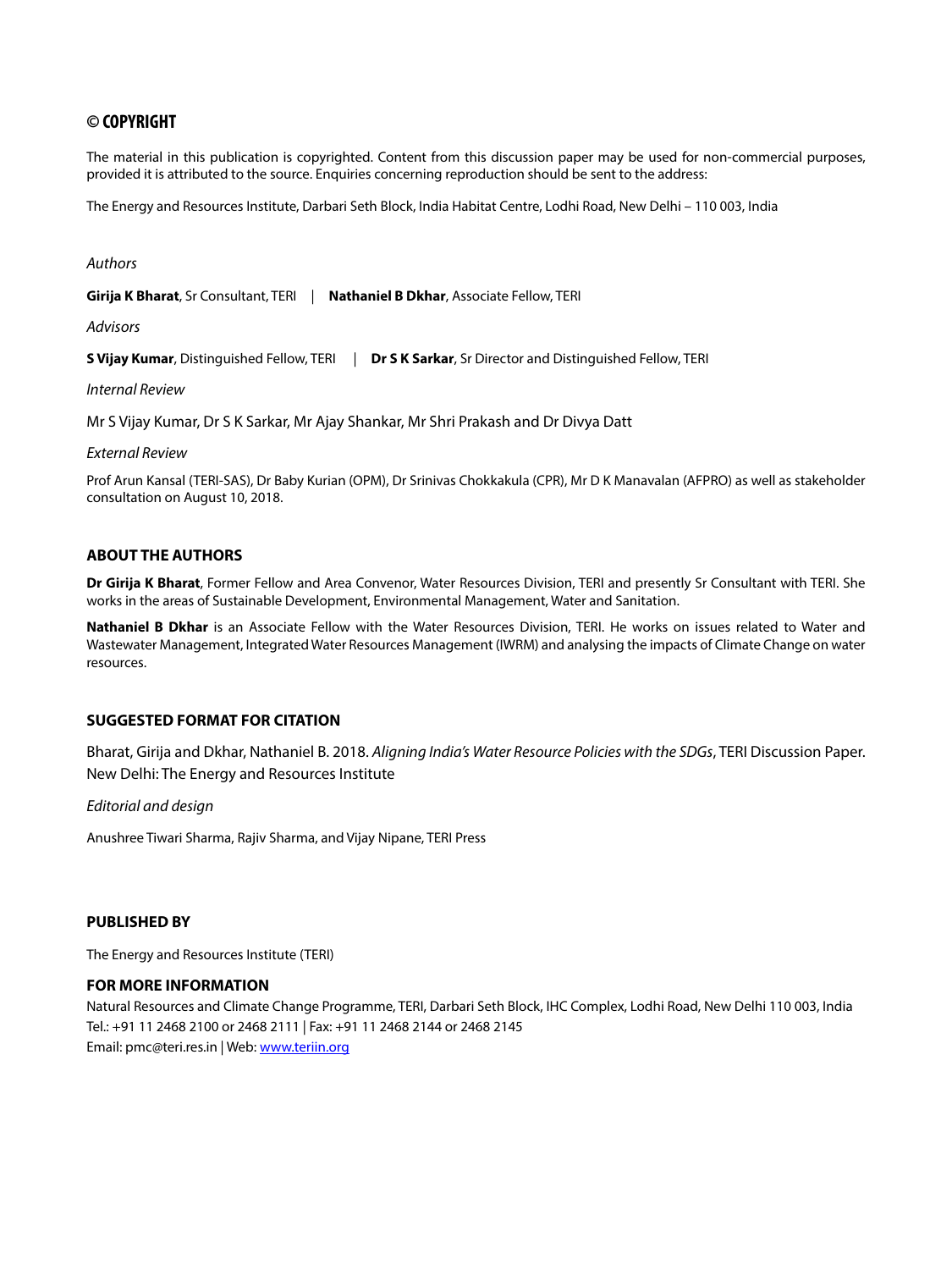## TABLE OF CONTENTS

| <b>Introduction</b><br>L.                                                         | 5                 |
|-----------------------------------------------------------------------------------|-------------------|
| <b>Current Water Sector Scenario in India</b><br>II.                              | 6                 |
| III. Current Water Policy Framework of India                                      | 9                 |
| 3.1 National Water Policy of India, 2012                                          | 9                 |
| 3.2 National Water Mission of India, 2008                                         | 9                 |
| 3.3 Draft Water Framework Law of India, 2016                                      | 10 <sup>°</sup>   |
| 3.4 Model Ground Water Bill, 2016                                                 | 10                |
| IV. Implications of the Water Policy Framework of India on SDG 6                  | $12 \overline{ }$ |
| VI. Linkages between SDG 6 and other SDGs in the Indian Context                   | 17                |
| <b>VII. Discussion</b>                                                            | 20                |
| <b>VII. Recommendations</b>                                                       | 22                |
| <b>Annexures</b>                                                                  | 25                |
| <b>Annexure I: Goals and Strategies of National Water Mission</b>                 | 25                |
| Annexure II: Synergies between SDG 6 and other SDGs                               | 28                |
| Annexure III: List of Indicators from the Composite Water Management India (CWMI) | 31                |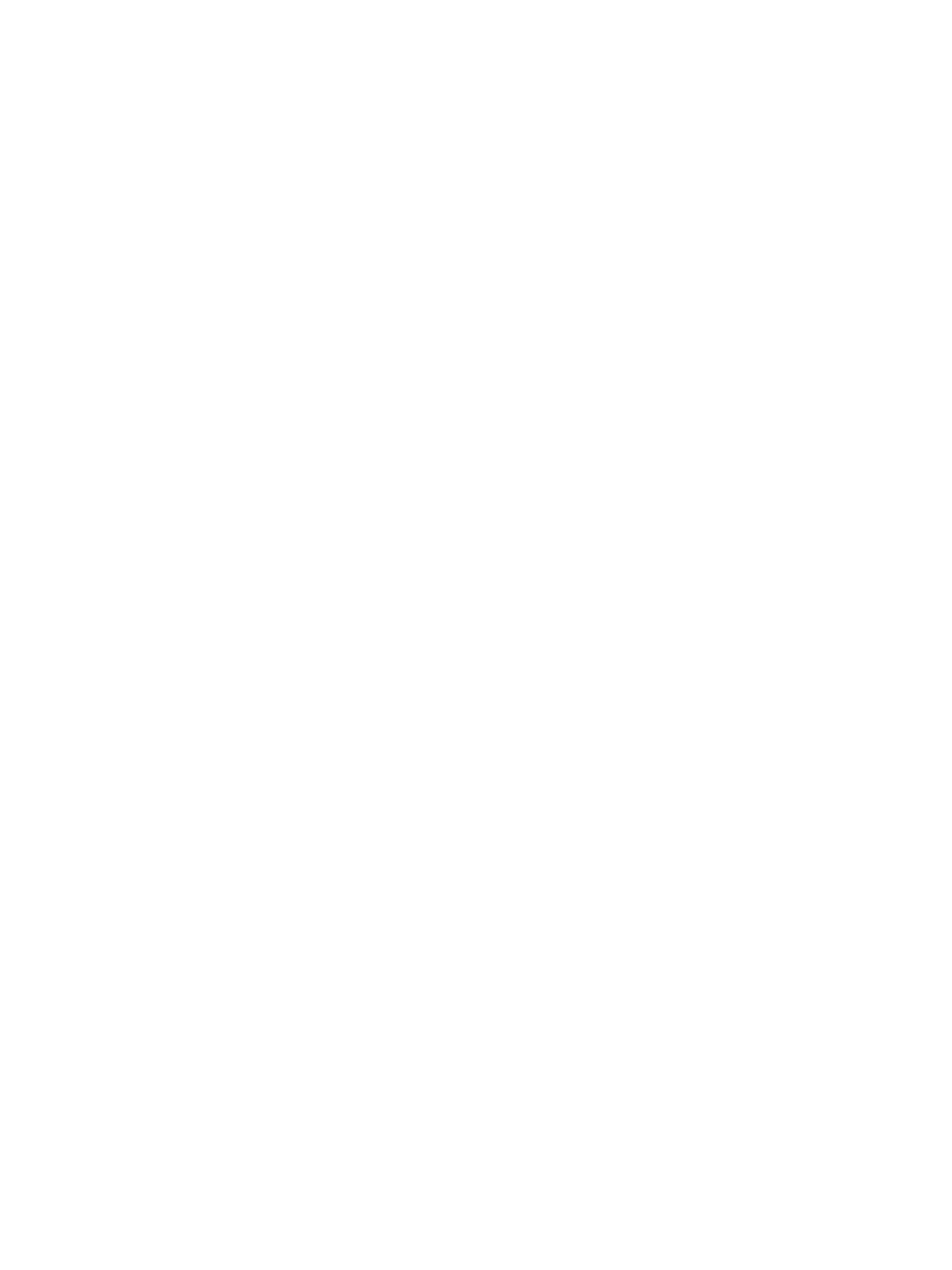## I. Introduction

 $\begin{array}{c} \hline \ \hline \ \hline \end{array}$ he achievements and shortcomings of the Millennium Development Goals (MDGs) of the United Nations (UN) has provided valuable insights for developing interconnected Sustainable Development Goals (SDGs) and targets with a broad and ambitious vision for 2030. The SDGs are universal, interdependent, and mutually reinforcing (and sometimes conflicting). It is recognized that achieving the 2030 Agenda for Sustainable Development and its 17 Goals and 169 targets will only be possible through an integrated approach working across sectors, ministries, and different administrative levels and geographical scales. The SDGs raise the bar by aiming not only to expand the access to respective services but also to close the gaps in service quality, with the intention of long-term sustainability.

SDG 6 deals with all aspects of water availability, access and use, and calls upon all nations to **"Ensure availability and sustainable management of water and sanitation for all"**. It places water and sanitation at the core of sustainable development agenda, cutting across sectors and regions. There are strong synergies between the targets of Goal 6 and those of the other SDGs. The interventions to meet the targets of SDG 6 extend far beyond achieving SDG 6 because it also contributes to all the other SDGs. For achieving long-lasting sustainable development outcomes, it is crucial to understand the synergistic relations between the different SDGs as well as possible trade-offs.

The linkages between water and sustainable development are numerous, complex, and often subtle. Water not only has a basic function in maintaining the integrity of the natural environment but is also a key driver of economic and social development, including health, gender equality, resilience, inclusive cities, life below water, terrestrial ecosystems, and peaceful and inclusive societies. The issues in the water sector are rooted in its wasteful use, characterized by poor management systems, improper economic incentives, under-investment, failure to apply existing technologies, and a traditional mindset focussed almost exclusively on developing new supplies rather than conservation and use-efficiency. As new water

programmes are emerging informed by earlier learnings, there is now an increased emphasis on the application of more sustainable practices to management of water as a scarce resource.

The Government of India (GoI) has been implementing a number of policies and programmes in the water and sanitation sector, which help India in achieving the MDG targets in the water sector. The Swachh Bharat Mission (SBM) with its ambitious goal of providing universal sanitation by  $2019<sup>i</sup>$  is trying to address the gap in the sanitation sector. While India has achieved remarkable progress towards universal coverage of drinking water, it is far from achieving universal access to piped water supply and providing a quantity of water that is consistent with international norms. This discussion paper analyses the current alignment of the Government of India's policies, programmes, and schemes with SDG 6 and their implications on the other SDGs. The objective of this document is to explore and establish these connections so that we know the shortcomings, contradictions, and lack of alignment between SDG 6 and other SDGs and can make conscious choices, prioritizations, and optimizations in implementing the programmes at the field level. To that extent, the paper takes forward the general linkages between the various SDGs in the economic, social, and environmental dimensions by adding the countrycontext.

Under the Constitution of India, water is a State subject, with the States' jurisdiction extending to 'water supplies, irrigation and canals, drainage and embankments, water storage, and water power' (Schedule VII, List II, Entry 17). The expectation is also that the methodology taken further forward in a sub-national context can yield additional insights in terms of policies and strategies. Taken still further in a local context (ideally keeping in view the Panchayat and Municipal framework provided in Article 243 of the Constitution of India), the methodology may well provide pointers for more effective implementation as well.

<sup>1</sup> Swachh Bharat Mission, 2014. Available online at <http://sbm.gov.in/ sbmreport/home.aspx>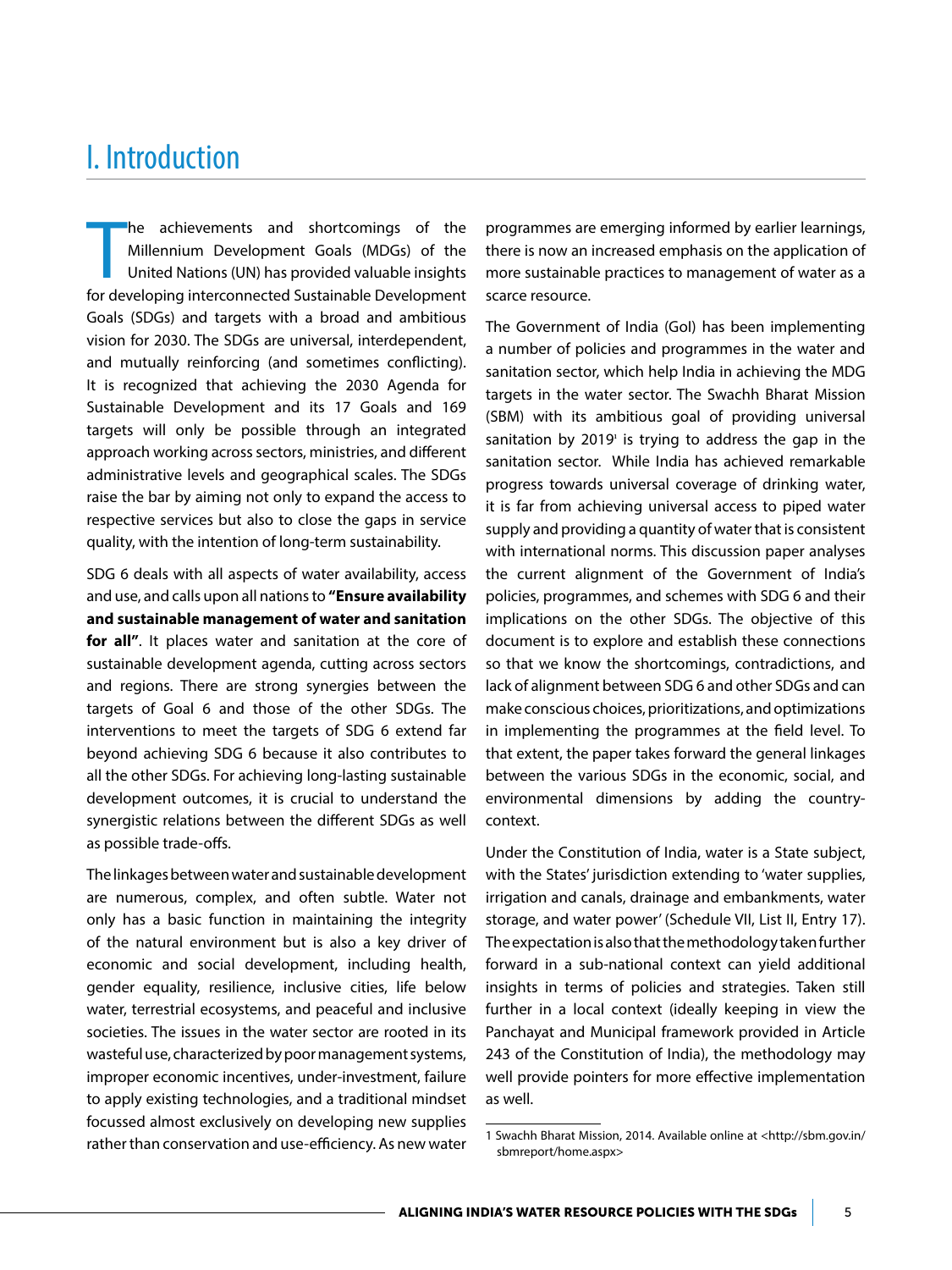## II. Current Water Sector Scenario in India

**I**<br>In ndia, with its high population and high-dependence on monsoon, creates great susceptibility to hydrological shocks by any global standards. About 90% of rivers in India flow during four months and over 50% of rain pours in just 15 days, resulting in floods in many parts of the country. India, with its huge potential for rainwater harvesting, could enhance its water storage, which is currently 209  $m<sup>3</sup>$  per capita compared to developed countries, such as USA (2192 m<sup>3</sup>), Canada (25337 m<sup>3</sup>), and Australia (3223 m<sup>3</sup>) (AQUASTAT Data). The water balance modelling for reassessment of water availability of Indian basins (Figure 1) has provided a comprehensive understanding of the water flow system and water resources in the basins/sub-basins.





*Source: Reassessment of water availability in basins using spatial inputs, CWC, 2017*

The National Commission for Integrated Water Resources Development (NCIWRD) has projected the demand for water for the years 2025 and 2050. By the year 2050, the total demand for water is expected to be 973 BCM according to the low demand scenario and 1,180 BCM<sup>2</sup> according to the high demand scenario. The McKinsey<sup>3</sup> study (Figure 2) also indicates the water scarcity as percentage of total implied demand between 50%–100%.

The water resources in India also face the challenge of geogenic as well as anthropogenic contaminants. According to the Ministry of Drinking Water Supply and Sanitation, Government of India, out of 593 districts from which data is available, 203 districts are affected by high levels of Fluoride, 206 districts are affected by Iron, 137 districts by Salinity, 109 districts by Nitrate, and 35 districts by Arsenic. Biological contamination problems causing enteric disorders are present throughout the country and are a major concern, being linked with infant mortality, maternal health, and related issues.

Due to the rainfall pattern and low surface storage, about 63%<sup>4</sup> of India's irrigated agriculture and 85% of drinking water supplies are dependent on groundwater. In the last few decades, India has witnessed intense groundwater development and exploitation for agriculture, industrialization, and city-development. One of the underlying reasons for excessive use of groundwater is the legal framework governing access to the ground water resource, which gave the landowners the right to access groundwater from below their land without regard to the migrating nature of the resource. The landowners have traditionally seen ground water as their own resource to exploit in any manner and this has led to rapid depletion of water tables in many parts of the country (Figures 3 and 4) as there seemed no necessity to replenish the extracted water. There used to be no legal provision to protect and conserve groundwater at the aquifer level. Furthermore, the legal regime failed to give

<sup>&</sup>lt;sup>2</sup> R M Saleth *et al.*, Promoting Irrigation Demand Management in India: Policy Options and Institutional Requirements, 2010. Available online at <http://ageconsearch.umn.edu/bitstream/127982/2/28.pdf >

<sup>3</sup> 2030 Water Resource Group Report, McKinsey Report, 2010.

<sup>4</sup> CWMI Report, NITI Aayog, 2018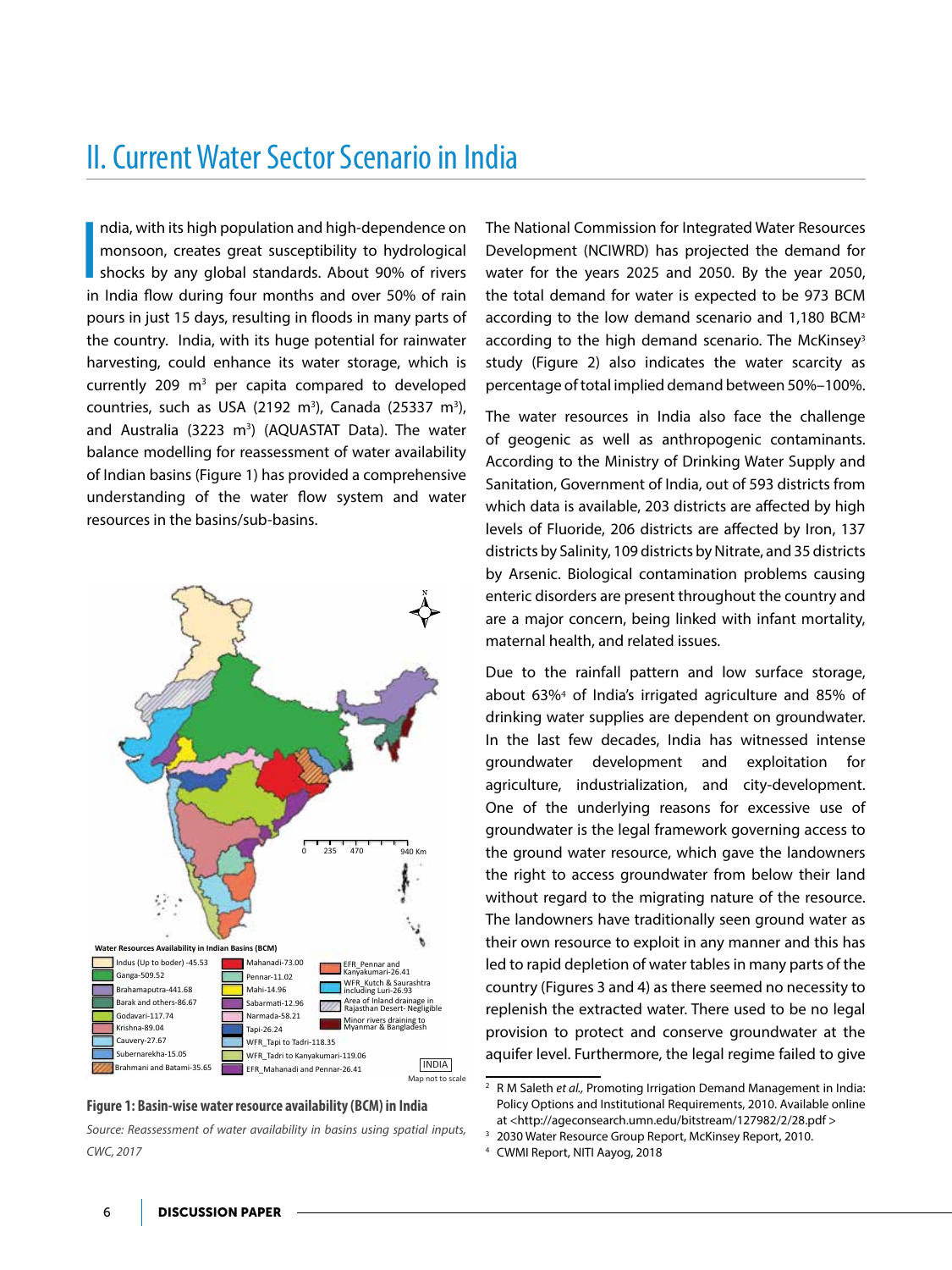



**Figure 2: Water scarcity projections for 2030** *Source: McKinsey Report, 2010*

Depth to Water Level Map (January - 2014)





community-level institutions like *Gram Panchayats* (the administrative unit at the village level) a prevailing say in the regulation of water resource for the common good. These led to high levels of depletion of groundwater in the States of Gujarat, Haryana, Karnataka, Madhya Pradesh, Maharashtra, Rajasthan, and Uttar Pradesh. These States represent about 25% of the total number of over-exploited, critical, and semi-critical blocks in terms of groundwater in India.

In May 2018, a National Groundwater Management Improvement Program (NGMIP) titled, *Atal Bhujal Yojana (Abhy)***,** has been initiated with an aim to build on current National and State efforts targeted at the long-term goal of reducing groundwater level decline and to improve the management of groundwater resources in selected States. The objective of this Rs 6000 crore-World Bank assisted programme is to arrest the country's depleting groundwater levels and strengthen groundwater institutions.<sup>6</sup> The scheme will be implemented by the

<sup>5</sup> Ground Water yearbook, CGWB, 2014. Available online at <http:// www.cgwb.gov.in/documents/Ground%20Water%20Year%20 Book%202013-14.pdf>

<sup>6</sup> PIB, Government of India, Ministry of Water Resources, dt 06.06.2018. Available online at <http://pib.nic.in/newsite/PrintRelease.aspx?relid= 179796>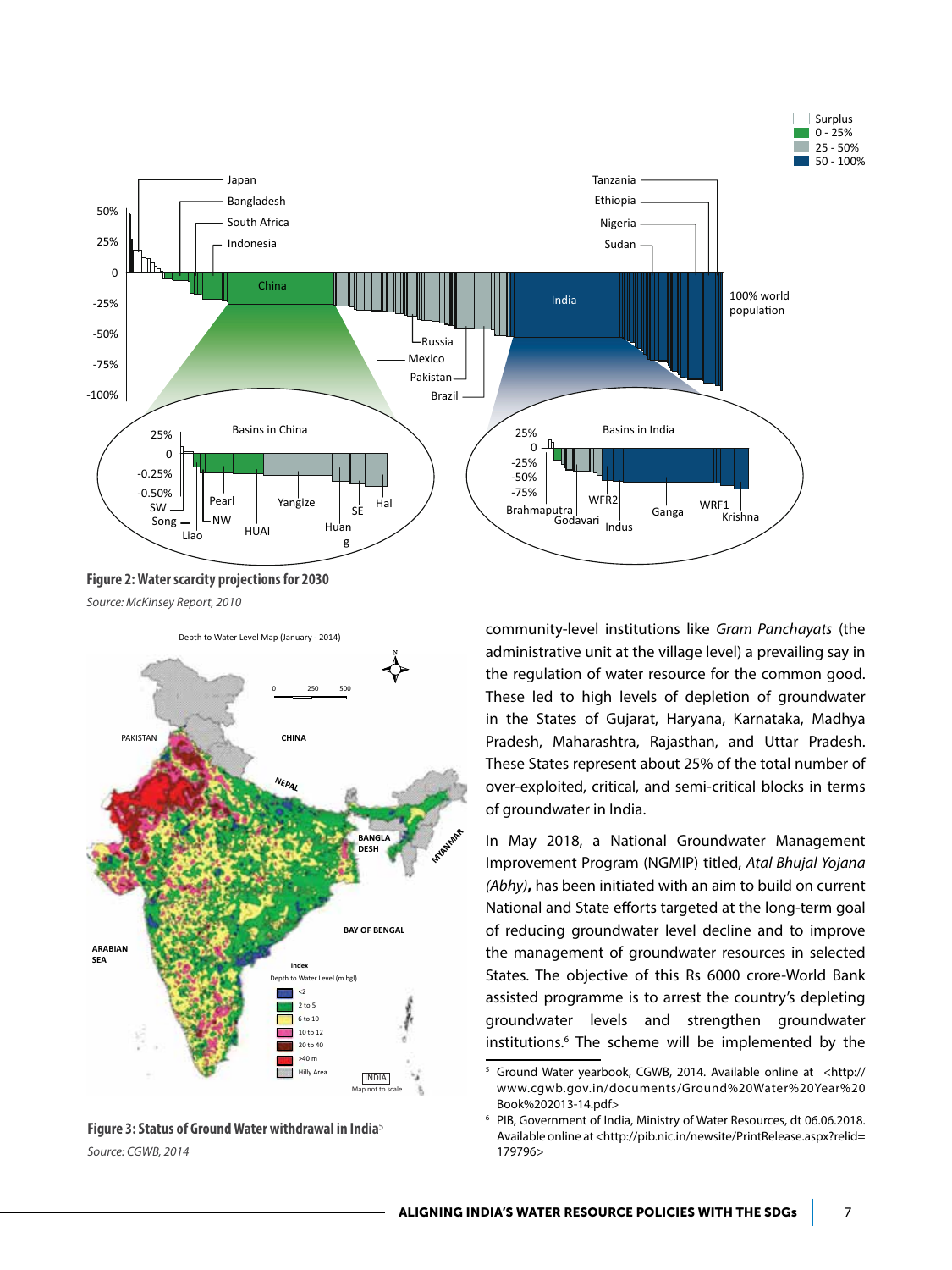

**Figure 4: Ground Water Resource and Development Potential in India**

*Source: CGWB 2014*

Ministry of Water Resources, River Development and Ganga Rejuvenation and aims to improve ground water

management through community participation in priority States.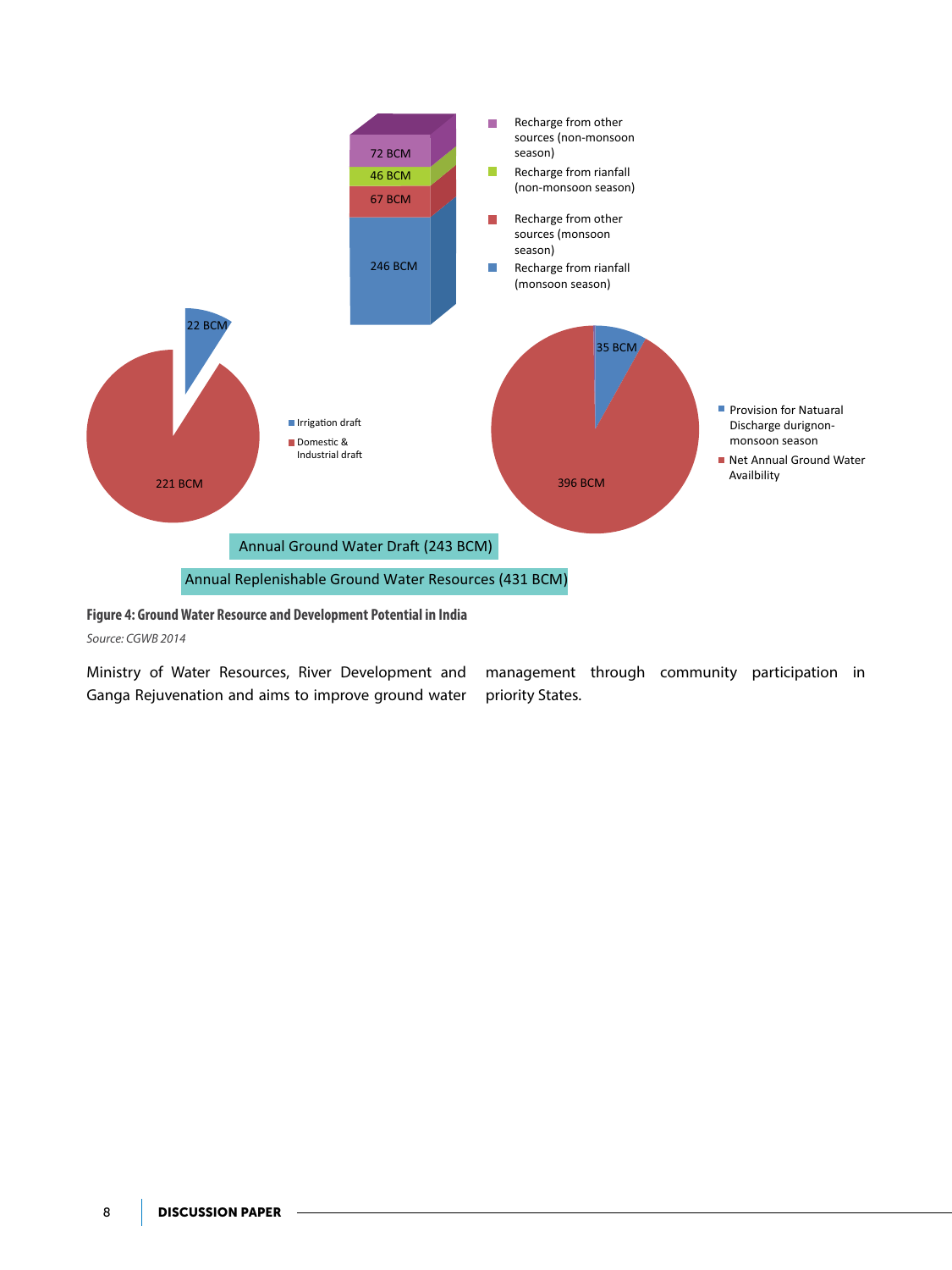## III. Current Water Policy Framework of India

**I** ndia has several comprehensive national level laws, policies<sup>7</sup> and programmes, and the formulation is an ongoing process, with several legislative proposals and executive policies currently under discussion. Since water is a State subject and there is also considerable diversity across India, there is a limit to the extent that national laws can holistically address the issues of the sector, and the national laws have to be complemented by State level legislation, regulation, and governance mechanisms. However, in most parts of the country, due to weak governance, the policies and strategies are falling short if not actually failing, resulting in poor outcomes. Water crisis is in considerable part a governance crisis for India. Operationalizing and monitoring policies through effective strategies and mechanisms are as critical as good policies themselves. The National Water Policy, National Water Mission, Water Framework Law (Draft), Model Groundwater Bill (Draft), Dam Safety Bill, Interstate Water Disputes Amendment Bill, are some of the important policy documents, which need to be analysed not only for the content but also for implementational effectiveness. A few of these policies/missions are discussed in this paper.

## **3.1 National Water Policy of India, 2012**

The National Water Policy (NWP 2012) of India was introduced in relation to the rapidly changing scenario in the domain of water to address the emerging issues and provide critical policy inputs. This policy built upon the NWP 2002, which gave emphasis for the first time to ecological and environmental aspects of water allocation. The NWP 2012 calls for a common integrated perspective to govern the planning and management of water resources. Such a perspective would consider local, regional, and national contexts and be environmentally sound. The Policy clearly states that water needs to be managed as a common pool community resource that is held by the State under the public trust doctrine to ensure equitable and sustainable development for all. NWP 2012 also emphasizes the fact that the service provider role of the State has to be gradually shifted to that of a

India, October 2014

regulator of services and facilitator for strengthening the relevant institutions. The NWP makes recommendations on several major issues including the following:

- Adapting to climate change
- Enhancing water availability
- Water demand management through efficient water use practices
- $\bullet$  Water pricing
- Conservation of river corridors, water bodies, and infrastructure
- Project planning and implementation
- Management of floods and droughts
- Water supply and sanitation
- Institutional arrangements
- Trans-boundary rivers
- Database and information system
- Research and training needs
- Preparation of a plan of action by the National Water Board based on the National Water Policy

Several institutions at the National and State levels are involved in carrying out the recommendations of NWP.

## **3.2 National Water Mission of India, 2008**

In India, the National Action Plan on Climate Change (NAPCC), has set up eight missions with Ministry of Environment, Forest and Climate Change (MoEFCC) as nodal ministry to implement the programmes/ schemes and to monitor progress of the issues related to climate change. The eight missions are: National Solar Mission, Energy Efficiency Enhancement Mission, Sustainable Agriculture, Green India, Water Mission, Sustainable Habitat, Sustainable Himalayan Ecosystem, and Strategic Knowledge on Climate Change.

The main objective of the National Water Mission (NWM) of India is:

"Conservation of water, minimizing wastage and ensuring its more equitable distribution both across and within 7 TERI Discussion Paper: Perspectives on a Water Resource Policy for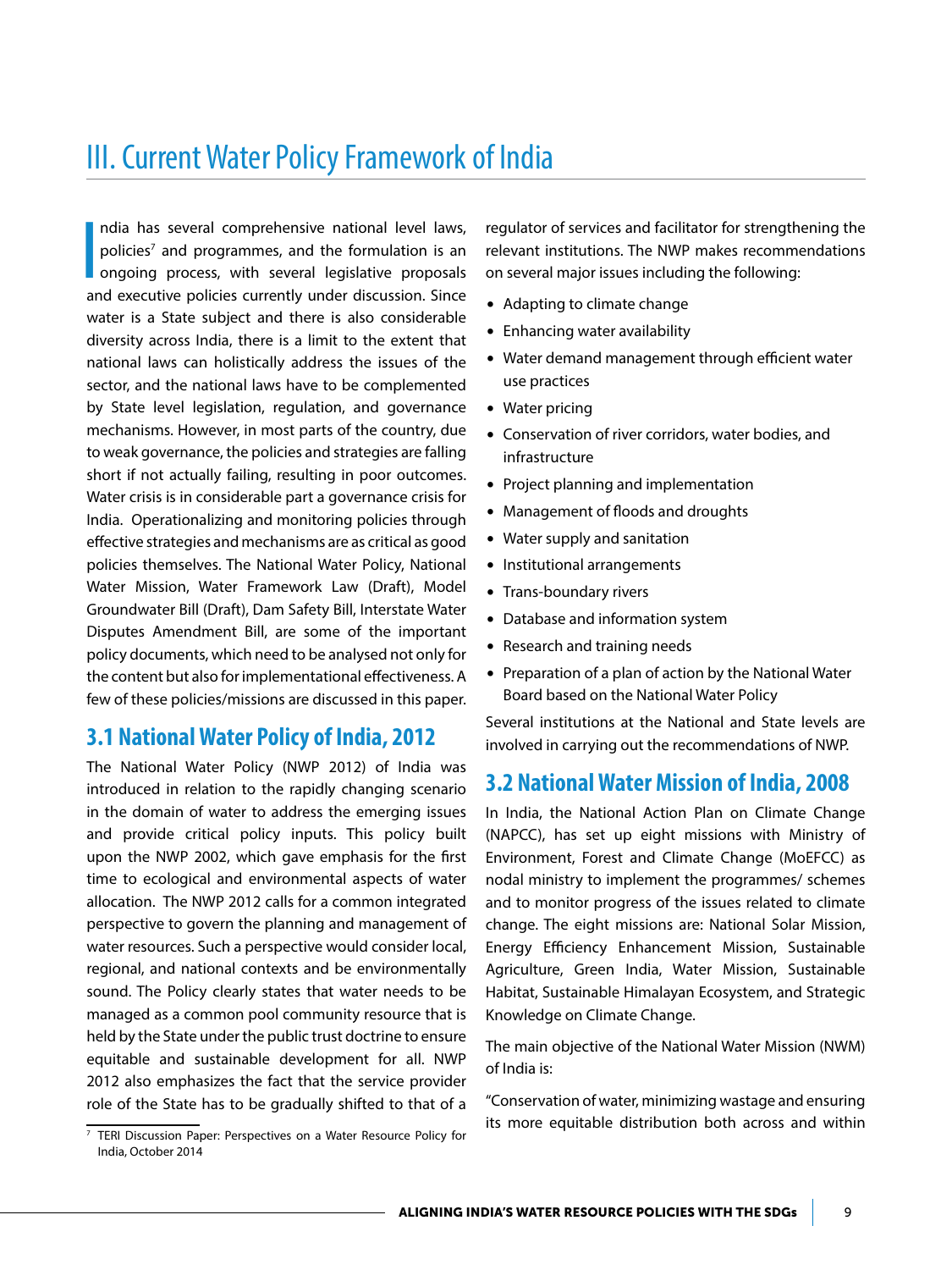States through integrated water resources development and management".

The five identified goals of the Mission are:

- **Goal 1:** Comprehensive water database in public domain and assessment of impact of climate change on water resources;
- **Goal 2:** Promotion of citizen and State action for water conservation, augmentation and preservation;
- **Goal 3:** Focused attention to vulnerable areas including over-exploited areas;
- **Goal 4:** Increasing water use efficiency by 20%, and
- **Goal 5:** Promotion of basin-level integrated water resources management.

The strategies for achieving these goals are elaborated in Annexure I.

## **3.3 Draft Water Framework Law of India, 2016**

The National Water Policy (2012) emphasizes the need to evolve a National Water Framework Law as an umbrella statement of general principles governing the exercise of legislative/executive powers by the Centre, the States, and the local governing bodies. The Draft National Water Framework (NWF) Bill, 2016, seeks to provide an overarching national legal framework based on principles for protection, conservation, regulation and management of water as a vital and stressed natural resource under which legislation and executive action on water at all levels of governance can take place. This Bill aims to set up comprehensive water governance structure in aiding the State governments and local bodies to manage water systems. This is an important step to empower the lowest administrative levels of the country for the management of water resources.

The Bill seeks to incorporate legal aspects for prioritizing water use, conservation, and management. However, many existing legislations would require amendment if the proposed NWF legislation becomes a reality. These provisions are to be identified and the amended sections of these legislations should be part of a suitable schedule of the proposed NWF legislations.

The Bill also aims to set a binding national water quality standard and pushes for a national water security plan and requires the States to prepare drought mitigation, management policy, and action plan within six months of this Act coming into force. The Bill further states that the Drought Mitigation and Management Policy and Action Plan shall include a drought risk and vulnerability assessment for the State, and identify programmes and measures for drought mitigation based on the various indices of drought. It gives priority to meeting the right to water for life, followed by allocation for achieving food security, supporting sustenance agriculture, sustainable livelihoods, and ecosystem needs.

The introduction of 'right to water for life' is a significant step forward, emphasizing the State's responsibility for ensuring every person's right to safe water. This is an important step towards achieving the SDGs. Another progressive step is highlighting the Ground Water and Surface Water linkages to plan for the development and management of water in the river basin and the associated aquifers. The recognition of water as a common pool resource essential for the sustenance of life in all its forms is also an important aspect of the Bill.

The draft Bill was circulated among the States and the concerned Central Ministries for obtaining their comments and sought to be processed in accordance with Article 252 of the Constitution. The Framework law will apply to the States that pass the legislation.

## **3.4 Model Ground Water Bill, 2016**

The Union Ministry of Water Resources has put up a Draft Ground Water Model Bill for Conservation, Protection and Regulation of Groundwater on its website www.wrmin. nic.in for comments and suggestions, in June 2016. The Bill is based on the principles of subsidiarity and equitable distribution in an integrated approach. The State, according to the Bill, should act as a public trustee of groundwater, which should be treated as a common pool resource to make sure that groundwater is protected, conserved, regulated, and managed. The Model Ground Water Bill of 2016 is expected to benefit groundwater resource through the introduction of groundwater security plans and local decision-making.

Some of the objectives of the Bill include the following:

1. Ensure the realization of the fundamental right to life through the provision of water;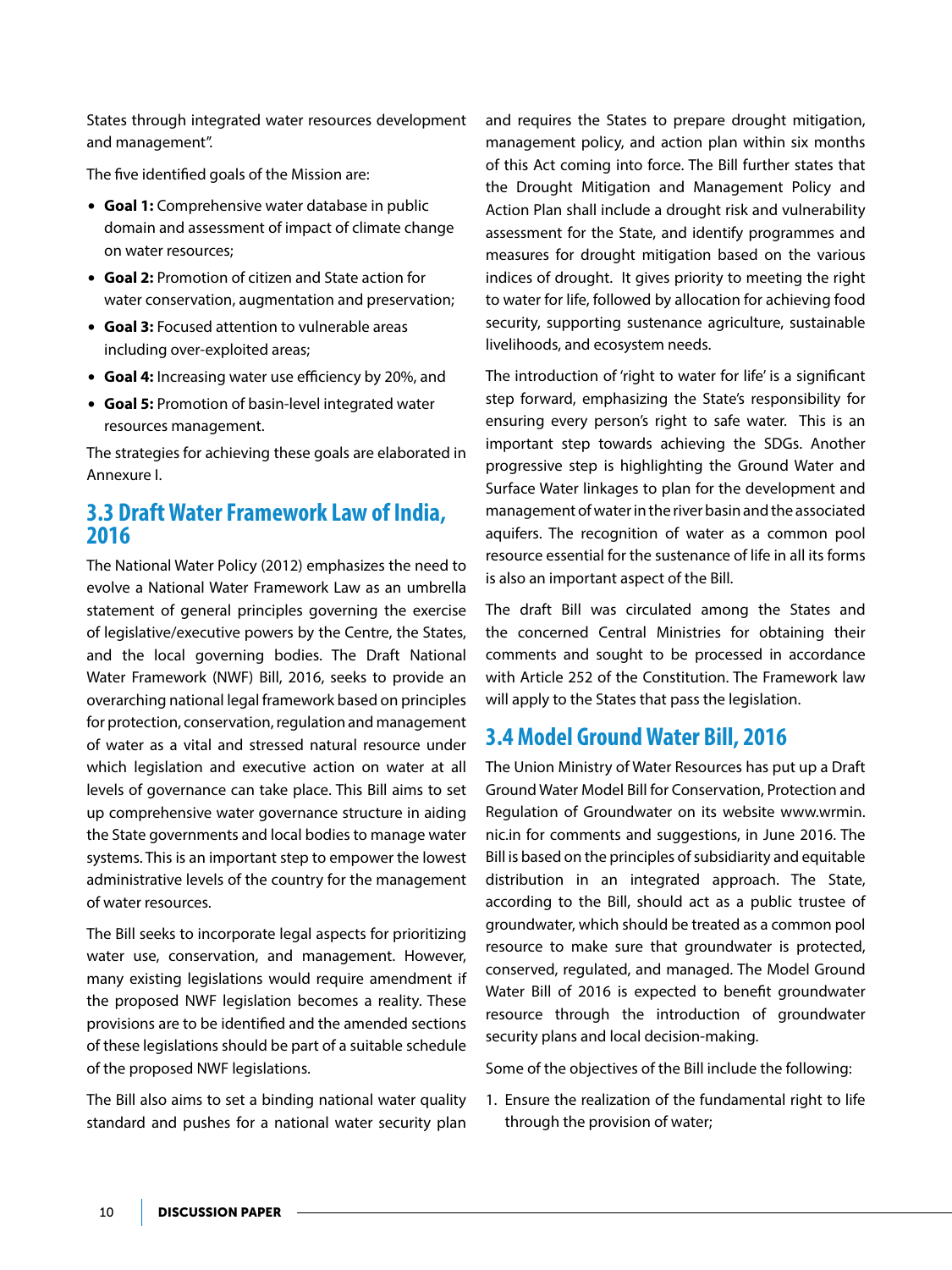- 2. Meet food security, livelihoods, basic human needs, livestock, and aquatic life;
- 3. Protect ecosystems and their biological diversity;
- 4. Reduce and prevent pollution and degradation of groundwater.

Overall, this Bill is an improvement over the previous groundwater bills in many respects. In fact, for the very first time, the Bill seeks to put in place a framework to

regulate and manage groundwater on the basis of a public trust doctrine and the principle of subsidiarity. This is a giant step forward from the current "open access" groundwater law in place. The proposed push to quantify and regulate groundwater use in canal command areas and urban areas is also an excellent step. However, the actual legislation would need to be passed by the individual States through their State legislature as the water is a State subject.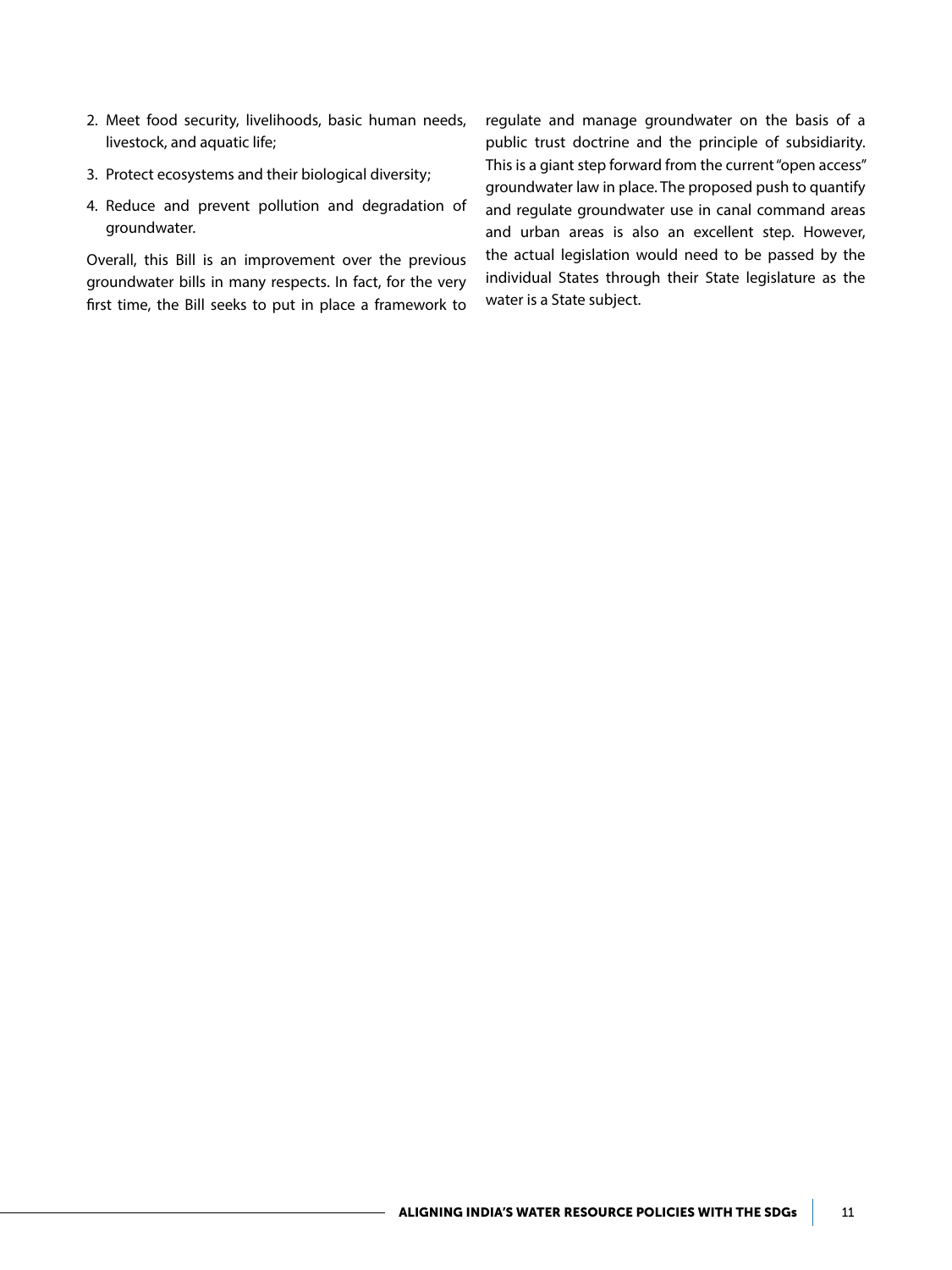## IV. Implications of the Water Policy Framework of India on SDG 6

iven the nature of nexus of water with other sectors, the water policy framework has implications for almost all public policies. The five main Ministries for taking forward SDG 6 are:

**Ministry of Water Resources, River Development and Ganga Rejuvenation** (**MoWR, RD & GR**): This Ministry has undertaken several measures to reform the water sector in India. Some of these progressive steps comprise bridging the gap of irrigation potential created and irrigation potential utilized, over exploitation of groundwater, flood management, drought resilience, conflict resolution, dam safety, reliable data availability, deteriorating water quality, etc. The **National Mission for Clean Ganga** is a flagship programme of the Ministry and under this, the *Namami Gange* programme is an integrated conservation mission approved by the Union Cabinet in May 2015 with a budget outlay of Rs. 20,000 crore for five years. *Namami Gange* programme was envisaged as a 100% centrally funded programme with provision for 15 years' operation and maintenance. This ministry's programmes and schemes such as the *Aviral Dhara***,** *Nirmal Dhara***,** *Swachh Kinara* directly impact the Targets 6.3, 6.4, and 6.5.

**The Ministry of Drinking Water and Sanitation (MoDWS):** This Ministry works towards providing drinking water and sanitation in rural areas of India. The **National Rural Drinking Water Programme (NRDWP)**  was initiated in the year 2009, with a major emphasis on ensuring sustainability<sup>8</sup> of water availability in terms of potability, adequacy, convenience, affordability, and equity. NRDWP is a centrally sponsored scheme with 50:50 fund sharing between the Centre and the States. NRDWP has been advised to undergo restructuring to make it outcome-based, competitive, and better monitored with increased focus on sustainability (functionality) of schemes to ensure good quality service delivery to the rural population. A sum of Rs 23,050 crore has been approved for the programme for the Fourteenth Finance Commission (FFC) period 2017/18 to 2019/20. SDG Target 6.1 is being addressed by

NRDWP and Target 6.2 is being addressed by the flagship programme, **Swachh Bharat Mission-***Grameen* (SBM-G).

**Ministry of Housing and Urban Affairs (MoHUA)**: The mandate of this Ministry is to carry out schemes such as **Swachh Bharat Mission** (Urban) for safe sanitation access to urban and peri-urban areas in the country; Atal Mission for Rejuvenation and Urban Transformation (**AMRUT)** for water supply systems (including augmentation of existing water supply systems and rehabilitation of old water supply systems); decentralized and networked underground sewerage systems (including augmentation of existing sewerage systems and sewage treatment plants); fecal sludge management (cleaning, transport, and treatment in a cost-effective manner), etc. The **Smart City** programme is another important initiative and the core infrastructure elements of this initiative include smart management of water supply and sanitation (including solid waste management) with latest tools and techniques. These programmes and schemes directly impact the Targets 6.1 and 6.2.

**Ministry of Environment, Forest and Climate Change (MoEFCC)**: The **National River Conservation Directorate** under this Ministry steers a number of plans and programmes, such as the **National Water Mission**  as one of the eight missions of **National Action Plan for Climate Change (NAPCC)**. The river cleaning programme was initiated with the launching of the Ganga Action Plan (GAP) in 1985, which was later expanded to cover other rivers under **National River Conservation Plan (NRCP)**  in the year 1995. The objective of NRCP is to improve the water quality of the rivers, which are the major water sources in the country, through the implementation of pollution abatement works. The pollution abatement works are implemented on a cost sharing basis between the Centre and State Governments. The works include: collection, transportation, and treatment of municipal sewage, River Front Development (RFD), Low Cost Sanitation (LCS), Electric Crematoria, Improved Woodbased Crematoria, etc. NRCP has been shifted to MoWR, RD&GR. Prevention and control of industrial pollution is being addressed by the Central and State Pollution

<sup>&</sup>lt;sup>8</sup> NRDWP Guidelines, 2013.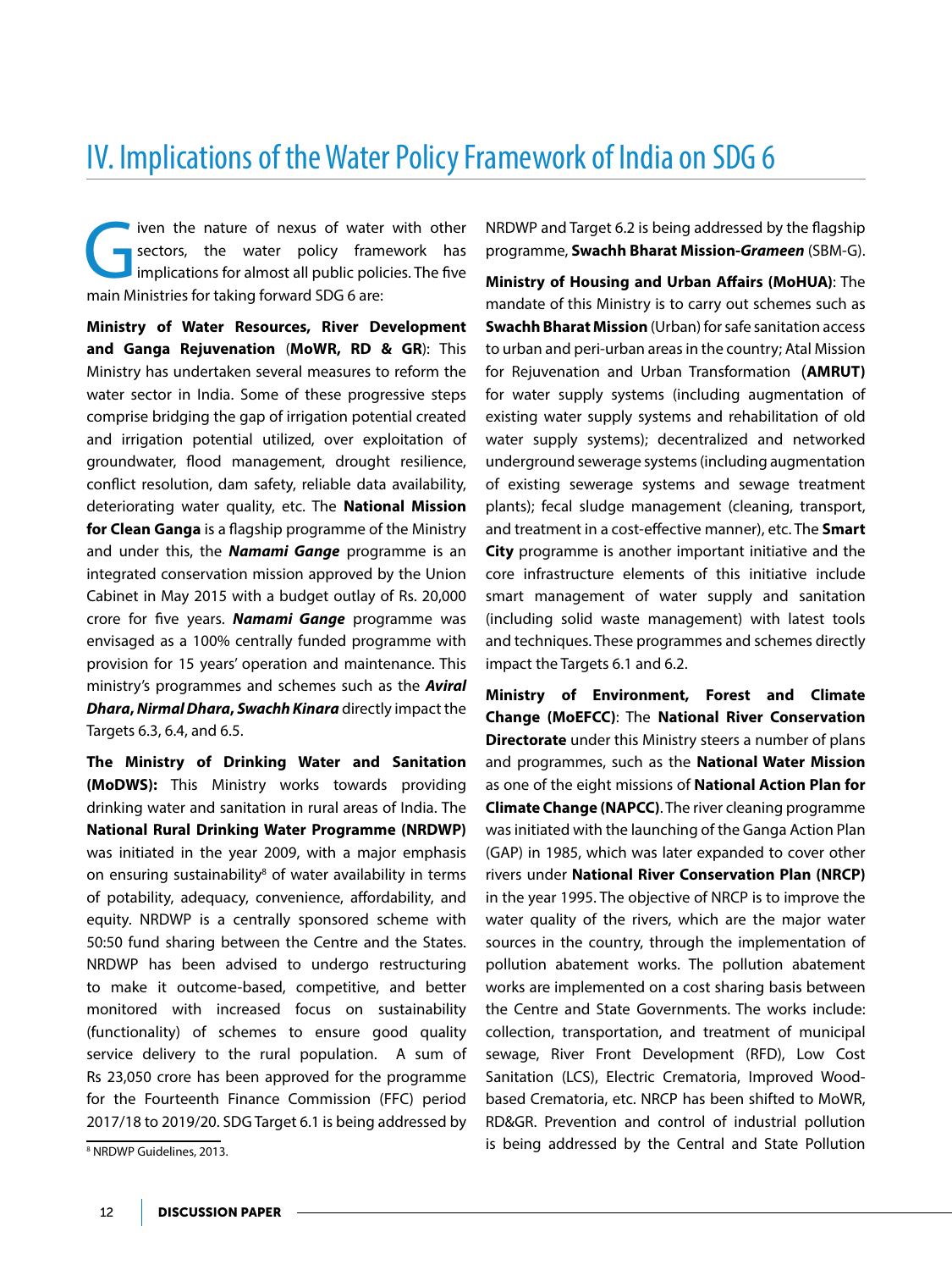Control Boards/Pollution Control Committee. This ministry's programmes and schemes directly impact the Targets 6.3 and 6.6.

The **Ministry of Agriculture and Farmers' Welfare (MoAFW)** has rolled out a few flagship programmes, such as the **Pradhan Mantri Krishi Sinchayee Yojana (PMKSY)**. The scheme has been divided into 99 prioritized projects with different timelines. Schemes such as '*Har Khet Ko Paani'* and '*Per Drop, More Crop'*, etc., have been put on fast track mode. The major objective of PMKSY is to achieve convergence of investments in irrigation at the field level, expand cultivable area under assured irrigation,

improve on-farm water use efficiency to reduce wastage of water, enhance the adoption of precision-irrigation and other water saving technologies, enhance recharge of aquifers and introduce sustainable water conservation practices by exploring the feasibility of reusing treated municipal waste water for peri-urban agriculture, and attract greater private investment in precision irrigation system. SDG Target 6.4 is being addressed by the programmes and schemes of this ministry.

The different targets of SDG 6 and the Policies/ Programmes/ Acts/Guidelines to take it forward by the respective ministries are mentioned in Table 1.

## **Table 1: SDG 6 and its linkages with the current national policies/ programmes of the 'Water' sub-sector in India Targets of SDG 6 Acts/Policies/Programmes/Guidelines Nodal Ministries** National Water Policy (Section 1.3) MoWR, RD & GR Model Ground Water Bill (Draft) (Sections 4.1 and 5.2) MOWR, RD & GR National Rural Drinking Water Programme (NRDWP) (Section 3.0) MoDWS Atal Mission for Rejuvenation and Urban Transformation (AMRUT) (Section MoHUA 3.1.1) Swachh Bharat Mission (Rural) (Sections 4) MoDWS Swachh Bharat Mission (Urban) (Sections 4,5,6) MOHUA NRDWP (Section 4) and the contract of the contract of the contract of the contract of the contract of the contract of the contract of the contract of the contract of the contract of the contract of the contract of the cont Model Ground Water Bill (Draft) (Section 4) Model Ground Water Bill (Draft) (Section 4) Water Framework Law of India (Section 22) Mowever, Mown, RD & GR AMRUT (Section 3.1.1) AMRUT (Section 3.1.1) Namami Gange (Gazette of India Notification, Part II, Section 3, Clause MoWR, RD & GR 39.3) Environment(Protection)Act 1986 (Section 3.2) Water (Control and Prevention of Pollution) Act 1974 (Sections 16,17,19) **MoEFCC** Guidelines for Improving Water Use Efficiency in Irrigation, Domestic & MoWR, RD & GR Industrial Sectors (Sections 2.1,2.2,2.3) Notification S. O. 3337 E dated 16/10/2017 regarding specific water MoEFCC consumption upto maximum of 3 m<sup>3</sup>/MWh for Thermal Power Plants National Water Mission (Section 3.4) MoWR, RD & GR National Water Policy (Section 1.3.viii) Mow Mow Mow Mow R, RD & GR Pradhan Mantri Krishi Sinchayee Yojana (PMKSY) (Section 2.0) MoA & FW Model Ground Water Bill (Section 10) Model Ground Water Bill (Section 10)

Water Framework Law of India (Section 7.1) MoWR, RD & GR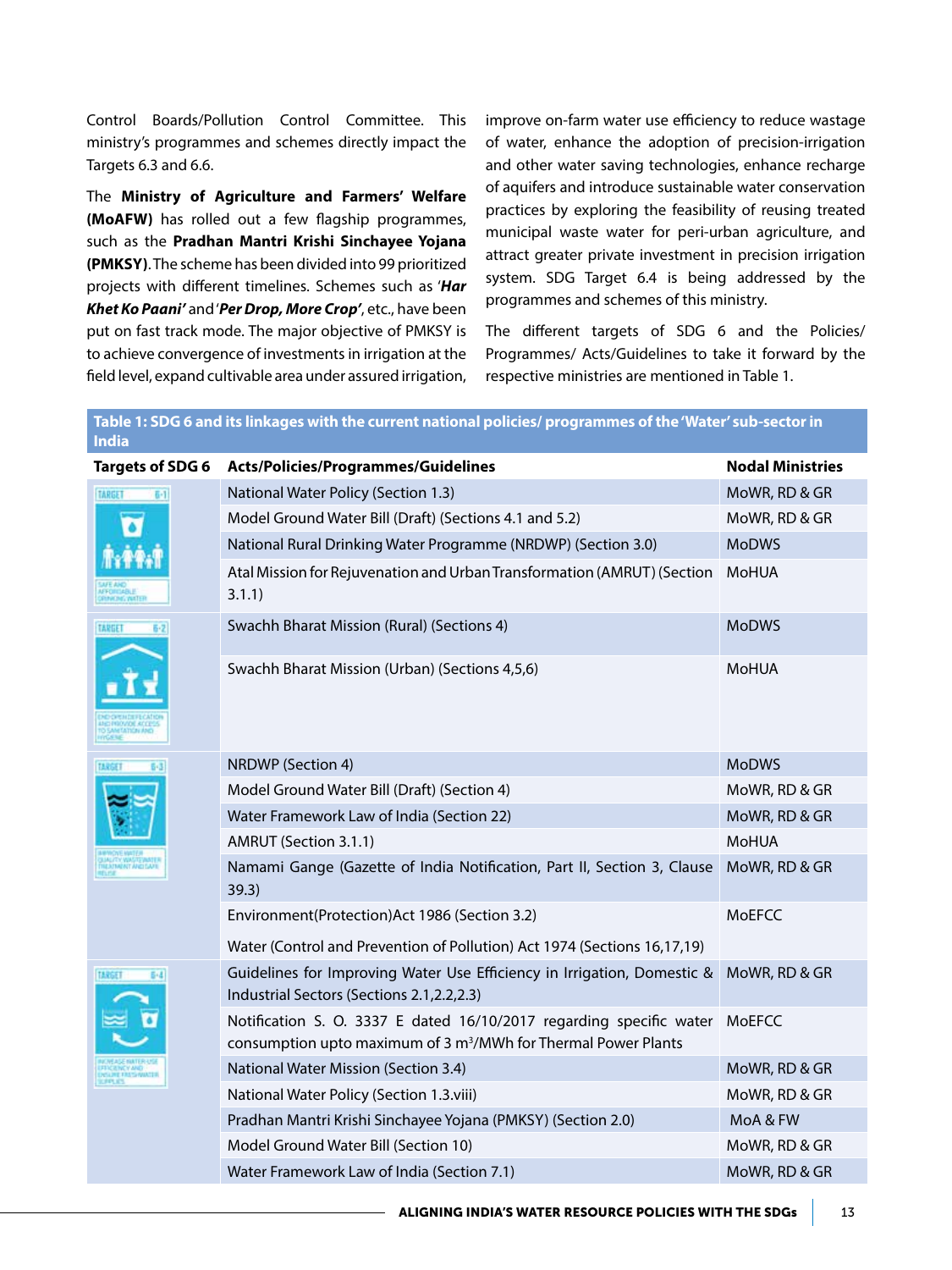| <b>India</b>             | Table 1: SDG 6 and its linkages with the current national policies/ programmes of the 'Water' sub-sector in |                 |
|--------------------------|-------------------------------------------------------------------------------------------------------------|-----------------|
| <b>TARGET</b><br>$6 - 5$ | National Water Mission (Section 3.5)                                                                        | MoWR, RD & GR,  |
| 40                       | National Water Policy (Section 12.4)                                                                        | MoWR, RD & GR   |
|                          | <b>International Water Treaties</b>                                                                         | <b>MEA</b>      |
| m                        | <b>Bilateral Water Treaties</b>                                                                             | <b>MEA</b>      |
| TARGET<br>6-6            | Model Ground Water Bill, 2016 (Sections 3, 8)                                                               | MoWR, RD & GR   |
|                          | Water Framework Law of India (Sections 7, 16)                                                               |                 |
|                          | National River Conservation Programme (NRCP)                                                                | MoWR, RD & GR   |
|                          | National Water Policy (Section 8)                                                                           | MoWR, RD & GR   |
|                          | <b>National Water Mission (Section 3.5)</b>                                                                 | MoWR, RD & GR   |
|                          | National Mission for Clean Ganga (Namami Gange)                                                             | MoWR, RD & GR   |
| 日本<br><b>TARGET</b>      | South Asian Association for Regional Cooperation (SAARC)                                                    | MoDWS, MoHUA,   |
|                          | South Asia Conference on Sanitation (SACOSAN)                                                               | MEA, MoWR, RD & |
|                          | Global Water Partnership (GWP)                                                                              | <b>GR</b>       |
|                          |                                                                                                             | MoST            |
|                          | India - EU Water Partnership                                                                                |                 |
| <b>TARGET</b><br>$B - B$ | <b>National Water Mission (Section 3.3)</b>                                                                 | Ministry of     |
|                          | National Water Policy (Sections 8.1, 12.3)                                                                  | Panchayati Raj, |
|                          |                                                                                                             | MDWS, MoWR, RD& |
|                          | <b>NRDWP</b> (Section 9)                                                                                    | GR              |
|                          |                                                                                                             |                 |

The **NITI Aayog**, an apex-level body under the Prime Minister, is entrusted with the task of catalyzing policy planning, particularly in the context of promoting "cooperative federalism", and acts as the nodal agency to provide a roadmap for ensuring greater coordination among government departments and other agencies. It has mapped all the central ministries, centrally sponsored/ central sector schemes, and other government initiatives and its relevance to the respective SDGs at a preliminary level, in the expectation that this will trigger the process of better alignment of schemes and strategies with national goals. Consequently, several States have conducted similar mapping of their departments and schemes/ programmes. Many States have set up SDG Cells or 'Centres of Excellence' in order to coordinate SDG implementation.<sup>9</sup> NITI Aayog has constituted a Task Force with participation by Central and States'

Ministries for regular review of SDG implementation in the country.10 NITI Aayog is being apprised by the States on the progress under priority indicators as well as related schemes. The national strategy is schematically represented in Figure 5. NITI Aayog has selected 63 priority indicators for regular monitoring and the two indicators for monitoring SDG 6 are: Access to potable water & sanitary toilet (Urban/Rural).<sup>11</sup>

In the context of the water sector, NITI Aayog has come out with a Composite Water Management Index (CWMI),<sup>12</sup>

нимально

<sup>9</sup> India and Sustainable Development Goals: The Way Forward, Research and Information Systems for Developing Countries, 2016.

<sup>10</sup> Sustainable Development Goals (SDGs) – Draft Mapping (August 2017), Development Monitoring and Evaluation Office, NITI Aayog, New Delhi. Available online at <http://niti.gov.in/content/SDGs.php>.

<sup>11</sup> NITI Aayog presentation to States on SDGs, dt 23.01.2018-13.02.2018. Available online at <http://www.niti.gov.in/>.

<sup>12</sup> Composite Water Management Index, NITI Aayog, 2018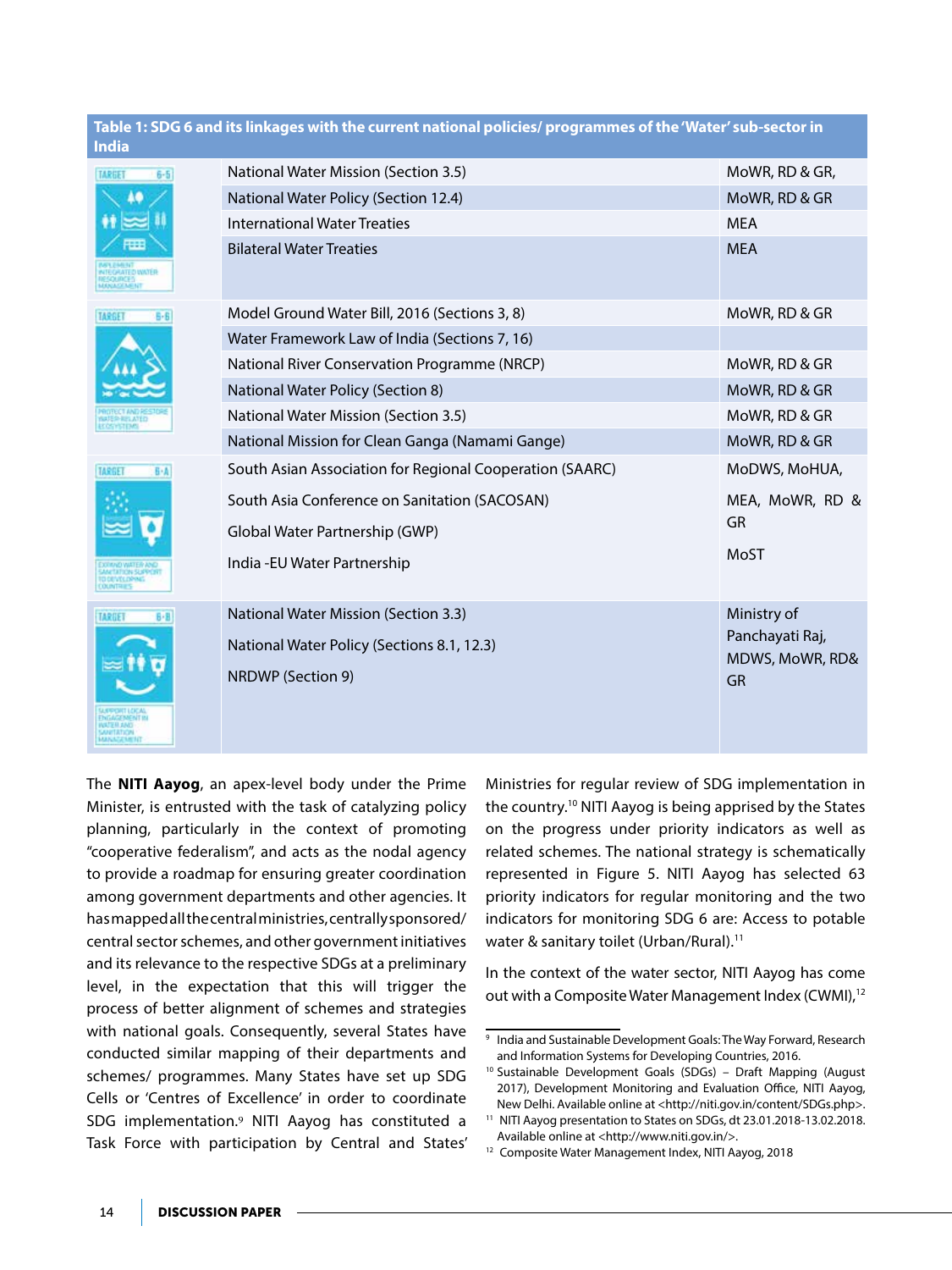

**Figure 5: National Strategy of for achieving SDGs in India** *Source: NITI Aayog, 2018*

as a major step towards creating a culture of databased decision-making for water in India. This index is an attempt to nudge the States towards more efficient utilization and better management of water and recycling thereof with a sense of urgency. This exercise has helped in establishing a benchmark for State-level performance on key water indicators based on nine broad themes, as shown in Table 2. This also gives an insight on how States have progressed in the water sector over 2015/16 and 2016/17. However, aggregating these divergent indicators to arrive at a composite index seems problematic, and further work is clearly required to arrive at a composite index which can depict not only the relative status among the States, but also the changes in a State over a period of time on the specific parameters related to governance, management, developmental initiatives, etc., in a consistent and sectorally appropriate way.

#### **Table 2: Indicator themes in the Composite Water Management Index (CWMI)**

- 1. Source augmentation and restoration of water bodies
- 2. Source augmentation (Groundwater)
- 3. Major and medium irrigation—Supply side management
- 4. Watershed development—Supply side management
- 5. Participatory irrigation practices—Demand side management
- 6. Sustainable on-farm water use practices— Demand side management
- 7. Rural drinking water
- 8. Urban water supply and sanitation
- 9. Policy and governance

The Ministry of Statistics and Programme Implementation (MoSPI) has developed a measurement framework for tracking/monitoring the progress of nationally defined SDGs and is placed in the public domain for wider consultation.13 These draft indicators for SDG 6, presented in Table 3, are aligned with many of the CWMI Indicators. Annexure III has details of the CWMI Indicators.

The sub-indicators of CWMI has established a baseline on key water indicators in 24 States of India. This has also helped identify areas for deeper engagement and investment on the part of the States. If regularly monitored, this will be an effective tool to assess the progress of various SDG 6 targets in these States. These efforts should be progressively up-scaled in these States and replicated in the remaining ones, in order to institutionalize a comprehensive monitoring mechanism towards achieving the targets of SDG 6.

<sup>&</sup>lt;sup>13</sup> Draft National Indicator Framework for Sustainable Development Goals, Ministry of Statistics and Programme Implementation (MoSPI), 8 March 2017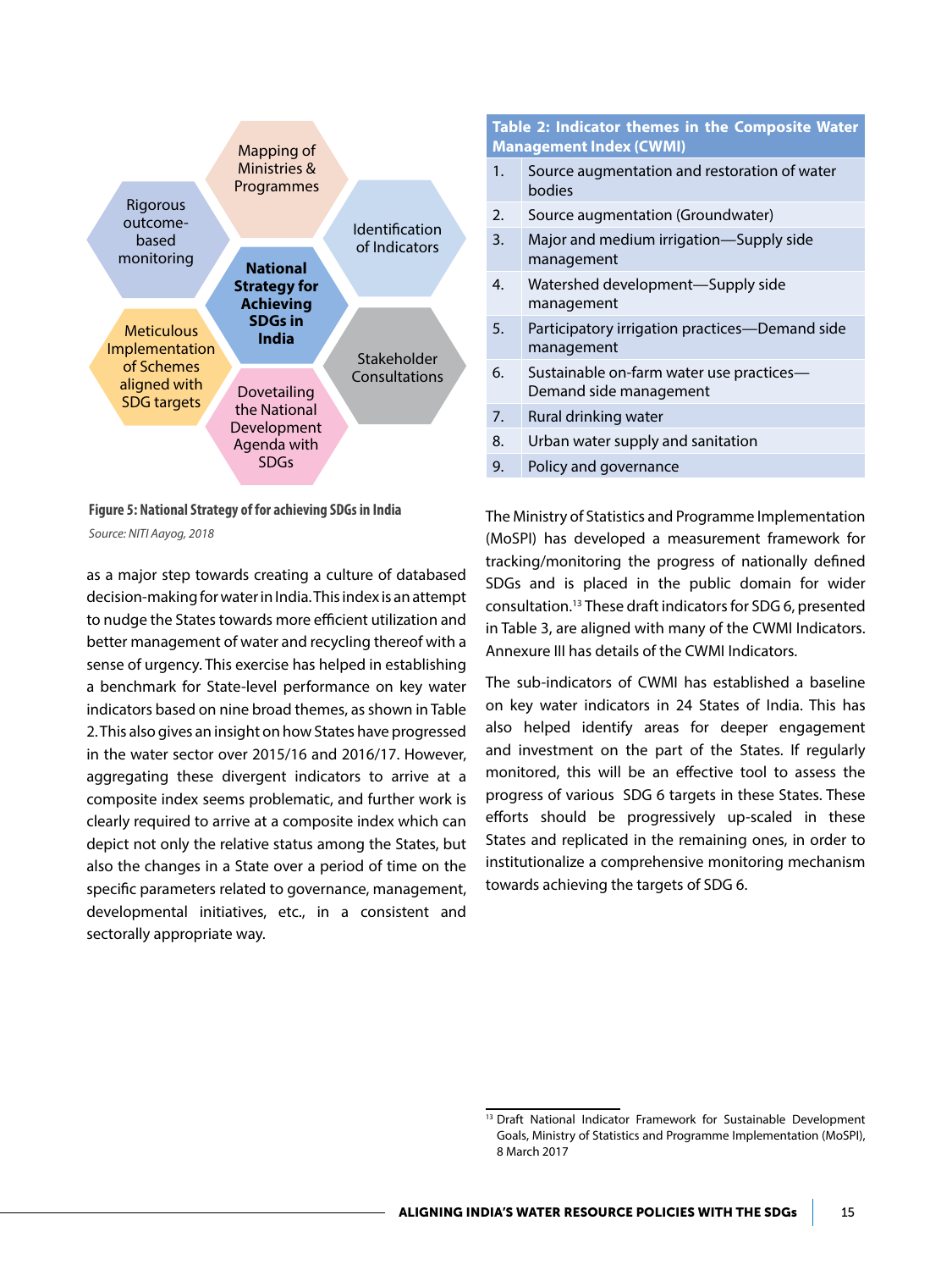|                                                                                                                                                                                                                                                               | Table 3: Alignment of Indicators developed by MoSPI with CWMI Indicators for achieving SDG targets                                                                                                   |                                                                              |
|---------------------------------------------------------------------------------------------------------------------------------------------------------------------------------------------------------------------------------------------------------------|------------------------------------------------------------------------------------------------------------------------------------------------------------------------------------------------------|------------------------------------------------------------------------------|
| <b>SDG Target</b>                                                                                                                                                                                                                                             | <b>Indicator as per MoSPI</b>                                                                                                                                                                        | <b>CWMI</b><br><b>Indicator</b>                                              |
| 6.1 By 2030, achieve universal and equitable<br>access to safe and affordable drinking water for<br>all                                                                                                                                                       | 6.1.1: Percentage of population having safe and<br>adequate drinking water within their premises.                                                                                                    | 20(a,b)<br>22 (a,b)<br>27 (a,b)                                              |
|                                                                                                                                                                                                                                                               | 6.1.2: Percentage of population using an improved<br>drinking water source (Rural)                                                                                                                   |                                                                              |
| 6.2 By 2030, achieve access to adequate and<br>equitable sanitation and hygiene for all and                                                                                                                                                                   | 6.2.1: Proportion of households having access to<br>toilet facility (Urban & Rural)                                                                                                                  |                                                                              |
| end open defecation, paying special attention<br>to the needs of women and girls and those in                                                                                                                                                                 | 6.2.2: Percentage of Districts achieving Open<br>Defecation Free (ODF) target.                                                                                                                       |                                                                              |
| vulnerable situations                                                                                                                                                                                                                                         | 6.2.3 : Proportion of schools with separate toilet<br>facility for girls                                                                                                                             |                                                                              |
| 6.3 By 2030, improve water quality by reducing<br>pollution, eliminating dumping and minimizing                                                                                                                                                               | 6.3.1: Percentage of sewage treated before<br>discharge into surface water bodies                                                                                                                    | 21 (a,b)<br>23(a,b)                                                          |
| release of hazardous chemicals and materials,<br>halving the proportion of untreated wastewater<br>and substantially increasing recycling and safe<br>reuse globally                                                                                          | 6.3.2: Percentage of industries (17 category of highly<br>polluting industries/ grossly polluting industry/red<br>category of industries) complying with waste water<br>treatment as per CPCB norms. | 24 (a,b)                                                                     |
|                                                                                                                                                                                                                                                               | 6.3.3: Proportion of waste water treatment capacity<br>created vis-à-vis total generation                                                                                                            |                                                                              |
| 6.4 By 2030, substantially increase water-<br>use efficiency across all sectors and ensure<br>sustainable withdrawals and supply of freshwater<br>to address water scarcity and substantially reduce<br>the number of people suffering from water<br>scarcity | 6.4.1: Percentage ground water withdrawal against<br>availability<br>6.4.2: Per capita storage of water(m3/person)<br>6.4.3: Per capita availability of water (m3/person)                            | $5, 6$ (a,b)<br>8, 9 (a,b); 17<br>(a,b,c); 18<br>$(a,b,c)$ , 19<br>(a,b,c,d) |
| 6.5 By 2030, implement integrated water<br>resources management at all levels, including<br>through transboundary cooperation as<br>appropriate                                                                                                               | 6.5.1: Percentage area of river basins brought under<br>integrated water resources management                                                                                                        | 11; 12 (a,b,c);<br>26                                                        |
| 6.6 By 2020, protect and restore water-related<br>ecosystems, including mountains, forests,<br>wetlands, rivers, aquifers and lakes                                                                                                                           | 6.6.1: Area under over-exploited blocks<br>6.6.2: Percentage sewage load treated in major<br>rivers                                                                                                  | 1(a,b); 2<br>(a,b); 3(a,b);<br>4 (a,b); 25                                   |
|                                                                                                                                                                                                                                                               | 6.6.3: Biological assessment information of surface<br>water bodies.                                                                                                                                 |                                                                              |
| 6.a By 2030, expand international cooperation<br>and capacity-building support to developing                                                                                                                                                                  | 6.a.1 : Amount of water- and sanitation-related<br>official development assistance that is part of a                                                                                                 |                                                                              |
| countries in water- and sanitation-related                                                                                                                                                                                                                    | government-coordinated spending plan                                                                                                                                                                 |                                                                              |
| activities and programmes, including water<br>harvesting, desalination, water efficiency,<br>wastewater treatment, recycling and reuse<br>technologies                                                                                                        | 6.a.2 : Number of MoU/Co-operation agreements for<br>capacity building and technology transfer                                                                                                       |                                                                              |
| 6.b Support and strengthen the participation<br>of local communities in improving water and<br>sanitation management                                                                                                                                          | 6.b.1 : Percentage of developed Irrigated Command<br>Area brought under Water Users Association(WUAs)<br>6.b.2 : Proportion of villages with Village Water &<br>Sanitation Committee [VWSC]          | 13; 14<br>(a,b,c,d);<br>15(a,b,c,d)                                          |

The table has been updated based on the Sustainable Development Goals (SDGs) - National Indicator Framework, Ministry of Statistics and Programme Implementation, Government of India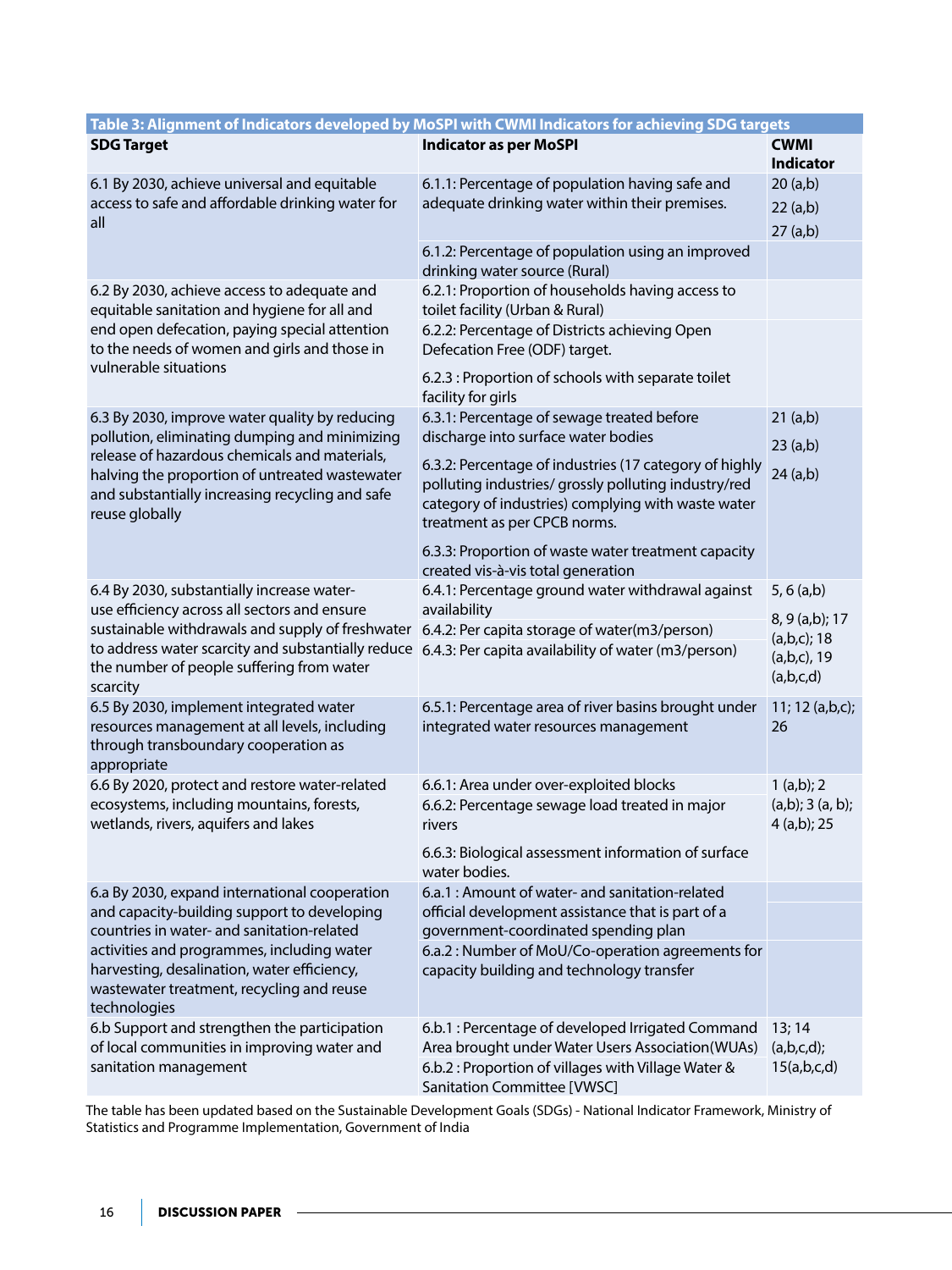## VI. Linkages between SDG 6 and other SDGs in the Indian Context

S DG 6 aims not only to expand access to basic water and sanitation services but also to close the gaps in service quality, with the intention of longterm sustainability. This means not only providing water in people's homes, but also making sure that the water is safe to drink and continuously available. The targets within this goal are closely linked to one another and to the other SDGs. Some of the SDGs are enabled by efforts to achieve the targets of SDG 6, while some of the SDGs enable the targets of SDG 6.

Under the 'business-as-usual' scenario, most of the SDGs have positive inter-linkages with SDG 6, but some targets within the other SDGs could have potential conflict and involve trade-offs with SDG 6, which must be recognized and optimized for implementation. As for example, increasing water and sanitation access helps in poverty reduction and has positive health and educational outcomes. It also supports the targets of gender equity, productivity, among others. However, agricultural activities (**SDG 2, Target 2.4**) and energy services (**SDG 7)** could have negative impacts on ambient water quality, water availability, and ecosystems. Similarly, the targets related to economic productivity, growth, industrialization, and urbanization that do not explicitly mention sustainable management of natural resources must be implemented in an integrated manner with the other targets in the same goals, as well as across sectors, to avoid any potential conflict with targets on water quality, water use, and freshwater ecosystems. Table 4 summarizes the inter-relationship between different targets with that of SDG 6 and the synergies between SDG 6 and other SDGs is elaborated in Annexure II.

|       | Table 4: SDG targets that enable and hinder SDG 6                                                                                                                                                                                                                                                                                                                                                                                                                                                                                                                                  |                                                                                                                                                                                                                                                                |                                                                                                                                                                                                                                                                                                                                              |
|-------|------------------------------------------------------------------------------------------------------------------------------------------------------------------------------------------------------------------------------------------------------------------------------------------------------------------------------------------------------------------------------------------------------------------------------------------------------------------------------------------------------------------------------------------------------------------------------------|----------------------------------------------------------------------------------------------------------------------------------------------------------------------------------------------------------------------------------------------------------------|----------------------------------------------------------------------------------------------------------------------------------------------------------------------------------------------------------------------------------------------------------------------------------------------------------------------------------------------|
| SI No | SDG 6 enabling other SDGs                                                                                                                                                                                                                                                                                                                                                                                                                                                                                                                                                          | SDG 6 enabled by other SDGs                                                                                                                                                                                                                                    | <b>SDG 6 impacted</b><br>by programmes<br>targeting other SDGs                                                                                                                                                                                                                                                                               |
| 1     | Target 6.1 (Safe and affordable drinking water)                                                                                                                                                                                                                                                                                                                                                                                                                                                                                                                                    |                                                                                                                                                                                                                                                                |                                                                                                                                                                                                                                                                                                                                              |
|       | Target 1.4 (Access to basic services)<br>Target 2.2 (End malnutrition, stunting and<br>wasting in children)<br>Target 3.2 (Reduce neo-natal mortality)<br>Target 3.3(End water-borne and other diseases)<br>Target 3.9 (Reduce deaths due to polluted water<br>and other pollutions)<br>Target 4.2 (Ensure that all girls and boys have<br>access to quality education)<br>Target 4 A (Build and upgrade education facility<br>which is gender-sensitive)<br>Target 5.1 (End gender discrimination)<br>Target 16.1 (Reduce violence)<br>Target 16.2 (End exploitation of children) | Target 8.3 (Promote<br>development-oriented policies<br>that support productive activities,<br>decent job-creation)<br>Target 9.1 (Develop resilient<br>infrastructure)<br>Target 13.1 (Strengthen resilience<br>and adaptation to Climate<br>related hazards) | Target 2.3 (Double<br>agricultural productivity)<br>Target 2.4 ( <i>Ensure</i><br>resilient agriculture)<br>Target 7.1 (Universal<br>access to affordable,<br>reliable and modern<br>energy services)<br>Target 7.2 (Increase<br>the share of renewable<br>energy)<br>Target 11.1 (Safe,<br>affordable housing and<br>basic services to all) |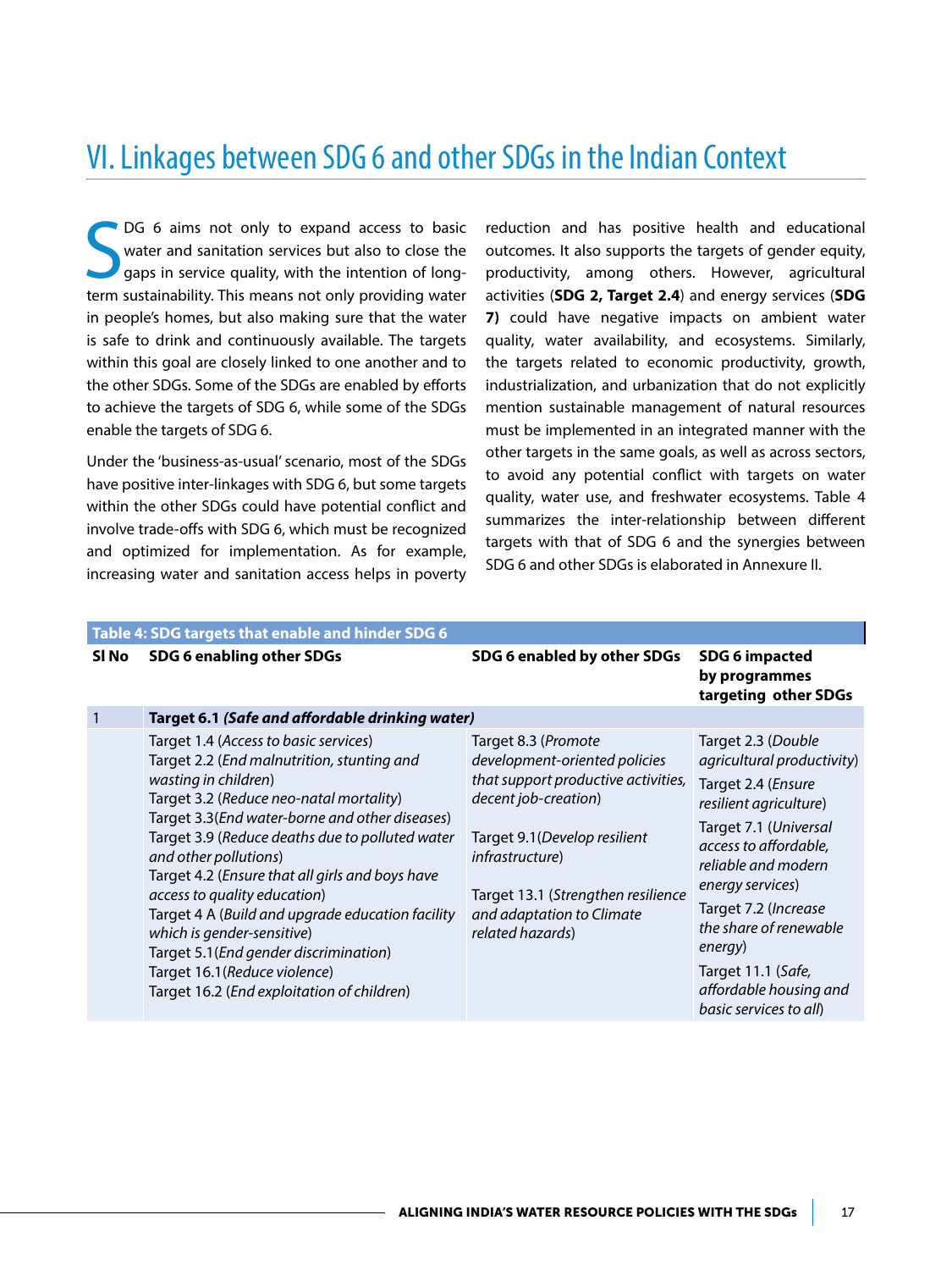|                         | Table 4: SDG targets that enable and hinder SDG 6                                                                                                                                                                                                                                                                                                                                                                                                                                                                                                                                                                                                                         |                                                                                                                                                                                                                                                                                                                                                          |                                                                                                                                                                                                                                                                             |
|-------------------------|---------------------------------------------------------------------------------------------------------------------------------------------------------------------------------------------------------------------------------------------------------------------------------------------------------------------------------------------------------------------------------------------------------------------------------------------------------------------------------------------------------------------------------------------------------------------------------------------------------------------------------------------------------------------------|----------------------------------------------------------------------------------------------------------------------------------------------------------------------------------------------------------------------------------------------------------------------------------------------------------------------------------------------------------|-----------------------------------------------------------------------------------------------------------------------------------------------------------------------------------------------------------------------------------------------------------------------------|
| SI No                   | SDG 6 enabling other SDGs                                                                                                                                                                                                                                                                                                                                                                                                                                                                                                                                                                                                                                                 | SDG 6 enabled by other SDGs                                                                                                                                                                                                                                                                                                                              | <b>SDG 6 impacted</b><br>by programmes<br>targeting other SDGs                                                                                                                                                                                                              |
| $\overline{2}$          | Target 6.2 (End open-defecation and provide access to sanitation and hygiene)                                                                                                                                                                                                                                                                                                                                                                                                                                                                                                                                                                                             |                                                                                                                                                                                                                                                                                                                                                          |                                                                                                                                                                                                                                                                             |
|                         | Target 1.4 (Access to basic services)<br>Target 2.2 (End malnutrition, stunting and<br>wasting in children)<br>Target 3.2 (Reduce neo-natal mortality)<br>Target 3.3(End water-borne and other diseases)<br>Target 3.9 (Reduce deaths due to polluted water<br>and other pollutions)<br>Target 4.2 (Ensure that all girls and boys have<br>access to quality education)<br>Target 4 A (Build and upgrade education facility<br>which is gender-sensitive)<br>Target 5.1 (End gender discrimination)<br>Target 5.2 (Eliminate all forms of violence<br>against women and girls)<br>Target 16.1 (Reduce violence)                                                           | Target 8.3 (Promote<br>development-oriented policies<br>that support productive activities,<br>decent job-creation)<br>Target 9.1 (Develop resilient<br>infrastructure)<br>Target 13.1 (Strengthen resilience<br>and adaptation to Climate<br>related hazards)                                                                                           | Target 11.1 (Safe,<br>affordable housing and<br>basic services to all)                                                                                                                                                                                                      |
| $\overline{\mathbf{3}}$ | Target 6.3 (Improve water quality, wastewater treatment and safe reuse)                                                                                                                                                                                                                                                                                                                                                                                                                                                                                                                                                                                                   |                                                                                                                                                                                                                                                                                                                                                          |                                                                                                                                                                                                                                                                             |
|                         | Target 3.2 (Reduce neo-natal mortality)<br>Target 3.3(End water-borne and other<br>diseases)<br>Target 3.9 (Reduce deaths due to polluted<br>water and other pollutions)<br>Target 8.3 (Promote development-oriented<br>policies that support productive activities, decent natural resources)<br>job-creation)<br>Target 8.9 (Promote sustainable tourism that<br>promotes local culture)<br>Target 14.1 (Reduce marine pollution from land<br>-based activities)<br>Target 14.2 (Protect marine and coastal<br>ecosystem)<br>Target 15.1 (Ensure conservation, restoration<br>and sustainable use of terrestrial and inland<br>freshwater ecosystem and their services) | Target 11.6 (Reduce per capita<br>impact of poor air quality,<br>municipal and other waste<br>management)<br>Target 12.2 (Efficient use of<br>Target 12.4 (Environmentally<br>sound management of wastes<br>for reducing water and other<br>pollution)<br>Target 12.5 (Reduce waste<br>generation through prevention,<br>reduction, recycling and reuse) |                                                                                                                                                                                                                                                                             |
| $\overline{4}$          | Target 6.4 (Increase water-use efficiency and ensure freshwater supplies)                                                                                                                                                                                                                                                                                                                                                                                                                                                                                                                                                                                                 |                                                                                                                                                                                                                                                                                                                                                          |                                                                                                                                                                                                                                                                             |
|                         | Target 9.4 (Upgrade infrastructure for resource<br>efficiency)                                                                                                                                                                                                                                                                                                                                                                                                                                                                                                                                                                                                            | Target 12.2 (Efficient use of<br>natural resources)                                                                                                                                                                                                                                                                                                      | Target 2.3 (Double the<br>agricultural income)<br>Target 2.4 (Ensure<br>sustainable and resilient<br>agriculture)<br>Target 7.1 (Universal<br>access to affordable,<br>reliable and modern<br>energy services)<br>Target 7.2 (Increase<br>the share of renewable<br>energy) |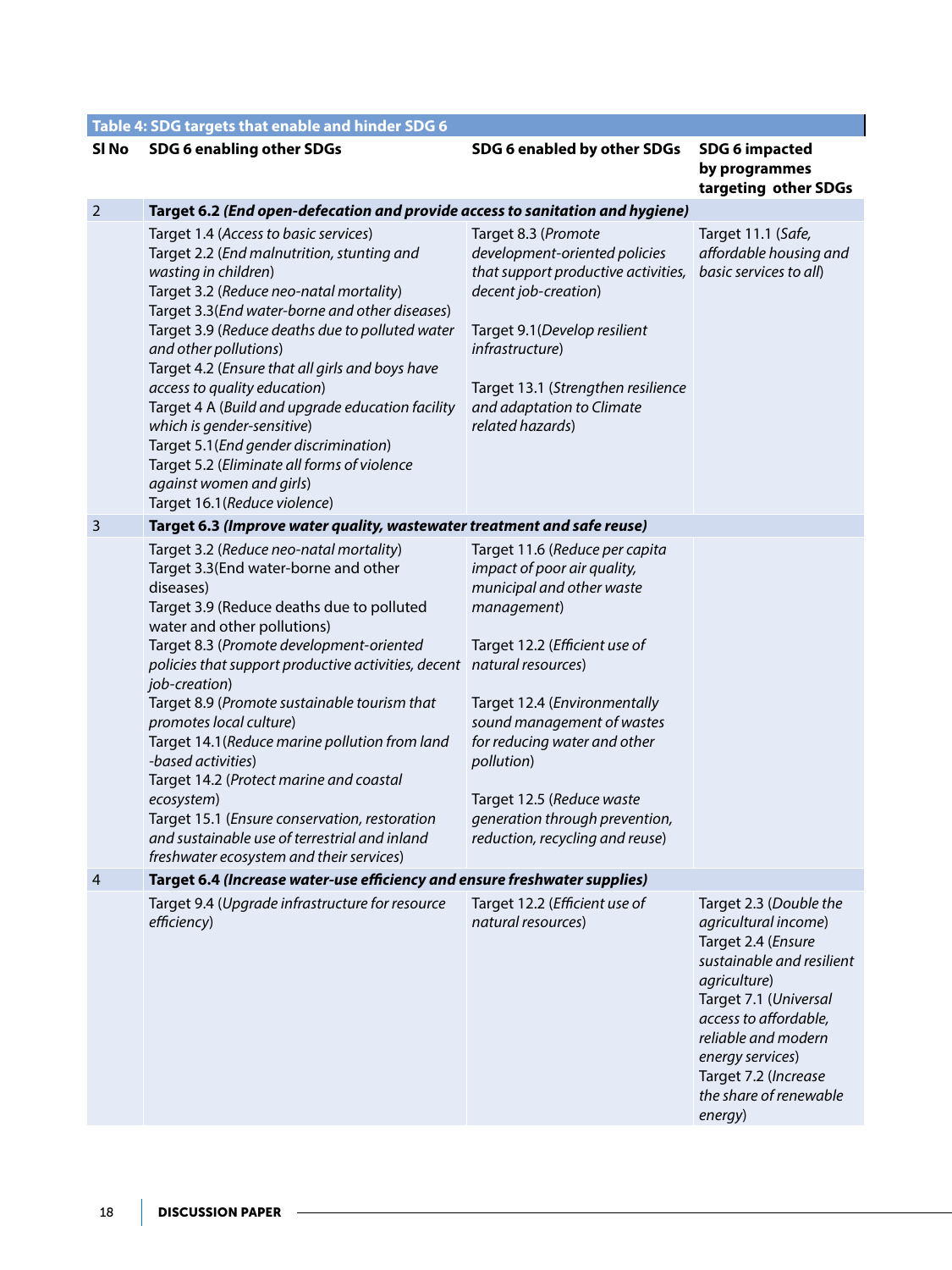|                  | Table 4: SDG targets that enable and hinder SDG 6                                                                                                                                                                                                                                                                                                                                                                                                                                                        |                                                                                                                                                                                                                                                                                                                                    |                                                                                                                                                                                                                                                                                                                                                                             |
|------------------|----------------------------------------------------------------------------------------------------------------------------------------------------------------------------------------------------------------------------------------------------------------------------------------------------------------------------------------------------------------------------------------------------------------------------------------------------------------------------------------------------------|------------------------------------------------------------------------------------------------------------------------------------------------------------------------------------------------------------------------------------------------------------------------------------------------------------------------------------|-----------------------------------------------------------------------------------------------------------------------------------------------------------------------------------------------------------------------------------------------------------------------------------------------------------------------------------------------------------------------------|
| SI No            | SDG 6 enabling other SDGs                                                                                                                                                                                                                                                                                                                                                                                                                                                                                | SDG 6 enabled by other SDGs                                                                                                                                                                                                                                                                                                        | <b>SDG 6 impacted</b><br>by programmes<br>targeting other SDGs                                                                                                                                                                                                                                                                                                              |
| 5                | <b>Target 6.5 (Implement Integrated Water Resource Management)</b>                                                                                                                                                                                                                                                                                                                                                                                                                                       |                                                                                                                                                                                                                                                                                                                                    |                                                                                                                                                                                                                                                                                                                                                                             |
|                  | Target 11.1 (Access to adequate housing and<br>basic services for all)<br>Target 11.3 (Inclusive and sustainable<br>urbanization)<br>Target 15.1 (Ensure conservation, restoration<br>and sustainable use of terrestrial and inland<br>freshwater ecosystem and their services)<br>Target 15.2 (Promote sustainable management<br>of forestation and increase of afforestation)<br>Target 15.3 (Combat desertification, drought,<br>flood)<br>Target 15.4 (Ensure conservation of mountain<br>ecosystem) | Target 12.2(Efficient use of<br>natural resources)<br>Target 12.4 (Environmentally<br>sound management of chemicals<br>and all wastes and release to<br>water)<br>Target 12.5 (Reduce waste<br>generation through preventions,<br>reduction, recycle and reuse)<br>Target 13.1 (Strengthen climate<br>adaptability and resilience) |                                                                                                                                                                                                                                                                                                                                                                             |
| $\boldsymbol{6}$ | Target 6.6 (Protect and restore water-related ecosystem)                                                                                                                                                                                                                                                                                                                                                                                                                                                 |                                                                                                                                                                                                                                                                                                                                    |                                                                                                                                                                                                                                                                                                                                                                             |
|                  | Target 8.9 (Promote sustainable tourism that<br>promotes local culture)<br>Target 14.2 (Restoration of marine ecosystem)<br>Target 15.1 (Conservation, restoration and<br>sustainable use of freshwater ecosystem)<br>Target 15.2 (Promote sustainable management<br>of forestation and increase of afforestation)<br>Target 15.3 (Combat desertification, drought,<br>flood)<br>Target 15.4 (Ensure conservation of mountain<br>ecosystem)                                                              | Target 13.1 Strengthen climate<br>adaptability and resilience)                                                                                                                                                                                                                                                                     | Target 2.3 (Double the<br>agricultural income)<br>Target 2.4 (Ensure<br>sustainable and resilient<br>agriculture)<br>Target 7.1 (Universal<br>access to affordable,<br>reliable and modern<br>energy services)<br>Target 7.2 (Increase<br>the share of renewable<br>energy)<br>Target 9.1 (Infrastructure<br>for all)<br>Target 9.3 (Increase in<br>small-scale industries) |
| 7                | Target 6.A (Expand water and sanitation support to developing countries)                                                                                                                                                                                                                                                                                                                                                                                                                                 |                                                                                                                                                                                                                                                                                                                                    |                                                                                                                                                                                                                                                                                                                                                                             |
|                  | Target 10.6 (Enhanced representation and voice<br>from developing countries for decision making at<br>global platform)<br>Target 15.1(Conservation, restoration and<br>sustainable use of freshwater ecosystem)                                                                                                                                                                                                                                                                                          |                                                                                                                                                                                                                                                                                                                                    |                                                                                                                                                                                                                                                                                                                                                                             |
| 8                | Target 6.B (Support local engagement in water and sanitation management)                                                                                                                                                                                                                                                                                                                                                                                                                                 |                                                                                                                                                                                                                                                                                                                                    |                                                                                                                                                                                                                                                                                                                                                                             |
|                  | Target 16.7 (Ensure responsive, inclusive,<br>participatory and representative decision-<br>making at all levels)                                                                                                                                                                                                                                                                                                                                                                                        |                                                                                                                                                                                                                                                                                                                                    |                                                                                                                                                                                                                                                                                                                                                                             |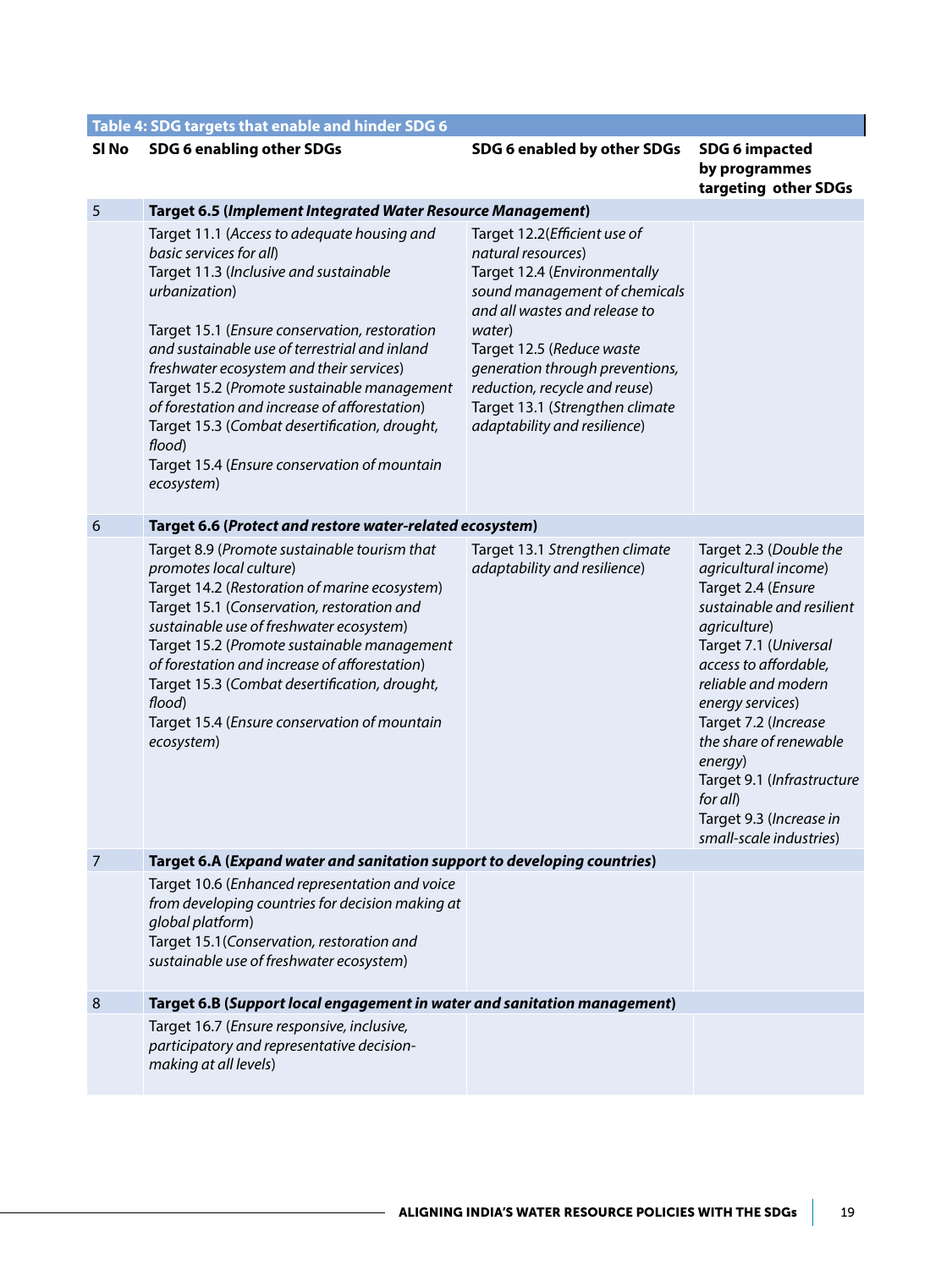## VII. Discussion

S ection 5 and Annexure II of this discussion paper explore and elaborate the synergies between targets of SDG 6 with those of other SDGs in Indiaspecific context. It is evident that many a times they are supportive, however, in a few instances they are not and involve a trade-off and require optimization. As for example, water is required for agriculture (SDG 2), energy production (SDG 7), industrial production processes (SDG 9), domestic use and urbanization (SDG 11), and to maintain ecological flows (SDG 6). Water resource allocations, based on the principles outlined in the SDG framework and the commitments agreed upon under SDG 6, are vital for sustainability of ecosystem services. For SDG 6 to succeed in India, the existing schemes and programmes of the hindering SDGs need to be optimized at the local levels and the adaptation measures under the specific goals of National Water Mission need to be aligned with the SDG 6 targets.

Over 600 million people in India depend on agriculture for their living and nearly 2/3rd of land under cultivation relies on rain and underground water sources. It is pertinent to note here that about 80% water is consumed by the agricultural sector. The efficiency of water use is lower than several other countries and provides a huge opportunity to reduce use. India is the largest extractor of groundwater<sup>14</sup> in the world. In order to cater to the rising population pressure in India, production of food grains (SDG 2**-**sustainable agriculture) is bound to increase. In the business-as-usual scenario, attaining food security would have an adverse impact on water security, unless watershed development in rainfed areas is given highest priority, water is used efficiently, water leakages are prevented, change in cropping patterns is practiced, groundwater and surface water are used in conjunction.

Integrating schemes such as '*Har Khet Ko Paani*' and '*Per Drop More Crop'* with improved water management (Target 6.3), water-use-efficiency across all sectors (Target 6.4), and ensuring sustainable withdrawals are crucial to address the issue of water scarcity. Efficient and sustainable water use is an integral part of agricultural

productivity and its sustainability. More proficient water technologies provide greater support to farmers (Target 2.3). It is important to take cognizance of the fact that eastern and north-eastern India is broadly characterized by under-utilization of groundwater resources and this region has the potential to contribute to the needs of national food security.

The current regime of power subsidies for agriculture has had a major role to play in the declining groundwater tables in most parts of the country; these are the subsidies which had fueled the 'Green Revolution'. However, given the emerging stresses on groundwater, an imaginative way needs to be found, which breaks the groundwaterenergy-food nexus, without hurting farmer interests. The Atal Bhujal Yojana (Abhy) under the National Groundwater Management Improvement Program (NGMIP) is an initiative towards addressing the over-exploitation of groundwater. Reflections from ground-level experience would be vital for effective implementation of this programme, an important one being the issue of power subsidy affecting groundwater depletion.<sup>15</sup> To this effect, it is seen that the physical segregation of power feeders to provide 24×7 electricity to rural habitations and non-farm users, and separate feeders to give 3-phase predictable supply to agriculture, which is rationed in terms of total time, at a flat tariff are valuable insights to guard against groundwater depletion.

The industrial sector consumes about 12% water in India. Sustainable and inclusive industrialization is dependent on a water responsible industry, which practices integrated wastewater management. Many of the industries discharge their untreated /partially treated effluents into water bodies, thereby posing threat to human life as well as ecosystems. Responsible business practices warrant decentralized and/or centralized wastewater treatment systems as well as recycling and reusing water by identifying and designing innovative solutions for industrial sectors.

In line with SDG 9 (sustainable industrialization), it is important to develop sustainable mechanisms to facilitate

<sup>&</sup>lt;sup>14</sup> World Water Development Report 2018 16 November 2012-2017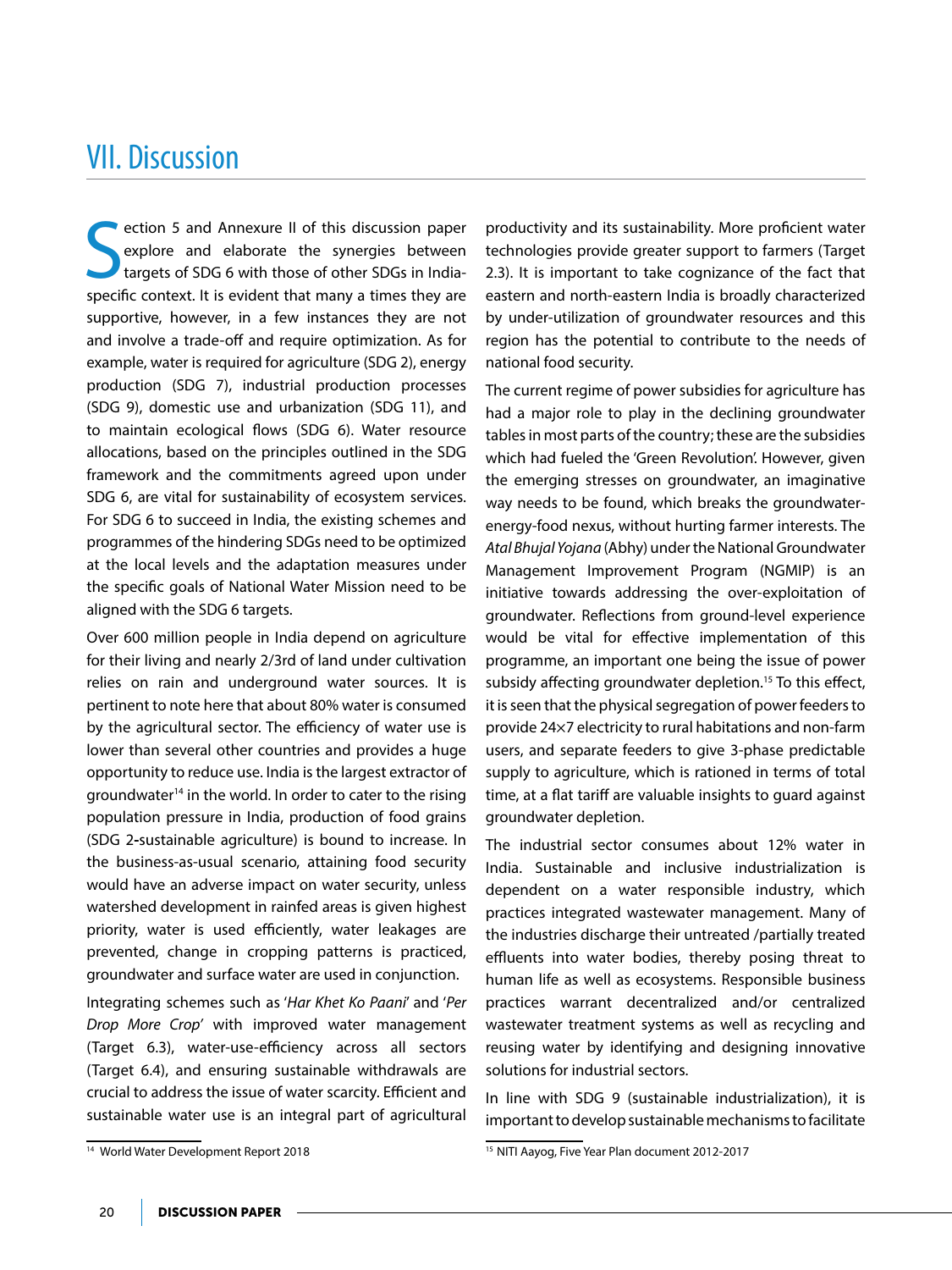all major commercial/institutional/ industrial service entities to move to zero liquid discharge (ZLD) model in a defined time frame. There are a number of good practices in India as well as other countries which could be customized and adopted by the relevant industries. This could be institutionalized by devising incentives for water conservation (and reuse) and deterrent penalties for non-compliance. There could also be mechanisms for rational water pricing for industries for sustainable financial performance of the local bodies.

**India is rapidly urbanizing** and this exerts stress on the natural resources. Pollution from the discharge of untreated municipal waste water threatens freshwater safety. Biological, organic, and inorganic pollutants contaminate almost 70% of surface water resources and a growing percentage of groundwater reserves. Only 21%<sup>16</sup> of the municipal sewage is being treated in India. The remaining is disposed into water bodies resulting in pollution of rivers. Achieving Target 6.3 will require a serious relook at the current causes of water pollution and practical measures that can prevent and address this.

Safe sanitation (**Target 6.2**) and safe fecal sludge and septage management (FSSM<sup>17</sup>) should be integrated with ongoing pollution abatement measures. Strict enforcement based on polluter-pays-principle to be implemented so that fecal sludge and municipal sewage are safely treated and not disposed of into water bodies indiscriminately (Target 6.3). In the spirit of SDG 11 (sustainable cities), it is imperative to adopt IWRM (Target 6.5) for water conservation by rainwater harvesting, using recycled wastewater for urban housing complexes, groundwater recharge as well as rejuvenation of lakes and ponds in the river basin catchment.

Water is consumed for energy production. The interdependency and trade-off between water and energy is inevitable. Energy (SDG 7) is required for water distribution as well as other processes and water is required for hydroelectric, bio-fuels, and energy production systems. Enhancing water-use-efficiency **(**Target 6.4**)** by reducing non-revenue-water (NRW), adopting decentralized system of water supply and wastewater treatment, and adopting demand management measures is vital in balancing the trade-offs between water and energy.

**Climate change** impacts the water resources. India is the second most flood-prone country in the world. Increased frequency of urban flooding, primarily due to rapid and unplanned urbanization is an emerging problem, further putting pressure on drainage systems. In 2015, India accounted for nearly 60% of people globally affected by floods.18 During 1801–2002, India experienced 42 droughts. A large part of the country (68%) is prone to drought.19 The situation is exacerbated due to deforestation, groundwater extraction and poor land and water management. Episodes of floods and droughts take an economic, social, and environmental toll. India may soon move to a water stressed State, despite being home to the perennial Himalayan and peninsular rivers. Increasing demand across various sectors and a rapidly changing climate has exacerbated the problem. Efforts towards adaptation and mitigation of climate change (SDG 13, Target 13.1) could be aligned with SDG Target 6.6 at the municipal and panchayat levels for planning, management, regulation, and execution. Efforts to mitigate climate change impacts, build resilience in water and sanitation infrastructure, early warning systems with precision for flood forecast, climate proofing of cities and resilience measures to be taken up on priority.

It is generally acknowledged that the overall success in achieving the SDGs, rests to a large extent on India achieving its goals, and it goes without saying that achieving SDG 6 is a crucial part of achieving all the SDGs. From the preceding, it is also clear that given the socio-economic dynamics in India, achieving SDG 6 as well as the other SDGs will require imaginative management of trade-offs in a complex operating environment. The devil as always lies in the detail, which is the fine-tuning of mutually interacting policies in related sectors in a State and unit-specific context so as to break the silos, reinforce and synergise rather than oppose and contradict. Towards this end, an integrated set of interventions with implementation framework needs to be conceived and implemented by the respective ministries at the Central and State governments in India, perhaps coordinated by the NITI Aayog.

<sup>&</sup>lt;sup>16</sup> JS Kamyotra and RM Bhardwaj, Municipal Wastewater Management in India, India Infrastructure Report 2011, Chapter 20, IDFC 2011.

<sup>17</sup> National Policy on Faecal Sludge and Septage Management (FSSM), MoHUA, 2017.

<sup>18</sup> U K Sinha, Water Sector: Timely interventions, India @70 Modi @3.5, Wisdom Tree, 2018.

<sup>&</sup>lt;sup>19</sup> Ashok Gulati and Gayathri Mohan, Towards sustainable, productive and profitable agriculture: Case of Rice and Sugarcane, Working Paper No. 358, April 2018.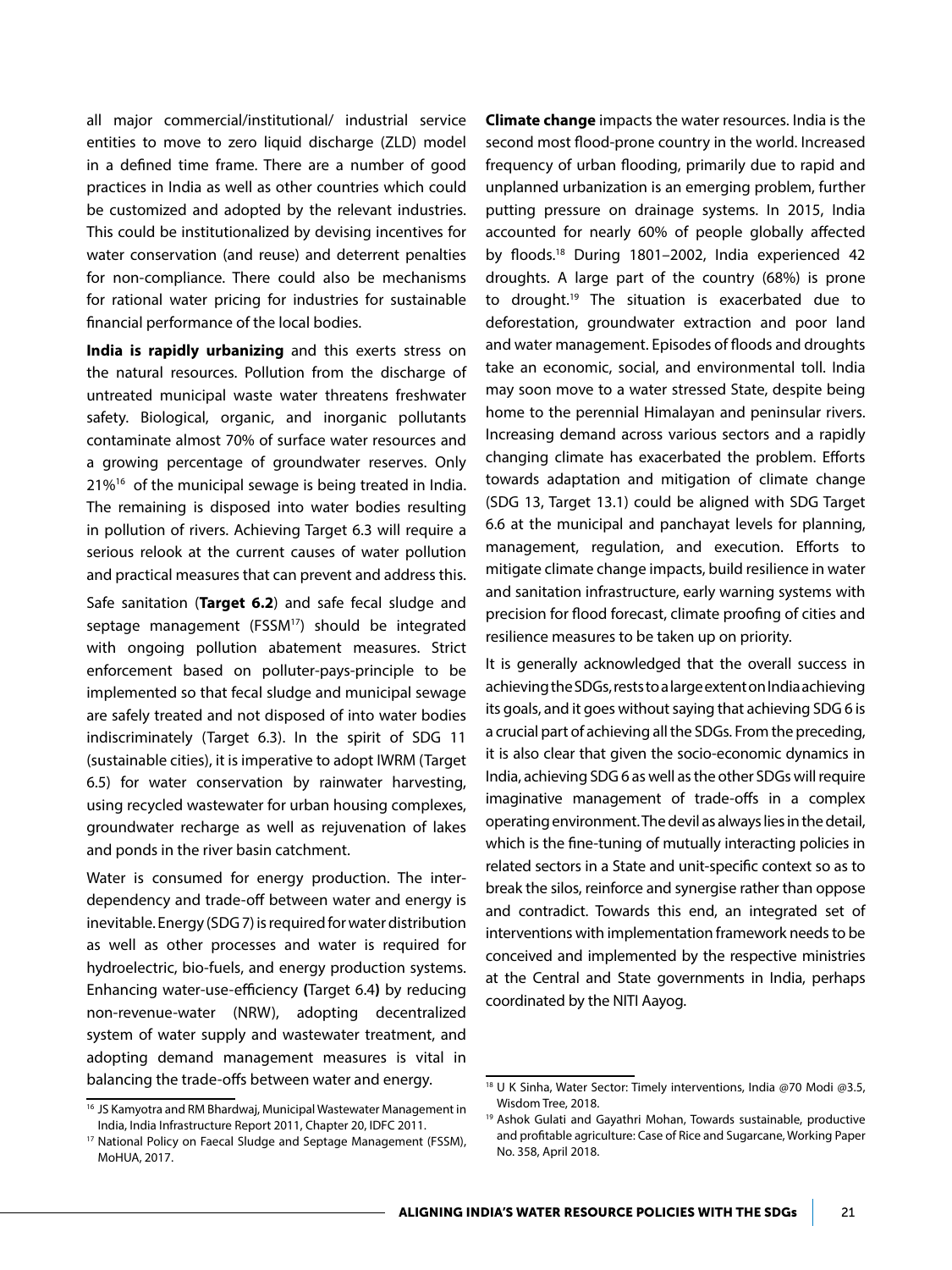## VII. Recommendations

major objective of water sector planning is to<br>determine the optimal balance between water use<br>and water protection within an IWRM framework.<br>Surtainable development of water sector requires that determine the optimal balance between water use and water protection within an IWRM framework. Sustainable development of water sector requires that water is not perceived as a single sector or policy area, as is agricultural, energy, and industrial policy, but rather that an integrated approach in planning is incorporated. Scientific appraisal of systemic issues as well as innovative methods and tools to transform the business-as-usual practices in water management need to be explored and implemented. Thus, effective regulation and its enforcement, coordination and management of water sector plays a crucial role in India's transition towards a green economy and achieving the targets of SDG 6.

India, with a huge potential for rain water harvesting, should enhance its utilization of rain water. Increasing investment and efficiency in using precipitation runoff would be an important area to explore for mitigating water scarcity in most of the water scarce regions of the country. Augmenting this initiative with water use efficiency in agricultural, industrial, and domestic sectors would help bridge the demand–supply gap in the water sector.

The water sector in India is also plagued by water quality and water storage challenges. Increasing investment in water storage capacity and augmenting water availability with community participation, institutional partnerships and international collaboration would be vital for sustainability of water resources. Water quality challenges can be addressed by technological interventions, community partnership as well as by deterrent penalties for non-compliance by defaulters. Dominant community-based water supply schemes in rural areas are left without post-construction support, leading to serious dysfunctionality. Mobilizing communities and households can augment efforts in achieving SDGs, in terms of household investments.

The collection of water sector data is fragmented amongst different agencies in India. This results in the absence of a coherent and internally consistent conceptual framework and protocols for data collection and validation. It is extremely important to create a transparent, accessible, and user-friendly system of data management for devising solutions to water sector issues and challenges.

Improving sectoral management on the one hand and deftly handling trade-off issues with other sectors (and even within the water sector) for achieving the SDGs requires huge re-engineering of the governance, planning and implementational framework at National, State, and local (community) levels. Some of the crucial issues to be addressed in this context are detailed as follows:

### **Institutional**

- At present, the Central Water Commission (CWC) and Central Ground Water Board (CGWB) carry out functions independent of each other. For integrated water management, development, planning, wateruse efficiency, and for budgeting the adoption of a river basin approach, restructuring and reforming of CWC and CGWB to a more comprehensive institution is necessary<sup>20</sup> so that they do not work in silos. Equally important, States have to shoulder the responsibility conferred on them under the Constitution of India which makes water a State subject. States must develop institutions for data collection and regulated management of the State's own water resources. Perhaps the Central government needs to facilitate and incentivize this process.
- There is an urgent need for restructuring, strengthening and empowerment of the existing institutions at the State, District and Panchayati Raj Institutions (PRIs) which are involved in different aspects of service delivery to improve efficiency in management and sustainability of the water resources. While funding under the Finance Commission award has given the Gram Panchayats some leverage, the fact is that technical and management capacity needs to be built at the District and intermediate Panchayat levels for the funds to be effectively and productively used.

<sup>&</sup>lt;sup>20</sup> A 21st century institutional architecture for India's water reforms submitted by Dr Mihir Shah Committee, 2016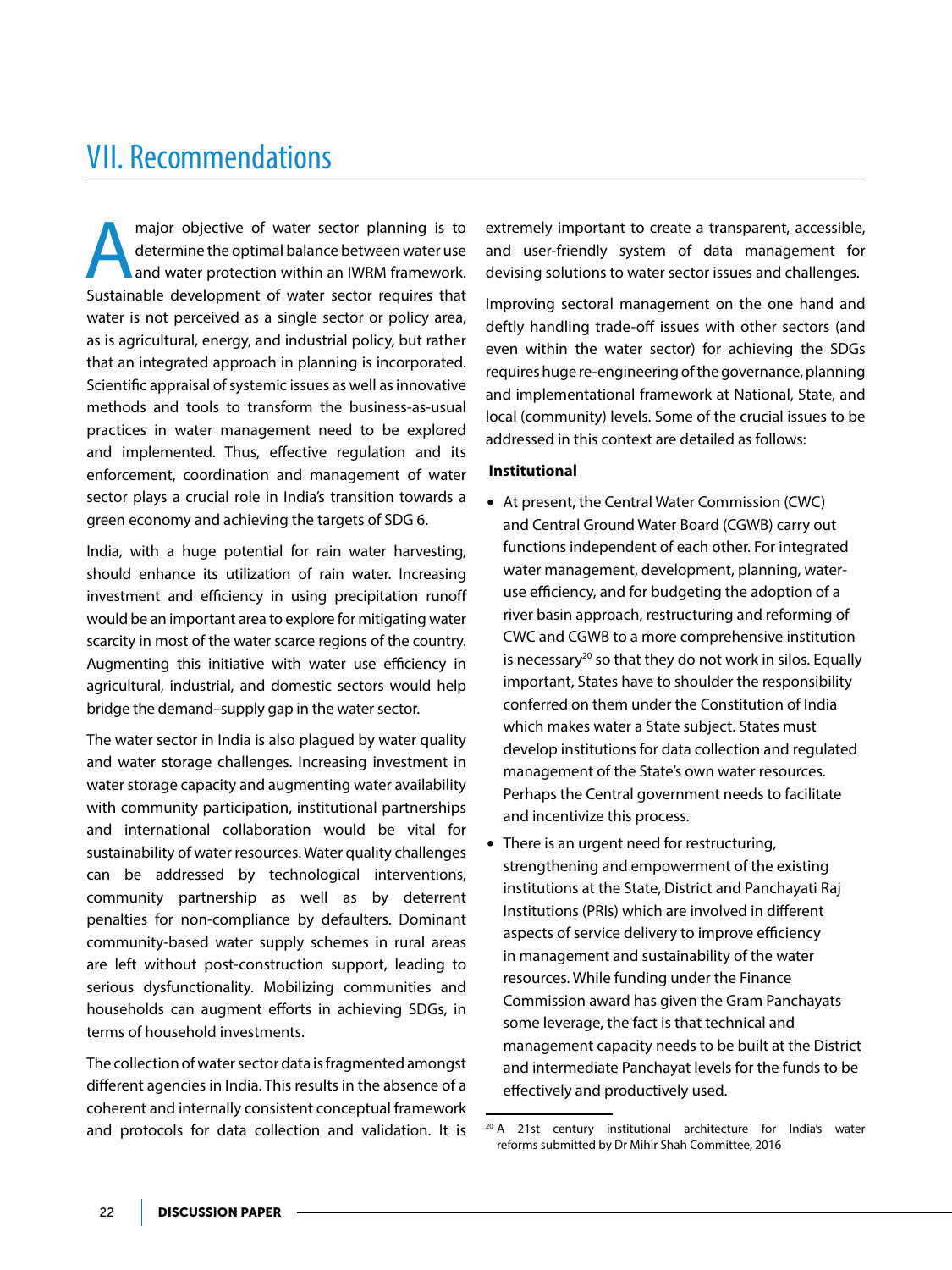$\bullet$  Management of water which is in large parts a common property resource requires community participation for its development, protection and regulation. This needs recognition of the local community institution as a key stakeholder in all decisions at the local level impacting on water resources. Some of these reforms are summarized in Table 5.

|                                                    | Table 5: Institutions and proposed reforms                                                                                                                                                                                                                                                 |
|----------------------------------------------------|--------------------------------------------------------------------------------------------------------------------------------------------------------------------------------------------------------------------------------------------------------------------------------------------|
| <b>Institutions</b>                                | <b>Reforms</b>                                                                                                                                                                                                                                                                             |
| CWC and<br><b>CGWB</b>                             | Paradigm shift from supply-side<br>management to demand-side<br>management with focus on<br>sustainability                                                                                                                                                                                 |
|                                                    | Multi-disciplinarily, cross-disciplinary,<br>and multi-dimensionality in water<br>sector institutions such as CWC and<br><b>CGWB</b>                                                                                                                                                       |
| Central<br>and State<br>Governments                | Partnerships between Central<br>Government, State Government,<br>and ground-level institutions<br>with involvement of all primary<br>stakeholders including local<br>communities in the collective<br>endeavour of participatory water<br>governance.                                      |
| <b>RBOs</b>                                        | River Basin Organizations to be<br>empowered to manage water<br>resources of respective basins as the<br>basic hydrological unit for planning<br>and development                                                                                                                           |
| State<br>Governments                               | <b>Incentivizing State Governments</b><br>to reform irrigation projects to<br>improve water use efficiency and<br>water resource management in<br>implementing Har Khet Ko Pani, Per<br>Drop More Crop schemes                                                                             |
| CWC.<br>CGWB, State<br>Government<br><b>Boards</b> | Capacity building of existing staff<br>and inducting new generation<br>professionals to handle a reforming<br>water sector with latest technology.                                                                                                                                         |
|                                                    | Strengthening of State level regulatory<br>agencies who should be responsible<br>for generating robust data, and<br>for coordinating with State level<br>institutions for taking advance actions<br>towards climate risks and other issues<br>arising from both supply and demand<br>side. |

### **Regulatory**

- The draft National Water Framework Bill, 2016, has laid out the architecture for planning, regulation, technical, and institutional support. This document should be finalized at the earliest and implemented in convergence with targets of SDG 6.
- Effective legislation at State level (based on the Central Model Groundwater Bill) for regulation of groundwater and surface water providing an explicit and increasing role for municipal and Panchayati Raj bodies in planning, management, and regulation.

### **Management**

- Enhancing water storage capacity would hugely augment water availability, particularly in the Indian context. There is need for increased investment in water storage capacity building from the smallest village pond to the largest multi-purpose reservoir. The earlier focus on water management of dryland and rainfed areas needs to be renewed, particularly given the context of climate change.
- Enhancing water use efficiency in irrigation,<sup>21</sup> by using efficient irrigation techniques like drip and sprinkler systems and implementing micro-irrigation systems through participatory irrigation management (PIM) would address Target 6.4 substantially.
- $\bullet$  Enhancing water use efficiency in industries<sup>22</sup> and domestic water consumption as highlighted in the National Water Mission objective would help achieve Target 6.4.
- Watershed management and an integrated approach to soil-water conservation by design and construction of watershed structures, such as farm bund, farm ponds, check dams, contour bunding, and minor irrigation, are already proposed to be taken up in conjunction with NGWIP (*Atal Bhujal Yojana*). Given the limitations on assured irrigation, there are many areas where watershed management and soil-water conservation will need to be the main strategy, and investments must be supported with systems that can incorporate the results of research and development (R&D).

Guidelines for Improving Water Use Efficiency in Irrigation, Domestic & Industrial Sectors (Sections 2.1, 2.2, 2.3).

<sup>&</sup>lt;sup>22</sup> Notification S. O. 3337 E dated 16/10/2017 regarding specific water consumption upto maximum of 3 m<sup>3</sup>/MWh for Thermal Power Plants.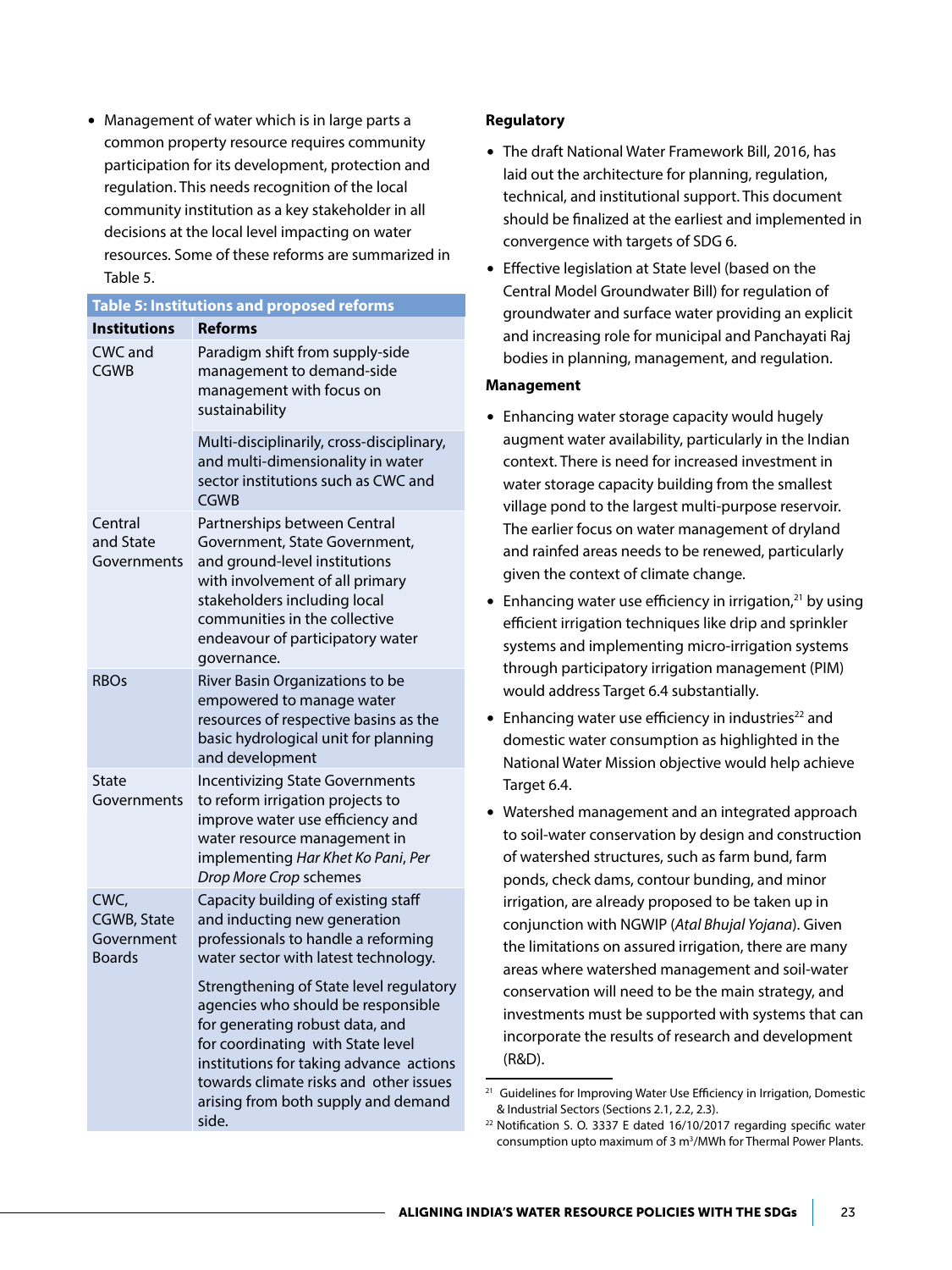- There is a need for developing mechanisms and Management of Information Systems (MIS) platform with innovative information and communication technology (ICT) tools based on credible data for integrated and efficient monitoring, informed systemic responses, and decision making.
- The implementation of different SDG targets which either enable SDG 6 or are enabled by SDG 6 should be taken up in an integrated manner at the district level for increased efficiency and better outcomes. Similarly, the SDGs that hinder SDG 6 needs to be optimized so as to minimize the negative impact on the poor and vulnerable sections of the society.

### **Developmental**

- The agrarian economy and livelihood systems in India are very vulnerable to climate change impacts. They need to be insulated from the pernicious effects of drought, flood, and climate change, and move towards sustainable water security.
- The diverse ecology of India is replete with examples of successful improved land and water management with the involvement of the local population and Water User Associations (WUAs). Such efforts need to be upscaled within the country to achieve Target 6.5. Knowledge of these practices can be shared with other countries in the spirit of Target 6.A.
- $\bullet$  There is a need for a major shift in approach in water resource management from purely engineering works to systems that incorporate traditional practices, local materials, and are manageable and maintainable by local communities. The *Gram Panchayat,* WUAs as well as the local community needs to be involved at all stages of discussion, planning, , management, and maintenance in the spirit of Article 243 of the Constitution of India.

The IWRM approach is a key tool for addressing potential conflicts with other SDGs. It can cut across sectoral jurisdictions, so that policies, plans, laws, regulations, information, and participation are all used to help resolve the trade-offs between water use and environmental sustainability. This will ensure that both institutional as well as infrastructure arrangements for all SDGs improve human well-being without exhausting natural resources or hindering ecosystem services and functions.

The institutional, regulatory, management, and developmental issues brought out above in the context of aligning the water policies of the country with SDG 6 specifically and the other SDGs in general need to be further analysed in a State-specific context for atleast three reasons. Firstly, water is a "State subject" under the Constitution of India and many of these issues need to be addressed at the State level, and in fact can only be addressed at State level keeping in view the sensitivities in this regard. Secondly, conditions vary widely across States and as mentioned, even within States) and a "one-size-fits-all" approach to institutional, regulatory, management, and developmental issues is impractical if not potentially disastrous. Already some of the national policies suffer from this drawback. And thirdly, if we are optimizing on all of the SDGs in an integrated manner as is being suggested, that optimization requires that Statelevel policies with regard to the other SDGs be also taken into cognizance.

Clearly the need of the hour is for an effective institutional framework which, on the one hand, enables communication vertically between the SDGcoordination nodes at Central and State levels, and, on the other hand enables sectoral policies (such as water) to communicate horizontally between the sectors and the SDG-coordination nodes at central as well as State levels. In the long run, this will determine our ability to optimize effectively as we seek to achieve the 2030 Agenda for Sustainable Development.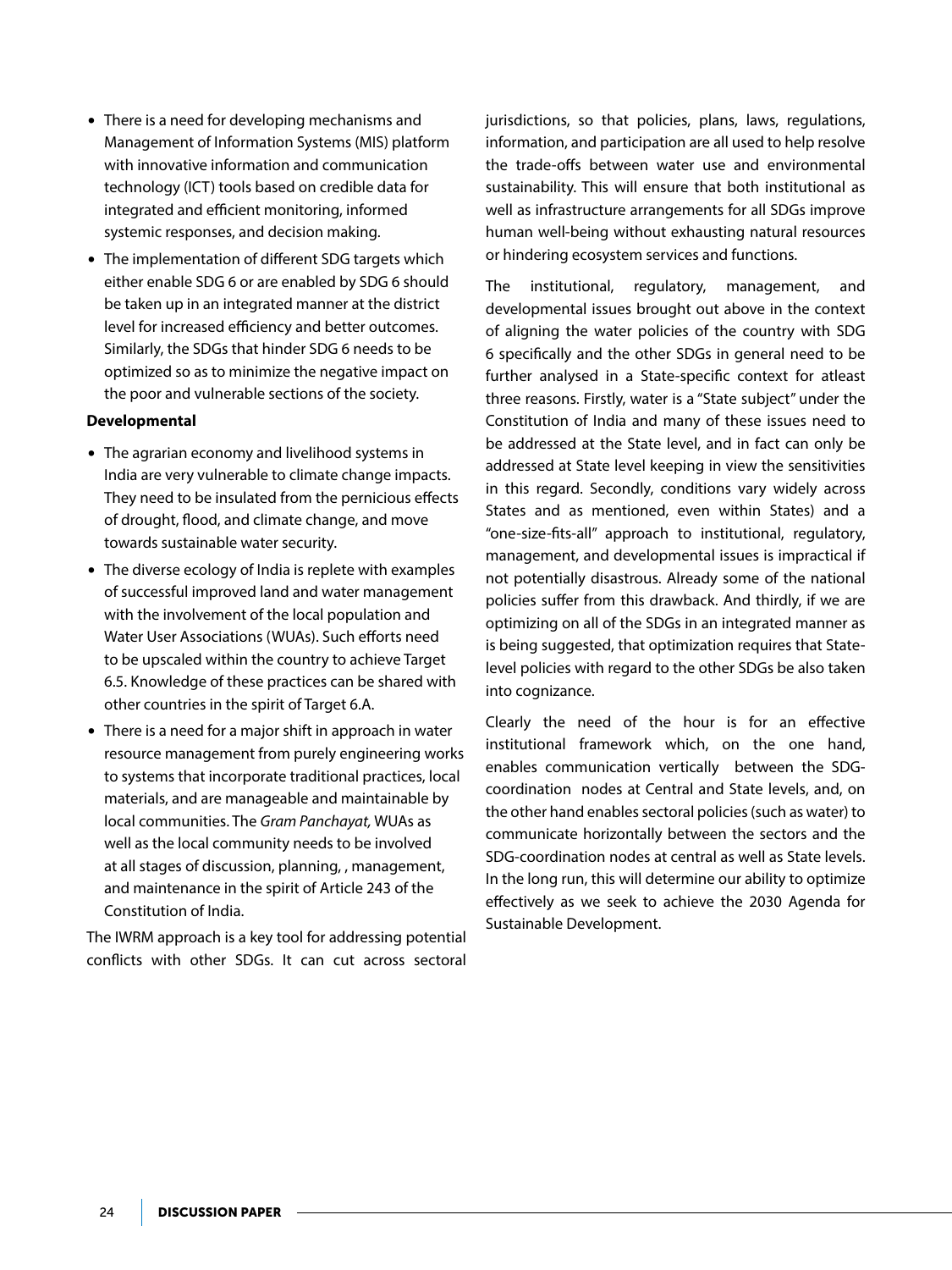## Annexures

## **Annexure I: Goals and Strategies of National Water Mission**

## **Goal 1: Database & Assessment**

Water related data is being collected by various Central and State agencies for different purposes. A comprehensive data base in public domain (except for the data of sensitive nature) helps in assessment of the impact of climate change on water resources in terms of availability as well as the quality of the water from surface and ground water sources. The key areas identified in the NAPCC in respect of database and assessment of impact of climate change on water resources are enumerated as follows:

- $\bullet$  Estimate river flow
- Estimating isotopic tracer-based technology for monitoring river water discharge to all major river monitoring stations
- $\bullet$  Establishing wide network of automatic weather stations and automated rain gauge stations.
- Deploying of inventory of wetlands, especially these with uniform features.
- Mapping of catchment & surveying on assessments of land use patterns; vegetation cover; silting; conservation of mangrove areas; human settlements & human activities and its impacts on catchments and water bodies.
- Creating climate change models for regional water bodies.
- Developing models of upstream water flow estimating drainage capacities for storm water and for sewage water.

The strategies for achieving these goals are given in Box 1.

## **Goal 2: Citizen and State Action**

There has been several studies on the impact of climate on water resources which indicates that various components of the hydrological cycle would be affected resulting in increased temporal and spatial variations of water availability. This calls for urgent steps for conservation of available water resources and take immediate steps for augmentation of the utilizable water resources. It has been established that the participatory approach in water management yielded excellent results, as seen in the case of States such as Maharashtra and Gujarat. Some of the identified actionable issues include:

- Empowerment and involvement of Panchayati Raj Institutions (PRIs), Urban Local Bodies (ULBs), Water User Associations (WUAs), and primary stakeholders in management of water resources with focus on water conservation, augmentation, and preservation.
- Promote Participatory Irrigation Management (PIM).
- Sensitization of elected representatives of over exploited areas about the dimensions of problems and to orient investment towards water conservation.
- Provide incentives for water neutral and water positive technologies in industry.
- Encourage participation of NGOs in various activities related to water resources management, particularly in planning, capacity building and mass awareness.
- Involve and encourage corporate sector / industries to take up, support and promote water conservation, augmentation and preservation within the industry and as part of corporate social responsibility (CSR).

The identified strategies to achieve these objectives are given in Box 2.

## **BOX 1: Strategies for achieving Goal 1 (Database and Assessment) of NWM**

**Strategy 1** Review and establishment of network for collection of additional necessary data

**Strategy 2** Development of water resources information system

**Strategy 3** Development / implementation of modern technology for measurement of various data

**Strategy 4** Developing inventory of wetland

**Strategy 5** Research studies on all aspects related to impact of climate change on water resources including quality aspects of water resources with active collaboration of all research organizations working in climate change

**Strategy 6** Reassessment of basin wise water situation

**Strategy 7** Projection of the impact of climate change on water resources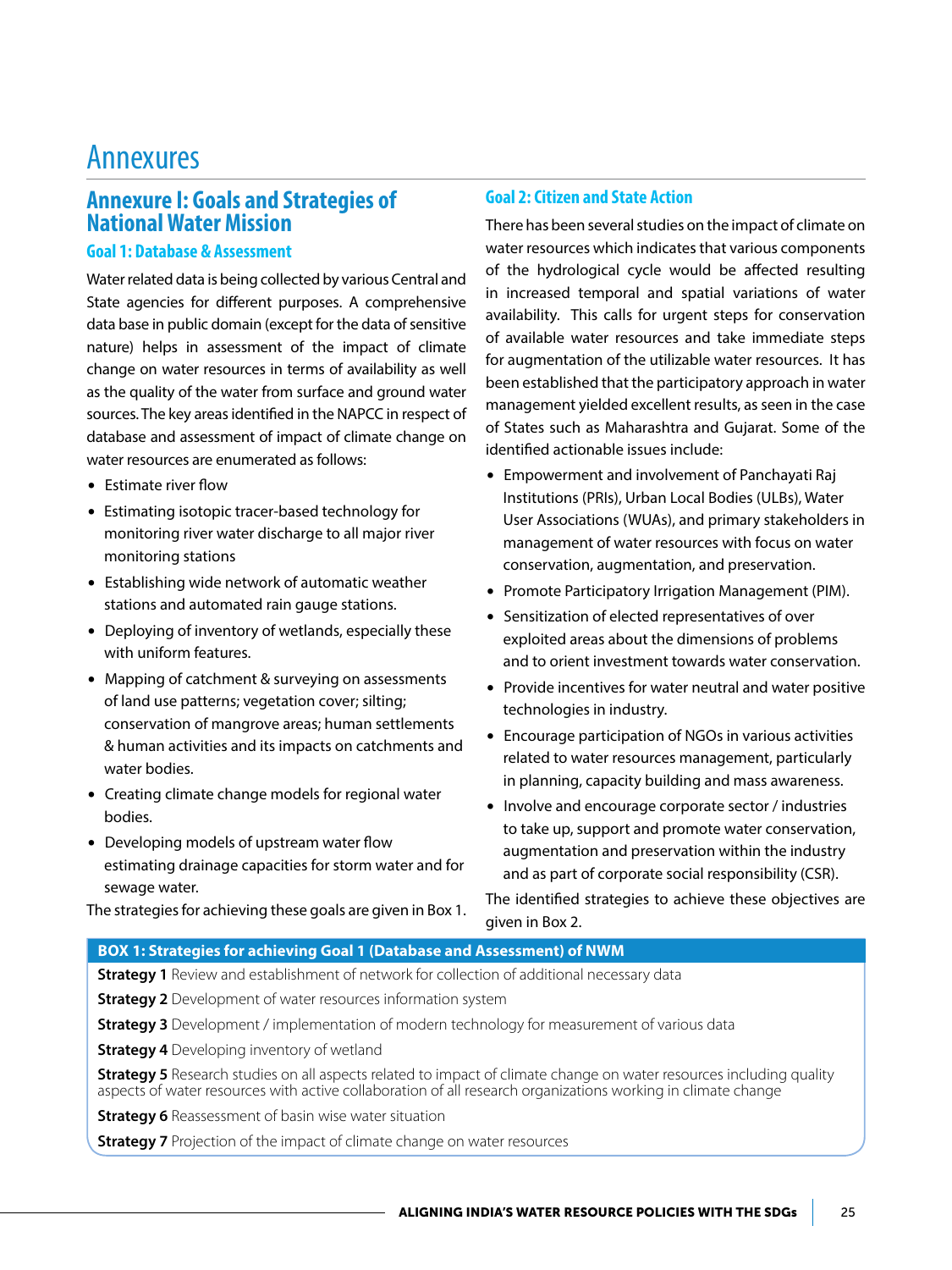## **BOX 2: Strategies for achieving Goal 2 (Citizen and State action) of NWM**

**Strategy 1:** Empowerment and involvement of Panchayati Raj Institutions, urban local bodies, Water Users' Associations and primary stakeholders in management of water resources with focus on water conservation, augmentation and preservation

**Strategy 2: Promote participatory irrigation** management

**Strategy 3**: Sensitization of elected representatives of overexploited areas on the dimensions of problems and to orient investment under MNREGP towards water conservation

**Strategy 4: Provide incentives for water neutral and** water positive technologies in industry

**Strategy 5:** Encourage participation of NGOs in various activities related to water resources management, particularly in planning, capacity building and mass awareness

**Strategy 6:** Involve and encourage corporate sector / industries to take up, support and promote water conservation, augmentation and preservation within the industry and as part of corporate social responsibility

## **Goal 3: Focus on Vulnerable Areas**

There is urgent need for appropriate measures in the vulnerable areas which are likely to be adversely affected due to impact of climate change and the areas where the water resources, particularly the groundwater resources are declining due to overuse. In about 15% of the assessment blocks, groundwater has been over-exploited and about 14% of the blocks are in critical or semi-critical state. The key areas identified for this Goal are:

- Enhancing storage capacities in multipurpose hydroprojects and integration of drainage with irrigation infrastructures.
- Restoration of old water tanks.
- Formulating and implementing a regulatory regime to ensure wise use of wetland at the National, State and District levels.
- Environmental appraisal and impact assessment of developmental projects on wetland.
- Strengthen links with afforestation programmes and wetland conservation.
- $\bullet$  Planning of watershed management in mountain ecosystems.
- Enhancing recharge of the sources and recharge zones of deeper aquifers.
- Mandating water harvesting and artificial recharge in relevant urban areas.
- $\bullet$  Exploring options to augment water supply in critical areas,
- Promoting recycling of wastewater for meeting water needs of urban areas.
- Adoption of new and appropriate technologies for water supply to coastal cities such as low temperature desalination technologies that allow for use of ocean water,
- Seawater desalination using Reverse Osmosis and multistage flash distillation to take advantage of low grade heat energy e.g. from power plants located in coastal region or by using renewable energy such as solar.
- Brackish water desalination.
- Water purification technologies.
- Developing digital elevation models for flood prone areas of forecasting flood.
- Mapping areas likely to experience floods and developing schemes to manage floods.

The strategies for achieving these goals are given in Box 3.

## **BOX 3: Strategies for achieving Goal 3 (Focus on Vulnerable areas) of NWM**

**Strategy 1**: Expeditious implementation of Water Resources projects particularly the multipurpose projects with carry over storages benefitting drought prone and rain deficit areas.

**Strategy 2: Promotion of traditional system of water** conservation.

**Strategy 3: Physical sustainability of groundwater** resources.

**Strategy 4:** Intensive programme for groundwater recharge in over-exploited, critical and semi-critical areas.

**Strategy 5**: Conservation and preservation of wetland.

**Strategy 6:** Intensive programme for addressing the quality aspects of drinking water particularly in rural areas.

**Strategy 7: Promotion of water purification and** desalination.

**Strategy 8:** Systematic approach for coping with floods.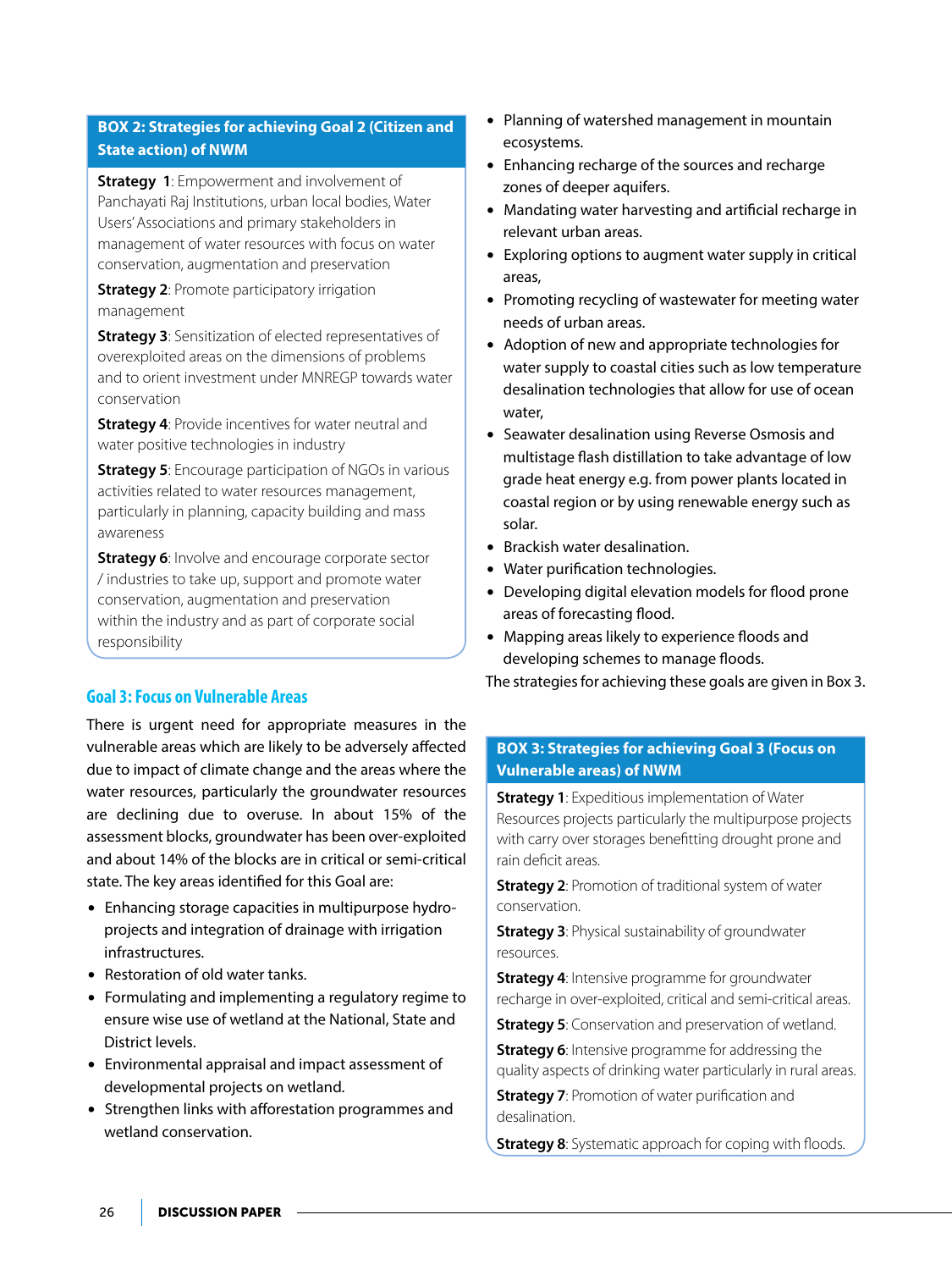#### **Goal 4: Improving Water Use Efficiency by 20%**

One of the most important goals of the National Water Mission is to improve the efficiency of water use at least by 20%. The objective can be achieved by ensuring improved efficiency both on the demand side as well as the supply side. Research in increasing the water use efficiency in agriculture, industry and domestic water is very important. Similarly, full utilization of the created facilities and better design and proper operation and maintenance would considerably help in improving the efficiency on supply side. Use of micro-irrigation, promotion of water neutral and water positive technologies, recycling of water etc. are also very important measures for increasing the efficiency. At the same time, adoption of better management practices is also very important.

Recommended Strategies in respect of Goal 4 are given in Box 4.

## **BOX 4: Strategies for achieving Goal 4 (Improving WUE by 20%) of NWM**

**Strategy 1:** Research in the area of increasing water use efficiency.

**Strategy 2:** Incentivize recycling of water including waste water.

**Strategy 3: Development of Eco-friendly sanitation** system.

**Strategy 4:** Improve efficiency of urban water supply system.

**Strategy 5**: Promotion of water efficient techniques and technologies.

**Strategy 6**: Pilot projects for improvement in water use efficiency in collaboration with States.

**Strategy 7: Promote water regulatory authorities for** ensuring equitable water distribution.

**Strategy 8:** Promote mandatory water audit for drinking water purposes.

**Strategy 9**: Adequate provision for operation and maintenance of water resources projects.

**Strategy 10:** Incentive through award for water conservation for efficient water use.

**Strategy11:** Incentivize use of efficient irrigation practices and fully utilize the created facilities.

## **Goal 5: Promotion of basin level integrated water resources management (IWRM)**

The central goal of IWRM at the river basin level is to achieve water security for all purposes, as well as manage risks while responding to, and mitigating disasters. The path towards water security requires trade-offs to maintain a proper balance between meeting the needs of various sectors and establishing adaptable governance mechanisms to cope with evolving environmental, economic and social circumstances. IWRM strives for effective and reliable delivery of water services by coordinating and balancing the various water-using sectors – this is an important part of sustainable water management. Recommended Strategies in respect of Goal 5 are given in Box 5.

## **BOX 5: Strategies for achieving Goal 5 (Promotion of IWRM) of NWM**

**Strategy 1: Review of National Water Policy.** 

**Strategy 2: Review of State Water Policies.** 

**Strategy 3**: Guidelines for different uses of water e.g., irrigation, drinking, industrial etc. particularly in the context of basin-wise situations.

**Strategy 4: Planning on the principle of integrated** water resources development and management.

**Strategy 5**: Expeditious formulation of the projects for utilization of surplus flood water for beneficial use of the society and implementation of projects after evaluating costs and land acquisition problems.

**Strategy 6:** Ensuring convergence among various water resources programmes.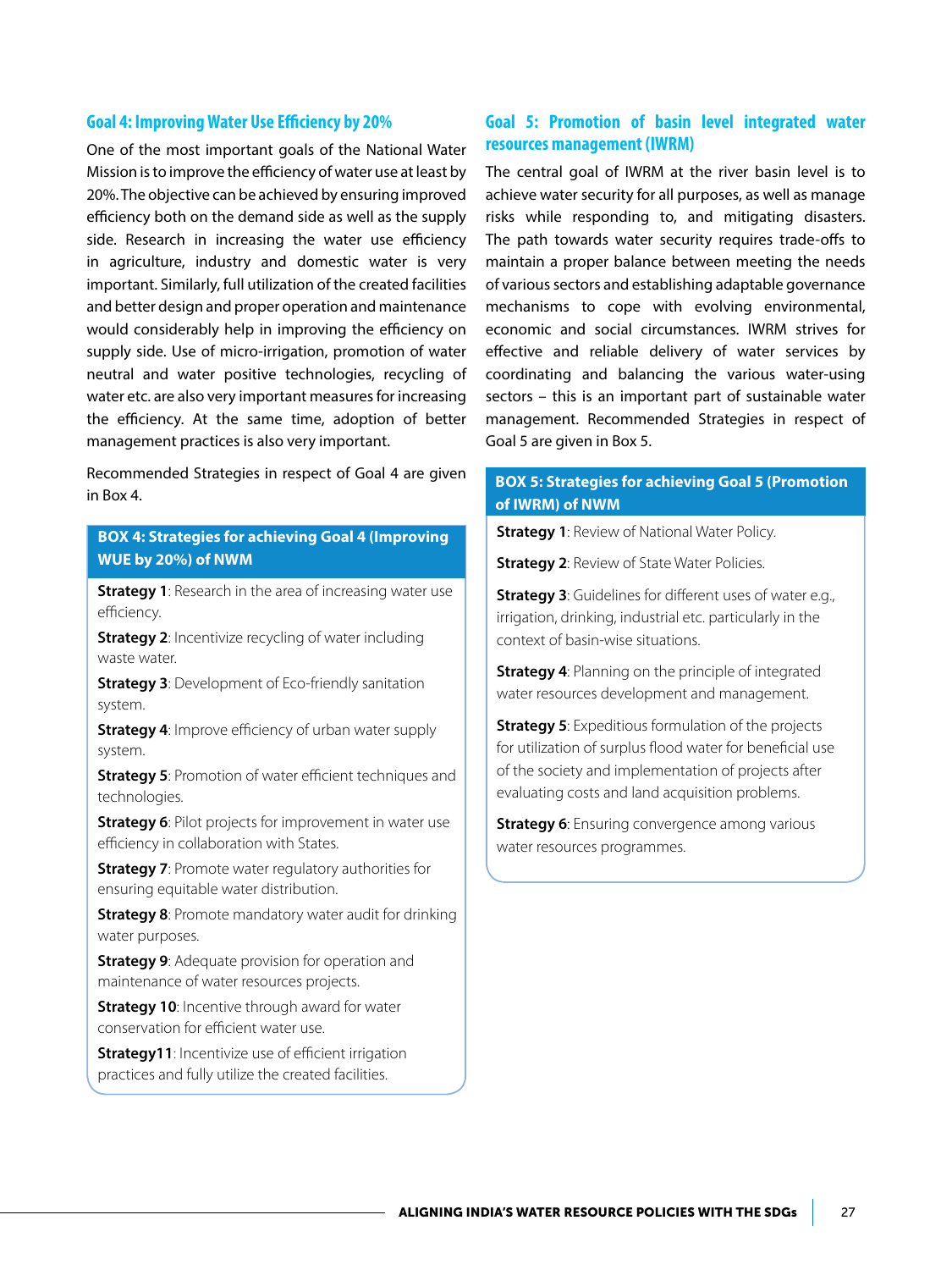## **Annexure II: Synergies between SDG 6 and other SDGs**

The synergies amongst the targets of all the SDGs with those of SDG 6 is mentioned here:

### **Synergy between SDG 1 and SDG 6:**

Ending poverty everywhere is fundamental to human existence and caters towards improving the quality of life of a vast number of people living in abject poverty. Target 1.4 of SDG 1 (*access to basic services such as water* 



*and sanitation for the poor*) specifies the access to basic services in particular the poor and the vulnerable. The targets related to these basic services are linked through human rights, are mutually supportive and should be implemented in a coordinated manner.

Estimates suggest that every US\$1 invested in WASH yields a US\$5 return,<sup>23</sup>considering all social and economic benefits. Investments in water and sanitation provide significant economic and social returns, as well as generate employment, thereby reducing poverty. Target 1.4 favourably impacts Targets 6.1 and 6.2 (*access to safe drinking water and sanitation*).

## **Synergy between SDG 2 and SDG 6:**

Improving water services for all can help protect the foundations of human development by supporting nutrition and health. Efforts towards addressing Targets 6.1 and 6.2 (*Safe drinking water and sanitation for all*) helps in significantly reduce mortality and morbidity in children below 5



years of age. There is increasing evidence<sup>24</sup> of stunting caused due to poor sanitation, which is one of the targets of SDG-2 (Target 2.2-End all forms of malnutrition, including achieving, by 2025, the internationally agreed targets on stunting and wasting in children under 5 years of age…….).

Target 6.4 of SDG 6 emphasizes on substantially increasing water-use efficiency across all sectors and ensuring sustainable withdrawals and supply of freshwater to address water scarcity and reduce the number of people suffering from water scarcity, by 2030. More proficient water technologies provide greater support to farmers, thereby supporting food security. If sustainability is not factored in, increasing agricultural area (Indicator 2.4.1), would enhance the level of water stress (Indicator 6.4.2).

Target 2.3 (Double the agricultural productivity and

incomes of small-scale food producers…) and Target 2.4 (*Sustainable food production systems and implement resilient agricultural practices that increase productivity and production*.…) would be at the cost of water access (Target 6.1) and restoring water related eco-systems (Target 6.6). Hence Targets 2.3 and 2.4 need to be taken forward along with Target 6.4 (water -use-efficiency).

## **Synergy between SDG 3 and SDG 6:**

SDG-3 includes targets that explicitly relate to improvements in water and sanitation services. Stunting is a powerful risk factor associated with 53 percent<sup>25</sup> of infectious-disease-related deaths in developing countries. The under nutrition from it can have longlasting negative effects on children:



poor mental development, behavioural abnormalities, and a reduced capacity to work, among others. Literature<sup>26</sup> reveals how poor water services contribute to under-nutrition by transmitting pathogens and infections that inhibit nutritional uptake. Inadequate water and sanitation can combine with inadequate health care to produce a disproportionate risk for people living in poor or marginalized areas.

**Target 3.2** (*By 2030, end preventable deaths of newborns and children under 5 years of age, with all countries aiming to reduce neonatal mortality ….),* **Target 3.3** (*By 2030, end the epidemics …. water-borne diseases and other communicable diseases*) and **Target 3.9** (S*ubstantially reduce the number of deaths and illnesses from hazardous chemicals and air, water and soil pollution and contamination*) are enabled by **Targets 6.1, 6.2** (*Safe drinking water and sanitation*) and **Target 6.3** (*water pollution*). Ensuring WASH services combined with safe treatment and disposal or use of wastewater amplifies health gains.

## **Synergy between SDG 4 and SDG 6:**

Equity in education is a major challenge in developing countries, which is embodied in this SDG. Data<sup>27</sup> reveals that children from the richest 20 per cent of households achieved greater proficiency in reading at the end of their primary and lower secondary education than children



from the poorest 20 per cent. In most of the developing countries, girls from economically and socially challenged households, drop out of school for fetching water for their homes. Similarly, many girls avoid going to school due to lack of basic sanitation facilities in schools and educational institutions.

<sup>23</sup> WASH Poverty Diagnostic Initiative, World Bank, 2018.

<sup>&</sup>lt;sup>24</sup> Dean Spears. 2012. "Height and cognitive achievement among Indian children", Ec*onomics and Human Biology.*

 $25$  Ibid.

<sup>26</sup> A fair chance for every child, UNICEF, 2016

<sup>&</sup>lt;sup>27</sup> Strategy for Water, Sanitation and Hygiene 2016-2030, UNICEF, 2016.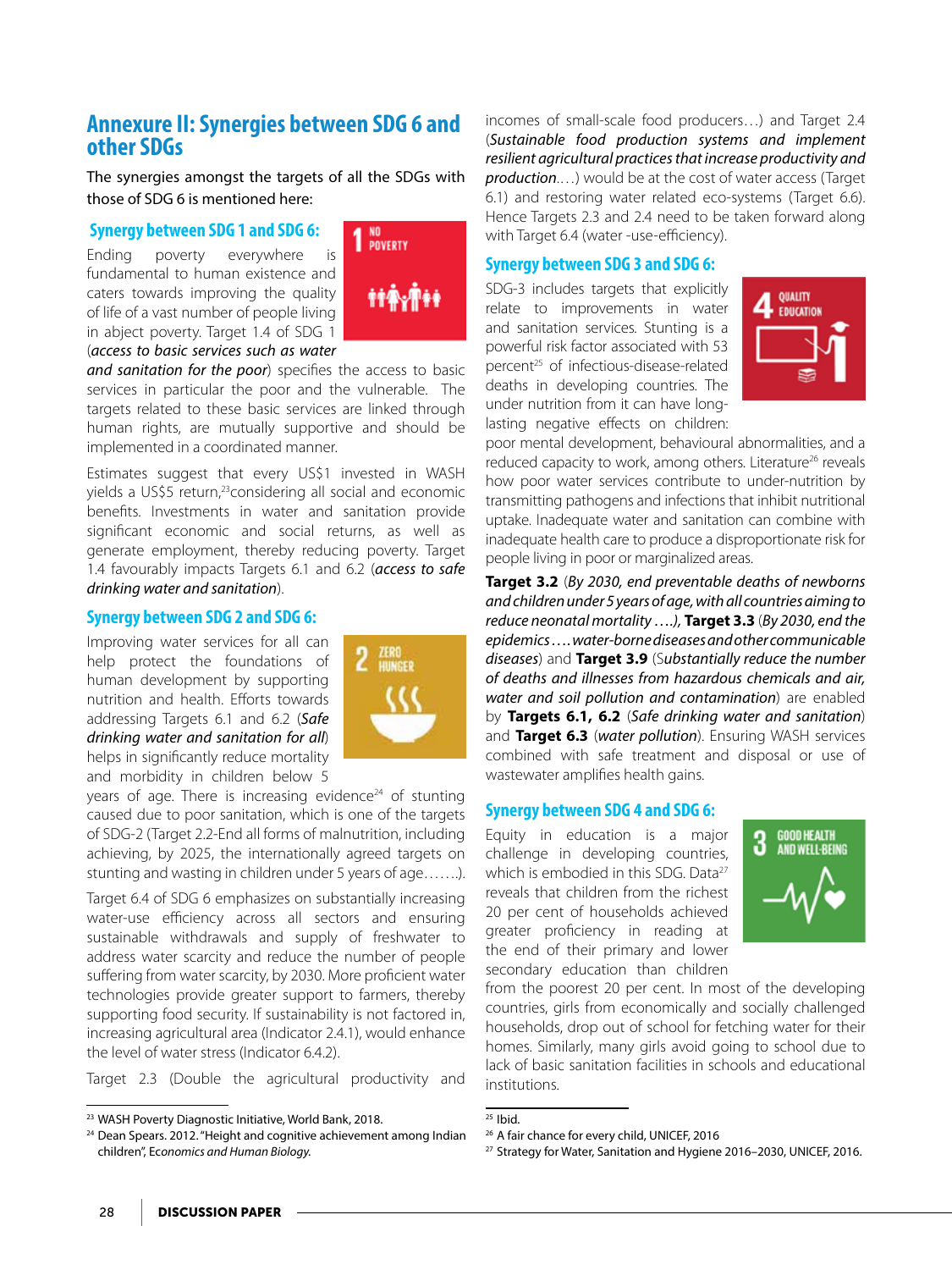Investing in water and sanitation access(Targets 6.1 and 6.2) has very positive outcomes in terms of education and align with Target 4.2 (*Ensure that all girls and boys have access to quality early childhood development, care and pre-primary education*….) and Target 4.A (*Build and upgrade education facilities that are child, disability and gender sensitive and provide safe, non-violent, inclusive and effective learning environments for all*).

## **Synergy between SDG 5 and SDG 6:**

Enabling easy access to water (**Target 6.1**) and sanitation facilities (**Target 6.2**) reduces the drudgery on girls and women.27 This is addressed by **Target 5.1** *(End all forms of discrimination against all women and girls everywhere)*. There is empirical evidence<sup>28</sup> of women and girls facing



risk of sexual violence while defecating in the open. Access to toilet reduces this risk and addresses **Target 5.2** *(Eliminate all forms of violence against women and girls in public and private spaces….)*.

Many women-led self-help-groups (SHGs) working in the water and sanitation sector at the grass root levels have empowered women and cultivated leadership capability in many. These initiatives have also witnessed sustainability and become replicable models. Inclusive and gender-sensitive water management policies support the achievement of gender equality. Both women and men must be empowered to equitably access and manage water and participate in decision-making processes.

#### **Synergy between SDG 7 and SDG 6:**

Energy and water are intricately interdependent. Water is required for modern energy production (hydroelectric and bio-fuels for example) and energy is required for water extraction, purification, storage, treatment and distribution. There is a negative impact on water resources with some



forms of renewable energy, such as hydel projects and production of bio-fuels. Thus, increasing universal access to affordable, reliable and modern energy services (**Target 7.1)** and increasing substantially the share of renewable energy (**Target 7.2),** without focusing on the sustainability of water resources, would impact **Target 6.6** (*Protect and restore water-related ecosystems*) and could potentially affect **Target 6.1** (*Universal access to safe drinking water*).

Enhancing water-use-efficiency **(Target 6.4)** by reducing non-revenue-water (NRW), adopting decentralized system of water supply and wastewater treatment, and strictly adhering to the principles of Reduce, Reuse, Recycle and Rejuvenate would be pivotal in balancing the trade-offs between water-energy nexus.

### **Synergy between SDG 8 and SDG 6:**

Water is an essential component of national and local economies. Nearly 80% of all jobs globally are dependent (42% heavily dependent, 36% moderately dependent) $^{29}$  on sustainably managed water resources and water-related services, including sanitation and wastewater services.



Economic growth for all is dependent on the availability of adequate water required for economic opportunities. Thus, access to safe water and sanitation (**Targets 6.1, 6.2**) reduces the disease burden (thereby saving healthcare costs), enhances the opportunity cost of the affected population and has a direct bearing on **Target 8.3** (*Promote development-oriented policies that support productive activities….*). Efforts to reduce water pollution (**Target 6.3**) by protecting water-related ecosystems (**Target 6.6**) decreases the time spent taking care of sick family members, leaving more time to participate in the formal economy, as embodied in **Target 8.9** (*Devise and implement policies to promote sustainable tourism that creates jobs and promotes local culture and products*).

### **Synergy between SDG 9 and SDG 6:**

Water supply and sanitation infrastructure (**Targets 6.1, 6.2**) should be resilient to natural disasters (**Target 9.1**-*Develop quality, reliable, sustainable and resilient infrastructure, including regional and transborder infrastructure, to support economic* 



*development and human well-being….*). Hence, efforts towards achieving **Target 9.1** enables the efforts towards **Targets 6.1** and **6.2.**

Building industrial infrastructure (**Target 9.3**-*Increase the access of small-scale industrial and other enterprises, in developing countries…*) adversely impacts the health of the eco-system (**Target 6.6**). Efforts towards achieving **Target 9.3** and Target 6.6 involve a trade-off with each other and should be optimized while implementing.

<sup>&</sup>lt;sup>28</sup> WaterAid report briefing note, Perceptions of risks related to sexual violence against women linked to water and sanitation in Delhi, India, 2011.

<sup>29</sup> The United Nations World Water Development Report 2016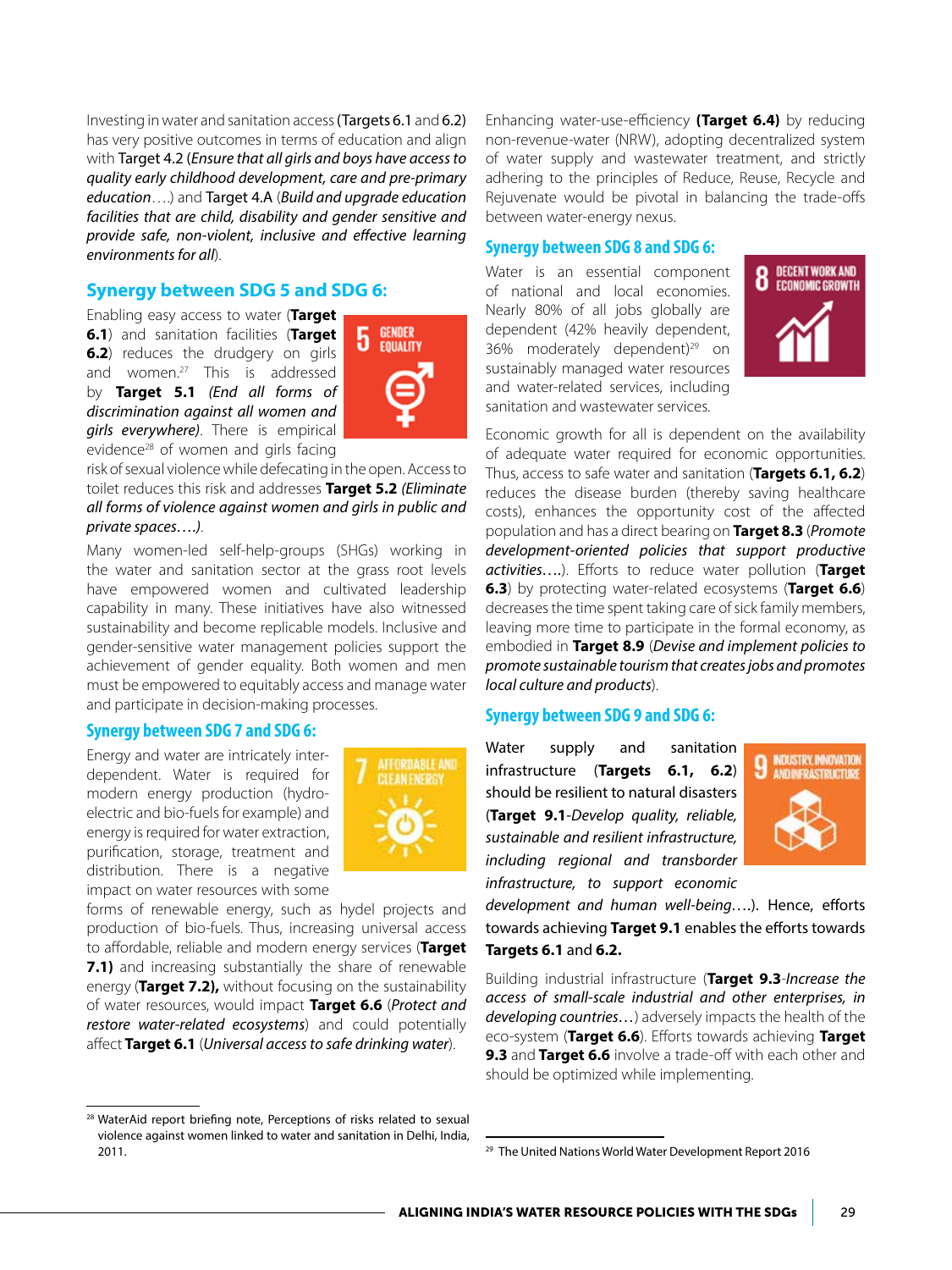Sustainable and inclusive industrialisation is depended on a water responsible industry. Efforts towards **Target 9.4** (*Upgrade infrastructure and retrofit industries to make them sustainable, with increased resource-use efficiency and greater adoption of clean and environmentally sound technologies and industrial processes……*) aligns with the **Target 6.4** (*Water-use-efficiency*) and could be taken in conjunction with each other.

## **Synergy between SDG 10 and SDG 6:**

Sharing of trans-boundary waters as mentioned in **Target 6. A** *(…surface and groundwater should be on principles of equity and sustainability*) aligns with **Target 10.6** *(…..ensure enhanced representation and voice for developing countries in decisionmaking*). This supports the spirit in which the bilateral treaties between countries are supported.



Bilateral treaties between neighboring countries can also facilitate in arresting the ongoing transport of pollutants in the transboundary perennial riverine environment.

## **Synergy between SDG 11 and SDG 6:**

Inclusive water distribution, effective water and sewerage management, safe and adequate drinking water and sanitation facilities (**Targets 6.1,6.2**) makes cities live-able (**Target 11.1**). Though urbanization *per se*, causes stress on water resources, but the mitigation efforts to reduce adverse



environmental impact of cities (**Target 11.6**-*Reduce the adverse per capita environmental impact of cities, including by paying special attention to air quality and municipal and other waste management)* augments the efforts to achieve **Target 6.3** (*reducing water pollution*).

Wastewater (**Target 6.3**) can be considered a reliable source of water in the planning and development of new settlements and water resource projects. Implementation of integrated water resource management (IWRM) (**Target 6.5**) in conjunction with efforts towards **Target 11.1** and **11.3** *(….enhance inclusive and sustainable urbanization for participatory, integrated and sustainable human settlement…*) would be mutually reinforcing.

## **Synergy between SDG 12 and SDG 6:**

Sustainable management and efficient use of natural resources (**Target 12.2**), supports **Targets 6.4** (*Wateruse-efficiency*), **Target 6.5** (*IWRM*) and **Target 6.3** (*reducing chemical pollution*). The Targets 6.3 and 6.5



also align with the **Target 12.4** (*Achieve environmentally sound management of chemicals and all wastes throughout their life cycle, in accordance with agreed international frameworks, and significantly reduce their release to air, water and soil….*) and **Target 12.5** (*Substantially reduce waste generation through prevention, reduction, recycling and reuse*).

**Target 6.3** calls for increase in water reuse and wastewater treatment, which can promote a circular economy by reduction in water withdrawals and loss of resources in production activities in line with **Targets 12.2, 12.4,12.5**. Businesses can enhance their environmental performance and competitive capacity, by exchange of energy, water and material flows in wastewater by-products (**Target 6.3**).

## **Synergy between SDG 13 and SDG 6:**

Climate change substantively impacts water resources. Water and sanitation infrastructure are adversely impacted by floods and droughts, which are intense under the Climate change regime. Strengthening climate resilience (**Target 13.1**) in water and sanitation infrastructure, strengthens water and sanitation



access (**Targets 6.1 and 6.2**). Strengthening adaptive capacity to climate-related hazards and natural disasters (**Target 13.1**) helps in effective management of flood and drought (**Target 6.6**).

Climate change being a transboundary concern, adaptation and mitigation efforts are strengthened by transboundary water co-operation (**Target 6.5**).

### **Synergy between SDG 14 and SDG 6:**

Controlling pollution (**Target 6.3**) caused due to agriculture, industry and domestic wastewater helps conserve marine resources (**Target 14.1-***Prevent and significantly reduce marine pollution of all kinds, in particular from land-based activities….*). Similarly, efforts to restore water-related ecosystems



(**Target 6.6**) protects marine ecosystems (**Target 14.2**-*By 2020, sustainably manage and protect marine and coastal ecosystems to avoid significant adverse impacts …*)

The achievement of SDG Target 6.3, to improve water quality by reducing pollution, also backs the efforts to the reduction of river pollution, leading to healthy marine ecosystems (**Target 14.2)** and thereby contributing to a **'Blue economy'.**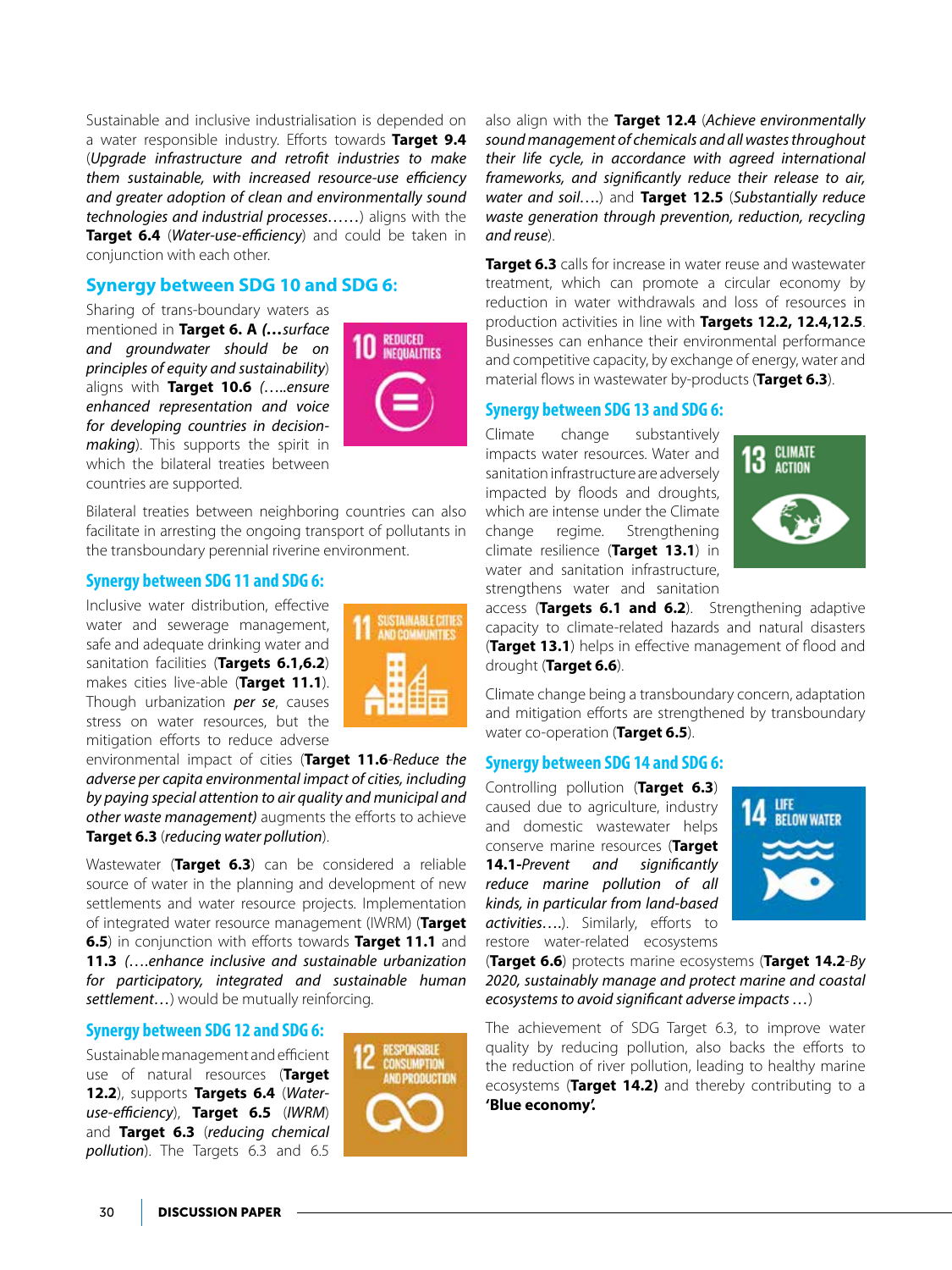## **Synergy between SDG 15 and SDG 6:**

Natural resources are interdependent on each other and efforts to protect and restore water related ecosystem (**Target 6.6**) impact conservation and restoration of forests (**Target 15.1**), increase afforestation (**Target 15.2**), combat desertification (**Target 15.3**), mountain ecosystem and bio-diversity (**Target 15.4**).



IWRM (**Target 6.5**) augments the efforts to achieve the **Targets (15.1,15.2,15.3,15.4**). The efforts towards **Target 6.3**, to improve water quality by reducing pollution, support sustainable use of terrestrial and inland ecosystems and their services (**Target 15.1**).

### **Synergy between SDG 16 and SDG 6:**

At a time when water-related conflicts are on the rise, promoting peaceful and inclusive societies is vital for human values. Achieving the goals of SDG 1 significantly reduces violence and fosters a culture of peace and collaboration. Having



access to safe drinking water (**Target 6.1**) and sanitation (**Target 6.2**), significantly reduces violence (**Target 16.1**), abuse and exploitation (**Target 16.2**). Participation of local communities in improving water and sanitation services (**Target 6.B**) ensures responsive, inclusive, participatory and representative decision-making (**Target 16.7**). The accountability of institutions responsible for facilitating and providing water and sanitation for all promotes peace and justice.

Water has been a point of serious international as well as interstate conflicts. In a landmark judgement, the Honourable Supreme Court of India pronounced a judgement on the long-awaited Cauvery dispute<sup>30</sup> in India. This has set the stage for amicably settling long-standing water conflicts within India.

### **Synergy between SDG 17 and SDG 6:**

International cooperation, crosslearning of knowledge and innovation, supporting capacity building and technology transfer in the water and sanitation sector strengthens and revitalizes global partnership for sustainable development.



## **Annexure III: List of indicators from the Composite Water Management India (CWMI)**

| No.              | Key Performance Indicator as per CWMI                                                                                                                                                                                                                                                                                                                                                                              | <b>Unit</b>   | <b>Targets of</b><br>SDG <sub>6</sub> | <b>Indicator as per MoSPI</b>                                                                                                                                                                                        |
|------------------|--------------------------------------------------------------------------------------------------------------------------------------------------------------------------------------------------------------------------------------------------------------------------------------------------------------------------------------------------------------------------------------------------------------------|---------------|---------------------------------------|----------------------------------------------------------------------------------------------------------------------------------------------------------------------------------------------------------------------|
| 1(a)             | Area irrigated by water bodies restored during the<br>financial year 2015-16 as a percentage of the irrigation<br>potential area of total number of water bodies identified<br>for restoration.                                                                                                                                                                                                                    | $\%$          | 6.6                                   | 6.6.2: Percentage sewage load treated in major<br>rivers<br>6.6.3: Biological assessment information of<br>surface water bodies.                                                                                     |
| 1 <sub>(b)</sub> | Area irrigated by water bodies restored during the<br>financial year 2016-17 as a percentage of the irrigation<br>potential area of total number of waterbodies identified<br>for restoration.                                                                                                                                                                                                                     | $\frac{0}{0}$ | 6.6                                   | 6.6.2: Percentage sewage load treated in major<br>rivers<br>6.6.3: Biological assessment information of<br>surface water bodies.                                                                                     |
| 2(a)             | Number of overexploited and critical assessment<br>units that have experienced a rise in water table in<br>pre-monsoon 2016 as compared to water levels in<br>pre-monsoon 2015 (recorded by the observation wells<br>tapping the shallow aquifer monitored by the State<br>and CGWB [piezometers installed for the purpose]) as a<br>percentage of total number of overexploited and critical<br>assessment units. | $\%$          | 6.4 & 6.6                             | 6.4.1: Percentage ground water withdrawal<br>against availability<br>6.4.2: Per capita storage of water(m3/person)<br>6.4.3: Per capita availability of water (m3/person)<br>6.6.1: Area under over-exploited blocks |
| 2(b)             | Number of overexploited and critical assessment<br>units that have experienced a rise in water table in<br>pre-monsoon 2017 as compared to water levels in<br>pre-monsoon 2016 (recorded by the observation wells<br>tapping the shallow aquifer monitored by the State<br>and CGWB [piezometers installed for the purpose]) as a<br>percentage of total number of overexploited and critical<br>assessment units. | $\%$          | 6.4 & 6.6                             | 6.4.1: Percentage ground water withdrawal<br>against availability<br>6.4.2: Per capita storage of water(m3/person)<br>6.4.3: Per capita availability of water (m3/person)<br>6.6.1: Area under over-exploited blocks |

<sup>&</sup>lt;sup>30</sup> Amit Ranjan, The Cauvery River Water Disputes in India, ISAS Working Paper No. 293 – 16 April 2018, Institute of South Asian Studies National University of Singapore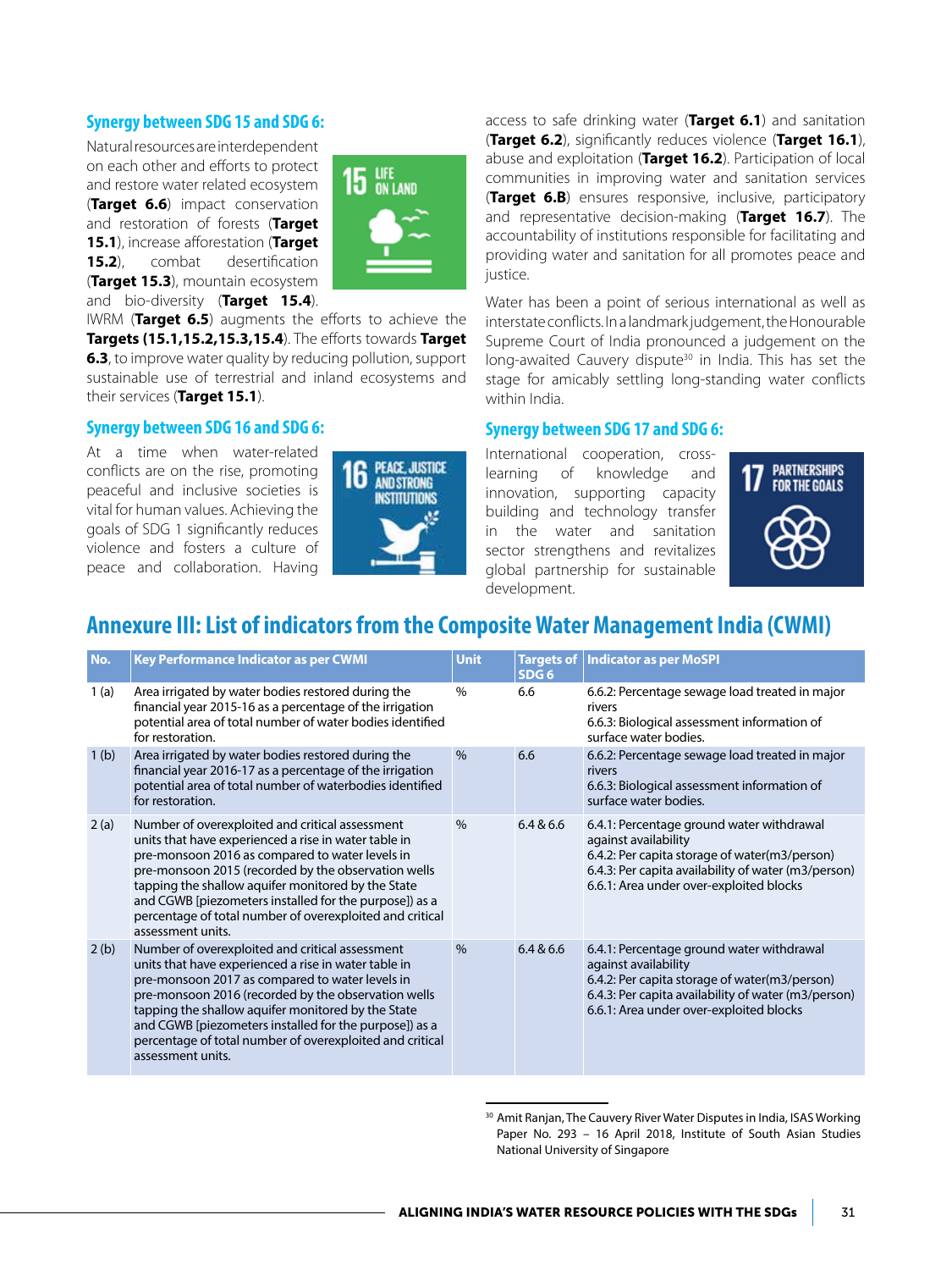| No.              | Key Performance Indicator as per CWMI                                                                                                                                                                                                   | <b>Unit</b> | SDG <sub>6</sub> | Targets of   Indicator as per MoSPI                                                                                                                                                                                  |
|------------------|-----------------------------------------------------------------------------------------------------------------------------------------------------------------------------------------------------------------------------------------|-------------|------------------|----------------------------------------------------------------------------------------------------------------------------------------------------------------------------------------------------------------------|
| 3(a)             | Percentage of areas of major groundwater re-charging<br>identified and mapped for the State as on 31.03.2016.                                                                                                                           | $\%$        | 6.4 & 6.6        | 6.4.1: Percentage ground water withdrawal<br>against availability<br>6.4.2: Per capita storage of water(m3/person)<br>6.4.3: Per capita availability of water (m3/person)<br>6.6.1: Area under over-exploited blocks |
| 3(b)             | Percentage of areas of major groundwater re-charging<br>identified and mapped for the State as on 31.03.2017.                                                                                                                           | %           | 6.4 & 6.6        | 6.4.1: Percentage ground water withdrawal<br>against availability<br>6.4.2: Per capita storage of water(m3/person)<br>6.4.3: Per capita availability of water (m3/person)<br>6.6.1: Area under over-exploited blocks |
| 4(a)             | Percentage of mapped area covered with infrastructure<br>for re-charging groundwater to the total mapped area as<br>on 31.03.2016.                                                                                                      | $\%$        | 6.4 & 6.6        | 6.4.1: Percentage ground water withdrawal<br>against availability<br>6.4.2: Per capita storage of water(m3/person)<br>6.4.3: Per capita availability of water (m3/person)<br>6.6.1: Area under over-exploited blocks |
| 4(b)             | Percentage of mapped area covered with infrastructure<br>for re-charging groundwater to the total mapped area as<br>on 31.03.2017.                                                                                                      | $\%$        | 6.4 & 6.6        | 6.4.1: Percentage ground water withdrawal<br>against availability<br>6.4.2: Per capita storage of water(m3/person)<br>6.4.3: Per capita availability of water (m3/person)<br>6.6.1: Area under over-exploited blocks |
| 5                | Has the State notified any Act or a regulatory framework Yes/ No<br>for regulation of groundwater use/management?                                                                                                                       |             | 6.4              |                                                                                                                                                                                                                      |
| 6(a)             | Irrigation Potential Utilized (IPU) as a percentage of<br>Irrigation Potential Created (IPC) as on 31.03.2016.                                                                                                                          | $\%$        | 6.4              |                                                                                                                                                                                                                      |
| 6(b)             | Irrigation Potential Utilized (IPU) as a percentage of<br>Irrigation Potential Created (IPC) as on 31.03.2017.                                                                                                                          | %           | 6.4              |                                                                                                                                                                                                                      |
| 7(a)             | Total number of major and medium irrigation projects in<br>the State.                                                                                                                                                                   | Number      | $SDG-2$          |                                                                                                                                                                                                                      |
| 7 <sub>(b)</sub> | Number of projects assessed and identified for the IPC-<br>IPU gap in the State.                                                                                                                                                        | Number      | $SDG-2$          |                                                                                                                                                                                                                      |
| 8                | Expenditure incurred on works (excluding establishment<br>expenditure) for maintenance of irrigation assets per<br>hectare of command area during the Financial Year of<br>2016-17.                                                     | ₹/hectare   | 6.4              |                                                                                                                                                                                                                      |
| 9(a)             | The length of the canal and distribution network lined as %<br>on 31.03.2016 as a percentage of the total length of the<br>canal and distribution network found suitable (selected)<br>for lining for improving conveyance efficiency.  |             | 6.4              |                                                                                                                                                                                                                      |
| 9(b)             | The length of the canal and distribution network lined as \%<br>on 31.03.2017 as a percentage of the total length of the<br>canal and distribution network found suitable (selected)<br>for lining for improving conveyance efficiency. |             | 6.4              |                                                                                                                                                                                                                      |
| 10               | Area under rain-fed agriculture as a percentage of the<br>net cultivated area as on 31.03.2016 or previous year.                                                                                                                        | %           | $SDG-2$          |                                                                                                                                                                                                                      |
| 11               | Number of water harvesting structures constructed or<br>rejuvenated as a percentage of the target (sanctioned<br>projects under IWMP, RKVY, MNREGS and other schemes)<br>during the Financial Year 2016-17.                             | %           | 6.5              | 6.5.1: Percentage area of river basins brought<br>under integrated water resources management                                                                                                                        |
| 12(a)            | Assets created under IWMP.                                                                                                                                                                                                              | Number      | 6.5              | 6.5.1: Percentage area of river basins brought<br>under integrated water resources management                                                                                                                        |
| 12(b)            | Geo-tagged assets as a percentage of total assets<br>created under IWMP as on 31.03.2016.                                                                                                                                               | %           | 6.5              |                                                                                                                                                                                                                      |
| 12 $(c)$         | Geo-tagged assets as a percentage of total assets<br>created under IWMP as on 31.03.2017.                                                                                                                                               | %           | 6.5              |                                                                                                                                                                                                                      |
| 13               | Has the State notified any law/legal framework to<br>facilitate Participatory Irrigation Management (PIM)<br>through Water User Associations (WUA)?                                                                                     | Yes/No      | 6.b              | 6.b.1 : Percentage of developed Irrigated<br>Command Area brought under Water Users<br>Association(WUAs)                                                                                                             |
| 14(a)            | Irrigated command area in the State as on 31.03.2016.                                                                                                                                                                                   | Hectare     | 6.b              | 6.b.1 : Percentage of developed Irrigated<br>Command Area brought under Water Users<br>Association(WUAs)                                                                                                             |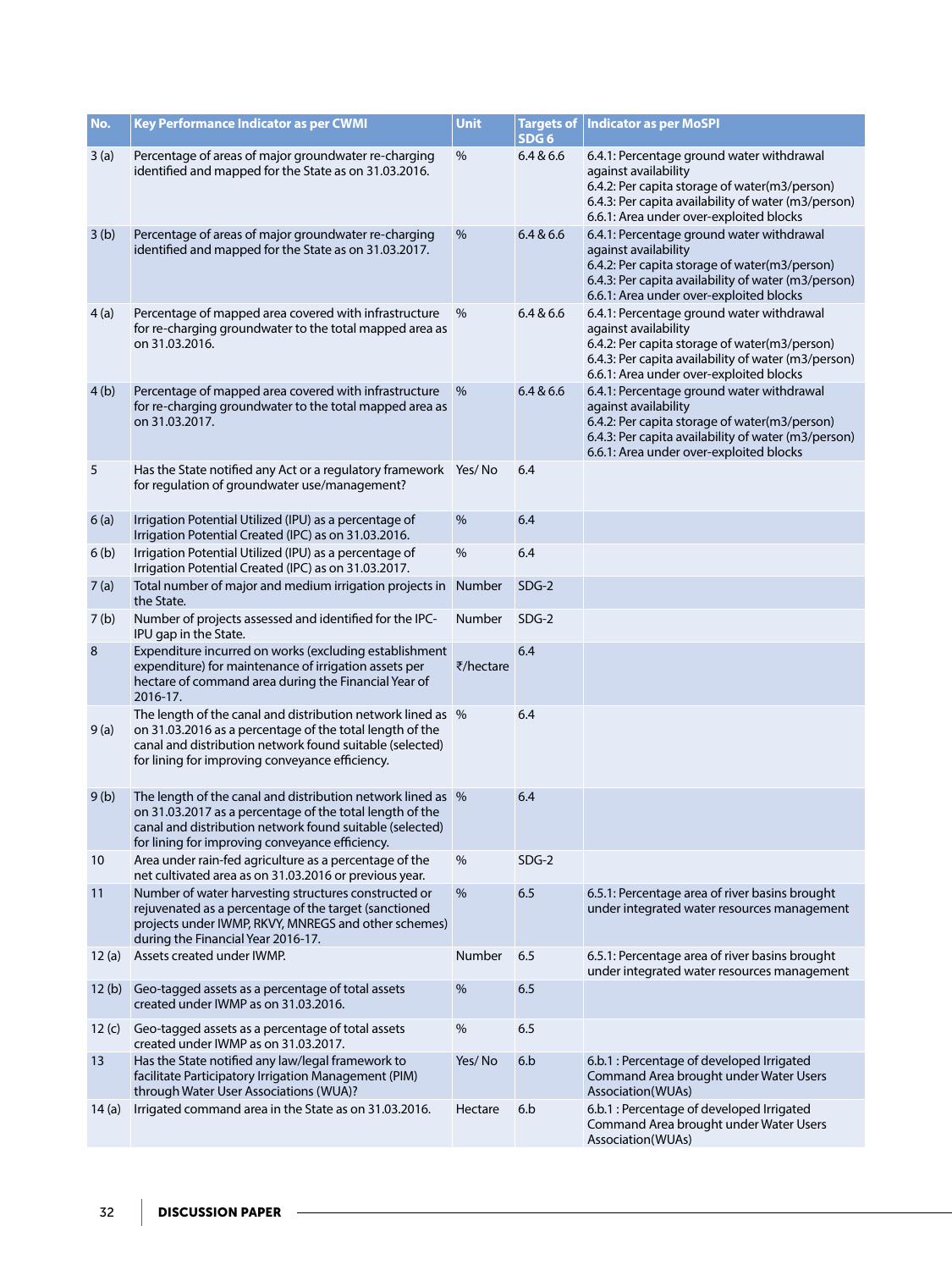| No.               | <b>Key Performance Indicator as per CWMI</b>                                                                                                                          | Unit    | SDG <sub>6</sub> | <b>Targets of   Indicator as per MoSPI</b>                                                                                                                                                      |
|-------------------|-----------------------------------------------------------------------------------------------------------------------------------------------------------------------|---------|------------------|-------------------------------------------------------------------------------------------------------------------------------------------------------------------------------------------------|
| 14(b)             | Percentage of irrigated command areas having<br>WUAs involved in O&M of irrigation facilities (minor<br>distributaries and CAD&WM) as on 31.03.2016.                  | %       | 6.b              | 6.b.1 : Percentage of developed Irrigated<br>Command Area brought under Water Users<br>Association(WUAs)<br>6.b.2 : Proportion of villages with Village Water &<br>Sanitation Committee [VWSC]  |
| 14<br>(c)         | Irrigated command area in the State as on 31.03.2017.                                                                                                                 | Hectare | 6.b              | 6.b.1 : Percentage of developed Irrigated<br>Command Area brought under Water Users<br>Association(WUAs)                                                                                        |
| 14(d)             | Percentage of irrigated command areas having<br>WUAs involved in O&M of irrigation facilities (minor<br>distributaries and CAD&WM) as on 31.03.2017.                  | %       | 6.b              | 6.b.1 : Percentage of developed Irrigated<br>Command Area brought under Water Users<br>Association(WUAs)<br>6.b.2 : Proportion of villages with Village Water &<br>Sanitation Committee [VWSC]  |
| 15(a)             | Total irrigation service fee collected during the financial<br>year 2015-16.                                                                                          | ₹       | 6.b              | 6.b.1 : Percentage of developed Irrigated<br>Command Area brought under Water Users<br>Association(WUAs)                                                                                        |
| 15(b)             | Percentage of Irrigation Service Fee (ISF) retained by<br>WUAs as compared to the fee collected by WUAs during<br>the financial year 2015-16.                         | %       | 6.b              | 6.b.1 : Percentage of developed Irrigated<br>Command Area brought under Water Users<br>Association(WUAs)<br>6.b.2 : Proportion of villages with Village Water &<br>Sanitation Committee [VWSC]  |
| 15(c)             | Total irrigation service fee collected during the financial<br>year 2016-17                                                                                           | ्ह      | 6.b              | 6.b.1 : Percentage of developed Irrigated<br>Command Area brought under Water Users<br>Association(WUAs)<br>6.b.2 : Proportion of villages with Village Water &<br>Sanitation Committee [VWSC]  |
| 15(d)             | Percentage of Irrigation Service Fee (ISF) retained by<br>WUAs as compared to the fee collected by WUAs during<br>the financial year 2016-17.                         | %       | 6.b              | 6.b.1 : Percentage of developed Irrigated<br>Command Area brought under Water Users<br>Association (WUAs)<br>6.b.2 : Proportion of villages with Village Water &<br>Sanitation Committee [VWSC] |
| 16(a)             | Area cultivated by adopting standard cropping pattern<br>as per agro-climatic zoning as a percentage of total area<br>under cultivation as on 31.03.2016.             | %       | $SDG-2$          |                                                                                                                                                                                                 |
| 16(b)             | Area cultivated by adopting standard cropping pattern<br>as per agro-climatic zoning as a percentage of total area<br>under cultivation as on 31.03.2017.             | %       | $SDG-2$          |                                                                                                                                                                                                 |
| 17(a)             | Has the State segregated agriculture power feeder?                                                                                                                    | Yes/No  | 6.4              | 6.4.1: Percentage ground water withdrawal<br>against availability                                                                                                                               |
|                   | 17 (b) Area in the State covered with segregated agriculture<br>power feeder as a percentage of the total area under<br>cultivation with power supply during 2015-16. | %       | 6.4              | 6.4.1: Percentage ground water withdrawal<br>against availability                                                                                                                               |
|                   | 17 (c) Area in the State covered with segregated agriculture<br>power feeder as a percentage of the total area under<br>cultivation with power supply during 2016-17. | $\%$    | 6.4              | 6.4.1: Percentage ground water withdrawal<br>against availability                                                                                                                               |
| 18(a)             | Is electricity to tube-wells/water pumps charged in the<br>State?                                                                                                     | Yes/No  | 6.4              | 6.4.1: Percentage ground water withdrawal<br>against availability                                                                                                                               |
| 18(b)             | Is yes, then whether it is charged as per fixed charges?                                                                                                              | Yes/No  | 6.4              | 6.4.1: Percentage ground water withdrawal<br>against availability                                                                                                                               |
| 18 <sub>(c)</sub> | If yes, whether it is charged on the basis of metering?                                                                                                               | Yes/No  | 6.4              | 6.4.1: Percentage ground water withdrawal<br>against availability                                                                                                                               |
| 19(a)             | Total irrigated area in the State as on 31.03.2016.                                                                                                                   | Hectare | 6.4              | 6.4.1: Percentage ground water withdrawal<br>against availability                                                                                                                               |
| 19(b)             | Area covered with micro-irrigation systems as a<br>percentage of total irrigated area as on 31.03.2016.                                                               | %       | 6.4              | 6.4.1: Percentage ground water withdrawal<br>against availability                                                                                                                               |
| 19 $(c)$          | Total irrigated area in the State as on 31.03.2017.                                                                                                                   | Hectare | 6.4              | 6.4.1: Percentage ground water withdrawal<br>against availability                                                                                                                               |
| 19(d)             | Area covered with micro-irrigation systems as compared<br>to total irrigated area as on 31.03.2017.                                                                   | %       | 6.4              | 6.4.1: Percentage ground water withdrawal<br>against availability                                                                                                                               |
| 20(a)             | Percentage of total rural habitations fully covered with<br>drinking water supply as on 31.03.2016.                                                                   | %       | 6.1              | 6.1.2: Percentage of population using an<br>improved drinking water source (Rural)                                                                                                              |
| 20(b)             | Percentage of total rural habitations fully covered with<br>drinking water supply as on 31.03.2017.                                                                   | %       | 6.1              | 6.1.2: Percentage of population using an<br>improved drinking water source (Rural)                                                                                                              |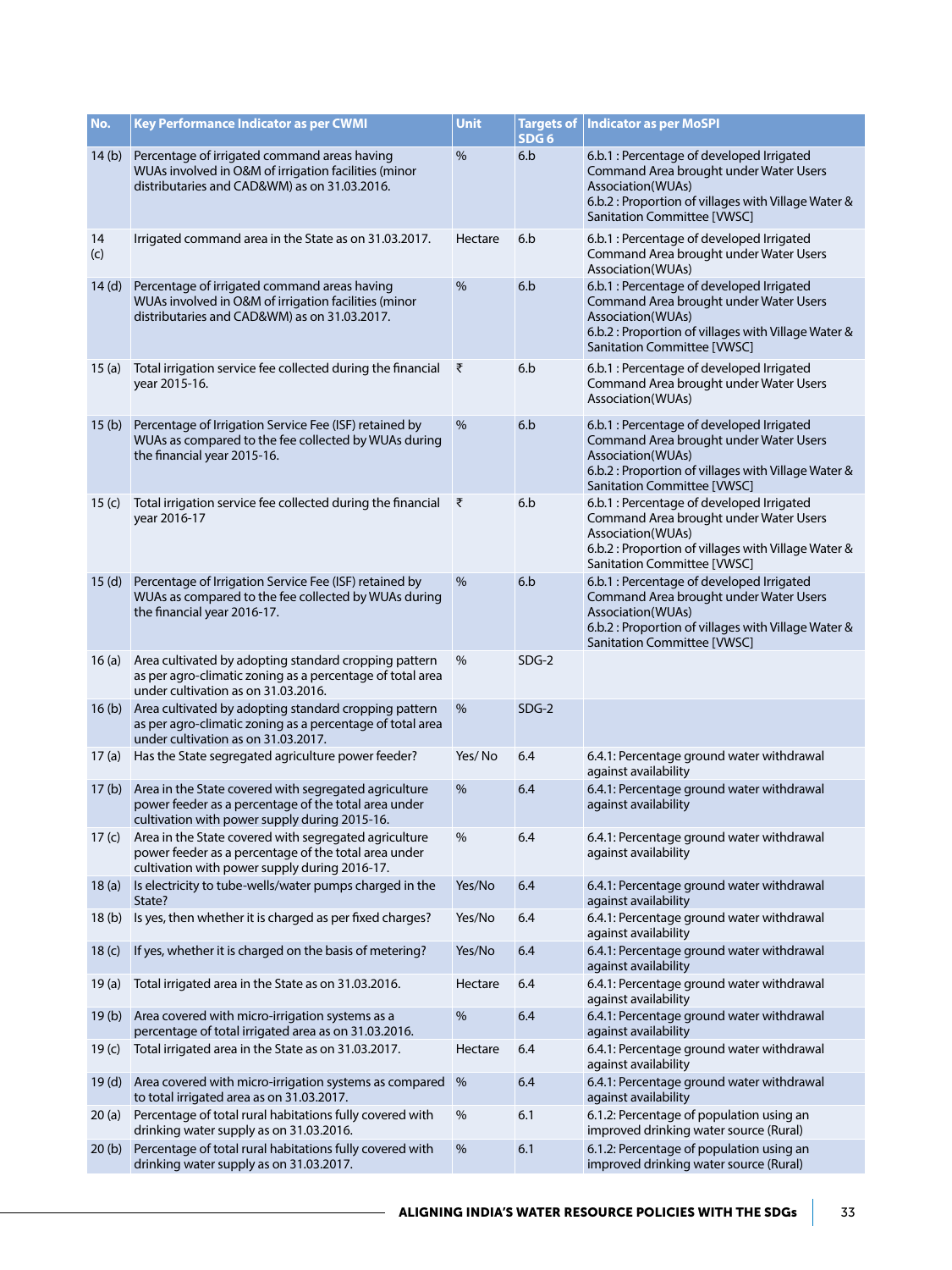| No.               | Key Performance Indicator as per CWMI                                                                                                                                                   | <b>Unit</b>        | SDG <sub>6</sub> | Targets of   Indicator as per MoSPI                                                                                                                                                                                                                                                                                                                                                    |
|-------------------|-----------------------------------------------------------------------------------------------------------------------------------------------------------------------------------------|--------------------|------------------|----------------------------------------------------------------------------------------------------------------------------------------------------------------------------------------------------------------------------------------------------------------------------------------------------------------------------------------------------------------------------------------|
| 21(a)             | Percentage reduction in rural habitations affected by<br>water quality problems during the financial year 2015-<br>16.                                                                  | $\%$               | 6.3              | 6.3.1: Percentage of sewage treated before<br>discharge into surface water bodies<br>6.3.2: Percentage of industries (17 category of<br>highly polluting industries/ grossly polluting<br>industry/red category of industries) complying<br>with waste water treatment as per CPCB norms.<br>6.3.3: Proportion of waste water treatment<br>capacity created vis-à-vis total generation |
| 21 <sub>(b)</sub> | Percentage reduction in rural habitations affected by<br>water quality problems during the financial year 2016-<br>17.                                                                  | %                  | 6.3              | 6.3.1: Percentage of sewage treated before<br>discharge into surface water bodies<br>6.3.2: Percentage of industries (17 category of<br>highly polluting industries/ grossly polluting<br>industry/red category of industries) complying<br>with waste water treatment as per CPCB norms.<br>6.3.3: Proportion of waste water treatment<br>capacity created vis-à-vis total generation |
| 22(a)             | Percentage of urban population being provided drinking %<br>water supply as on 31.03.2016.                                                                                              |                    | 6.1              | 6.1.1: Percentage of population having safe and<br>adequate drinking water within their premises.                                                                                                                                                                                                                                                                                      |
| 22(b)             | Percentage of urban population being provided drinking %<br>water supply as on 31.03.2017.                                                                                              |                    | 6.1              | 6.1.1: Percentage of population having safe and<br>adequate drinking water within their premises.                                                                                                                                                                                                                                                                                      |
| 23(a)             | Total estimated generation of waste water in the urban<br>areas as on 31.03.2016.                                                                                                       | Million<br>lit/Day | 6.3              | 6.3.1: Percentage of sewage treated before<br>discharge into surface water bodies<br>6.3.2: Percentage of industries (17 category of<br>highly polluting industries/ grossly polluting<br>industry/red category of industries) complying<br>with waste water treatment as per CPCB norms.<br>6.3.3: Proportion of waste water treatment<br>capacity created vis-à-vis total generation |
| 23(b)             | Capacity installed in the State to treat the urban waste-<br>water as a percentage of the total estimated waste<br>water generated in the urban areas of the State as on<br>31.03.2016. | %                  | 6.3              | 6.3.1: Percentage of sewage treated before<br>discharge into surface water bodies<br>6.3.2: Percentage of industries (17 category of<br>highly polluting industries/ grossly polluting<br>industry/red category of industries) complying<br>with waste water treatment as per CPCB norms.<br>6.3.3: Proportion of waste water treatment<br>capacity created vis-à-vis total generation |
| 24(a)             | Percentage waste-water treated during financial year<br>2015-16.                                                                                                                        | %                  | 6.3              | 6.3.3: Proportion of waste water treatment<br>capacity created vis-à-vis total generation                                                                                                                                                                                                                                                                                              |
| 24(b)             | Percentage waste-water treated during financial year<br>2016-17.                                                                                                                        | %                  | 6.3              | 6.3.3: Proportion of waste water treatment<br>capacity created vis-à-vis total generation                                                                                                                                                                                                                                                                                              |
| 25                | Whether the State has enacted any legislation for<br>protection of waterbodies and water supply channels<br>and prevention of encroachment into/on them?                                | Yes/No             | 6.6              | 6.5.1: Percentage area of river basins brought<br>under integrated water resources management                                                                                                                                                                                                                                                                                          |
| 26                | Whether the State has any framework for rainwater<br>harvesting in public and private buildings?                                                                                        | Yes/No             | 6.5              | 6.5.1: Percentage area of river basins brought<br>under integrated water resources management                                                                                                                                                                                                                                                                                          |
| 27(a)             | Percentage of households being provided water supply<br>and charged for water in urban areas as on 31.03.2016.                                                                          | %                  | 6.1              | 6.1.1: Percentage of population having safe and<br>adequate drinking water within their premises.                                                                                                                                                                                                                                                                                      |
| 27(b)             | Percentage of households being provided water supply<br>and charged for water in urban areas as on 31.03.2017.                                                                          | %                  | 6.1              | 6.1.1: Percentage of population having safe and<br>adequate drinking water within their premises.                                                                                                                                                                                                                                                                                      |
| 28(a)             | Does the State have a separate integrated data centre for Yes/ No<br>water resources?                                                                                                   |                    |                  |                                                                                                                                                                                                                                                                                                                                                                                        |
| 28(b)             | Whether the data is being updated on the integrated<br>data centre on a regular basis?                                                                                                  | Yes/No             |                  |                                                                                                                                                                                                                                                                                                                                                                                        |

The table has been updated based on the Sustainable Development Goals (SDGs) - National Indicator Framework, Ministry of Statistics and Programme Implementation, Government of India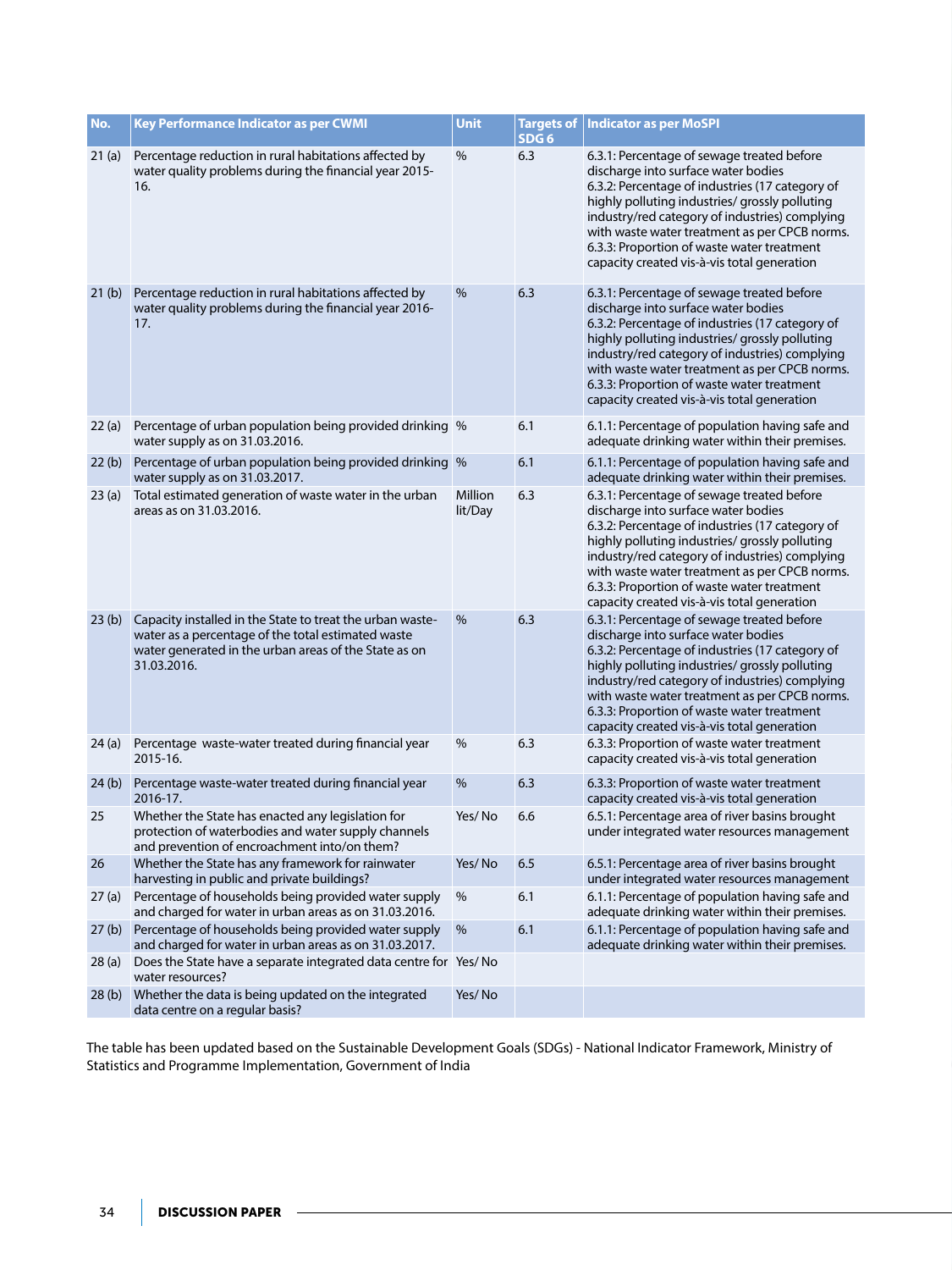## **TERI Discussion Papers**

## Water Resources Division

| <b>Authors</b>                     | Year |
|------------------------------------|------|
| Dr S K Sarkar and Dr Girija Bharat | 2016 |
|                                    |      |
| S Vijay Kumar and Dr Girija Bharat | 2014 |
|                                    |      |

## **Other Discussion Papers published by TERI include:**

| <b>Title</b>                                                                      | <b>Authors</b>                                                                                                     | <b>Division</b>                              | Year |
|-----------------------------------------------------------------------------------|--------------------------------------------------------------------------------------------------------------------|----------------------------------------------|------|
| Restructuring the Environmental Governance Architecture                           | S Vijay Kumar and                                                                                                  | Resource Efficiency                          | 2017 |
| for India                                                                         | Nidhi Srivastava                                                                                                   | and Governance                               |      |
| Why we need a New Mineral Exploration Policy for National                         | S Vijay Kumar and                                                                                                  | Resource Efficiency                          | 2017 |
| <b>Mineral Security</b>                                                           | Swati Ganeshan                                                                                                     | and Governance                               |      |
| Suggestions for an Appropriate Environmental Governance<br>Architecture for India | S Vijay Kumar                                                                                                      | <b>Resource Efficiency</b><br>and Governance | 2016 |
| Modelling Urban Carrying Capacity and Measuring Quality                           | Mihir Mathur and                                                                                                   | Earth Science and                            | 2016 |
| of Life using System Dynamics                                                     | Kabir Sharma                                                                                                       | Climate Change                               |      |
| Moving Forward with a World-class Mineral Policy for                              | S Vijay Kumar and                                                                                                  | Resource Efficiency                          | 2015 |
| <b>National Mineral Security</b>                                                  | Swati Ganeshan                                                                                                     | and Governance                               |      |
| Organic Agriculture: An option for fostering sustainable                          | Dr Shilpanjali                                                                                                     | <b>Integrated Policy</b>                     | 2015 |
| and inclusive agriculture development in India                                    | Deshpande Sarma                                                                                                    | analysis                                     |      |
| The Mineral Development and Regulation Framework in                               | S Vijay Kumar and                                                                                                  | <b>Resource Efficiency</b>                   | 2015 |
| India                                                                             | Nidhi Srivastava                                                                                                   | and Governance                               |      |
| What would India need for moving to a 100% renewable<br>energy scenario by 2050?  | Ritu Mathur, Atul<br>Kumar, Saptarshi<br>Das, Ilika Mohan,<br>Manish Kumar<br>Shrivastava, and<br>Leena Srivastava | <b>Integrated Policy</b><br>analysis         | 2014 |

TERI publications, including Discussion Papers, can be accessed at: http://www.teriin.org/publications